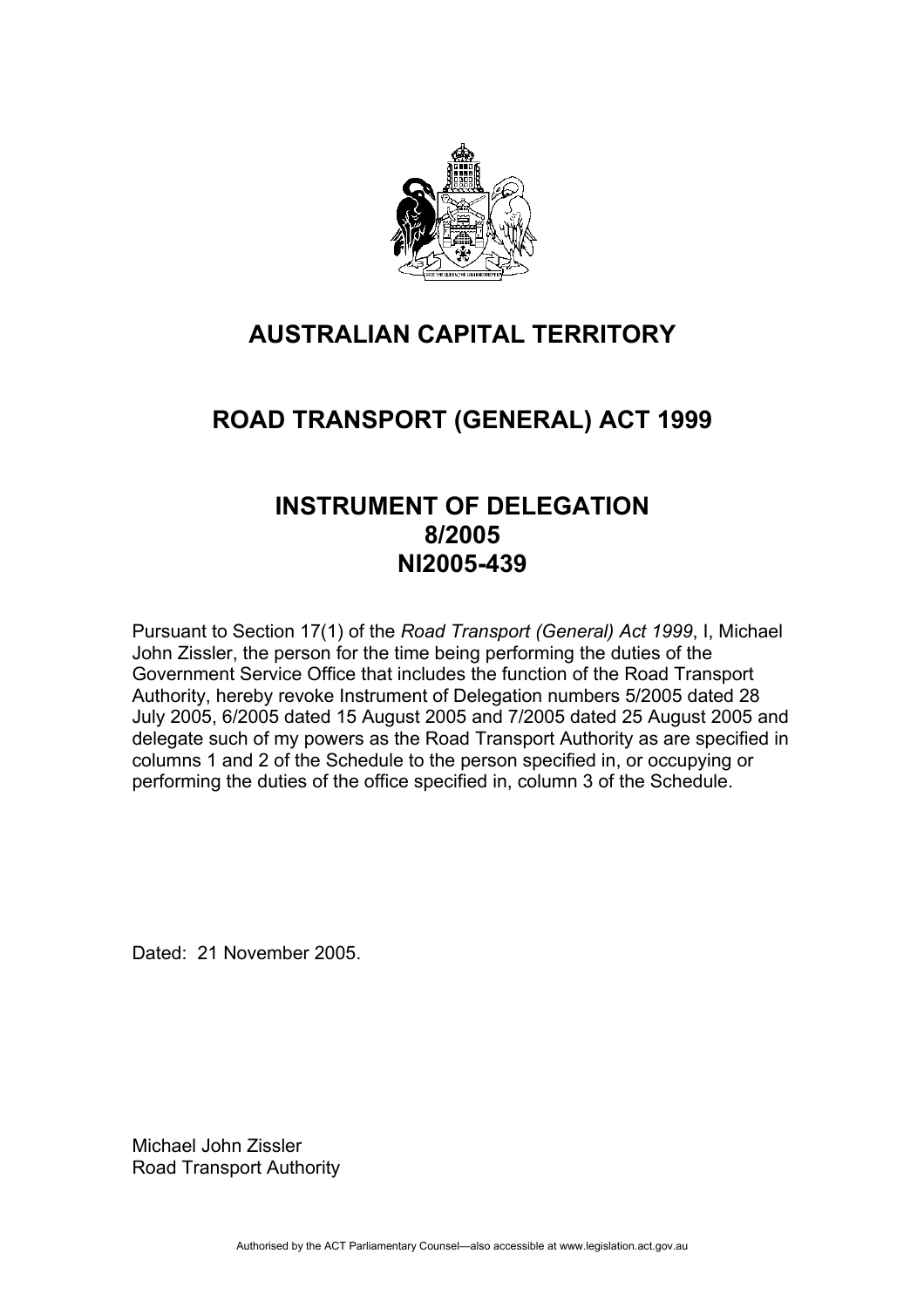# **THIS IS PAGE 1 OF THE SCHEDULE TO THE INSTRUMENT OF DELEGATION MADE UNDER s17(1) OF THE ROAD TRANSPORT (GENERAL) ACT 1999 ON THE TWENTY-FIRST DAY OF NOVEMBER 2005**

| Column <sub>1</sub><br><b>Provisions of the</b><br><b>Road Transport</b><br>Legislation | Column <sub>2</sub><br><b>Description of</b><br>powers delegated                                                                                 | Column <sub>3</sub><br>Office                                                                          | Column 4<br><b>Function</b>                                                           |
|-----------------------------------------------------------------------------------------|--------------------------------------------------------------------------------------------------------------------------------------------------|--------------------------------------------------------------------------------------------------------|---------------------------------------------------------------------------------------|
| Road<br><b>Transport</b><br>(General) Act<br>1999                                       |                                                                                                                                                  |                                                                                                        |                                                                                       |
| Section 19                                                                              | Appoint persons to be<br>authorised persons<br>for the road transport<br>legislation or a provision of<br>the road transport legislation         | <b>Position Number</b><br>46114<br><b>Position Number</b><br>E00276<br><b>Position Number</b><br>25035 | General Manager,<br>Road Transport<br>Director, Roads ACT<br>Manager, Asset Use       |
|                                                                                         | Appoint persons to be<br>authorised persons<br>for the following provisions<br>of the road transport<br>legislation:                             | <b>Position Number</b><br>25375<br><b>Position Number</b><br>23583                                     | <b>Traffic Lights</b><br>Manager, Asset Use<br>Asset Use<br>Coordinator, Asset<br>Use |
|                                                                                         | Section 18 Road Transport<br>(Safety & Traffic<br>Management) Act 1999 -<br>Authorise persons to install<br>traffic control devices              |                                                                                                        |                                                                                       |
|                                                                                         | Section 20 Road Transport<br>(Safety & Traffic<br>Management) Act 1999 -<br>Authorise persons to<br>remove unauthorised<br>devices               |                                                                                                        |                                                                                       |
|                                                                                         | Section 31 Road Transport<br>(Safety & Traffic<br>Management) Act 1999 -<br>Authorise persons to<br>remove dangers or<br>obstructions to traffic |                                                                                                        |                                                                                       |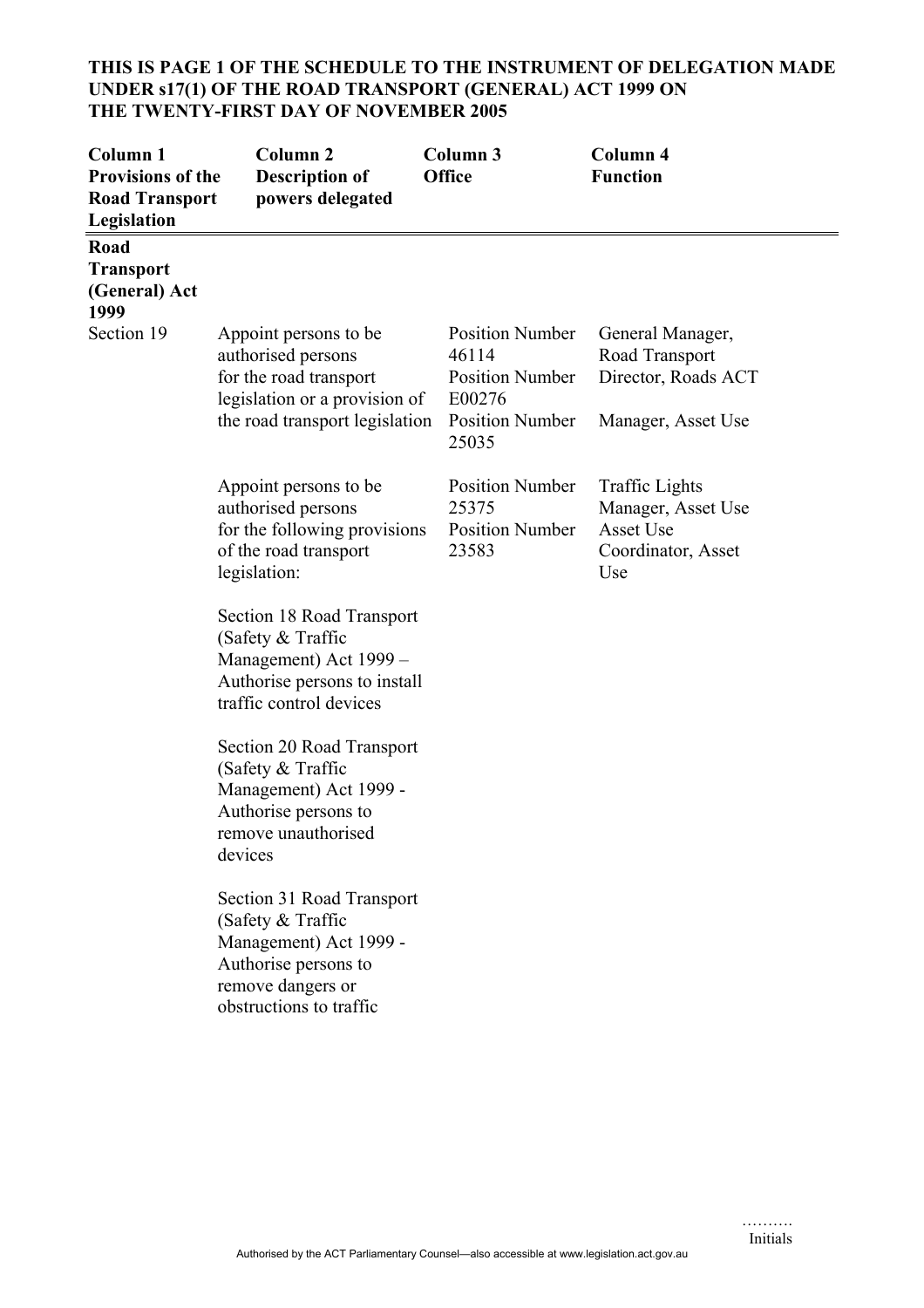# **THIS IS PAGE 2 OF THE SCHEDULE TO THE INSTRUMENT OF DELEGATION MADE UNDER s17(1) OF THE ROAD TRANSPORT (GENERAL) ACT 1999 ON THE TWENTY-FIRST DAY OF NOVEMBER 2005**

| Column 1<br><b>Provisions of the</b><br><b>Road Transport</b><br>Legislation | Column <sub>2</sub><br><b>Description of</b><br>powers delegated                                                                                                                                                                                                                                                                                                                                                                                                                             | Column 3<br><b>Office</b>                                                                              | Column 4<br><b>Function</b>                                                           |
|------------------------------------------------------------------------------|----------------------------------------------------------------------------------------------------------------------------------------------------------------------------------------------------------------------------------------------------------------------------------------------------------------------------------------------------------------------------------------------------------------------------------------------------------------------------------------------|--------------------------------------------------------------------------------------------------------|---------------------------------------------------------------------------------------|
| Section 20                                                                   | Issue identity cards to<br>authorised persons for the<br>road transport legislation or<br>a provision of the road<br>transport legislation                                                                                                                                                                                                                                                                                                                                                   | <b>Position Number</b><br>46114<br><b>Position Number</b><br>E00276<br><b>Position Number</b><br>25035 | General Manager,<br>Road Transport<br>Director, Roads ACT<br>Manager, Asset Use       |
|                                                                              | Issue identity cards to<br>authorised persons<br>authorised for the following<br>provisions of the road<br>transport legislation:<br>Section 18 Road Transport<br>(Safety & Traffic<br>Management) Act 1999 -<br>Authorise persons to install<br>traffic control devices<br>Section 20 Road Transport<br>(Safety & Traffic<br>Management) Act 1999 -<br>Authorise persons to<br>remove unauthorised<br>devices<br>Section 31 Road Transport<br>(Safety $&$ Traffic<br>Management) Act 1999 - | <b>Position Number</b><br>25375<br><b>Position Number</b><br>23583                                     | <b>Traffic Lights</b><br>Manager, Asset Use<br>Asset Use<br>Coordinator, Asset<br>Use |
|                                                                              | Authorise persons to<br>remove dangers or<br>obstructions to traffic                                                                                                                                                                                                                                                                                                                                                                                                                         |                                                                                                        |                                                                                       |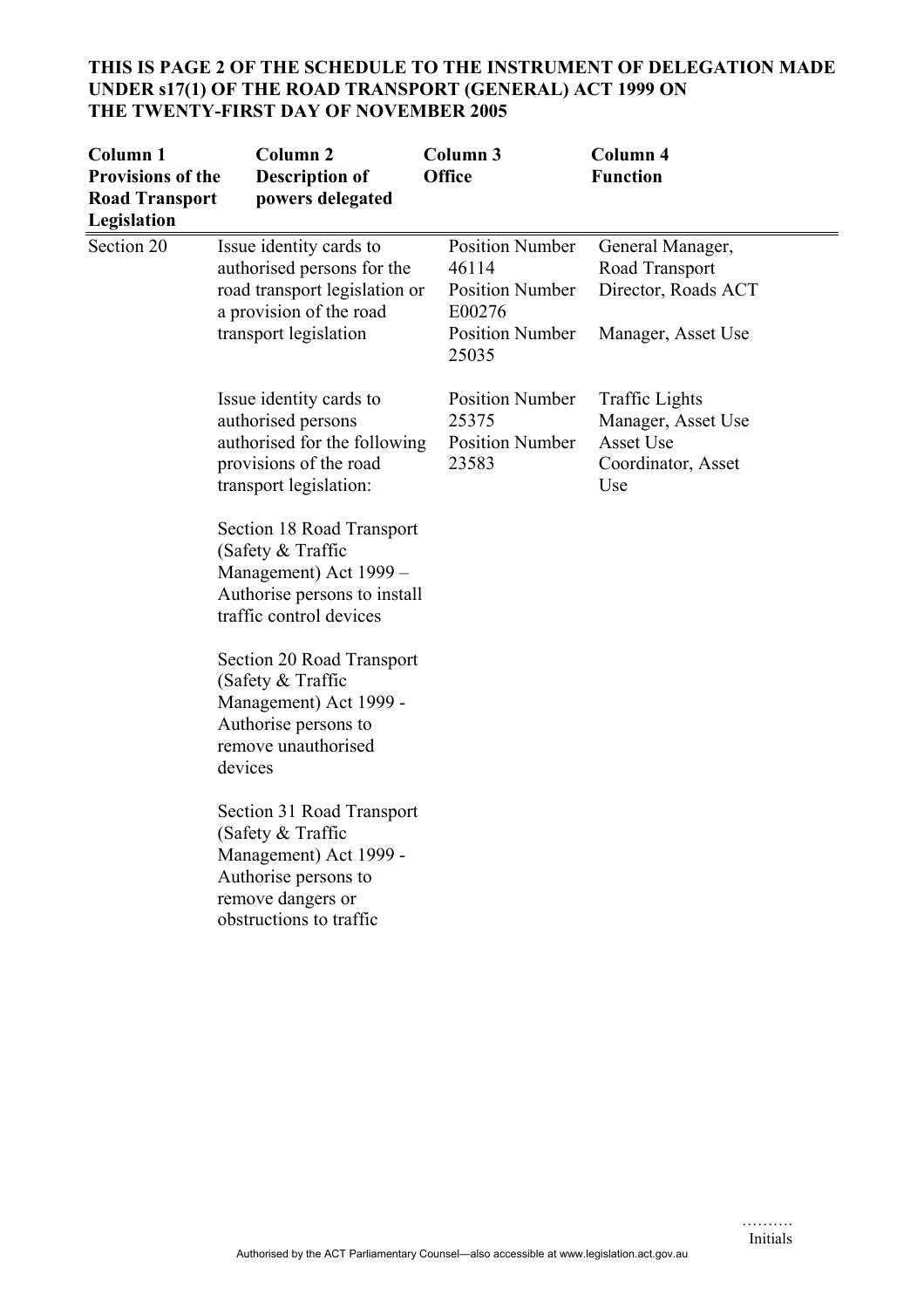| Column <sub>1</sub><br><b>Provisions of the</b><br><b>Road Transport</b><br>Legislation | Column <sub>2</sub><br><b>Description of</b><br>powers delegated | Column 3<br><b>Office</b>                                                                                                                                                                                   | Column 4<br><b>Function</b>                                                                                                                                                                                                                                                      |
|-----------------------------------------------------------------------------------------|------------------------------------------------------------------|-------------------------------------------------------------------------------------------------------------------------------------------------------------------------------------------------------------|----------------------------------------------------------------------------------------------------------------------------------------------------------------------------------------------------------------------------------------------------------------------------------|
| Section 48                                                                              | Revoke suspension on court<br>order                              | <b>Position Number</b><br>867<br><b>Position Number</b><br>10885<br><b>Position Number</b><br>2498<br><b>Position Number</b><br>17810<br><b>Position Number</b><br>19911<br><b>Position Number</b><br>14521 | Manager, Road User<br>Services<br>Court Officer, Parking<br><b>Review Office</b><br>Manager, Parking<br><b>Review Office</b><br><b>Systems Officer</b><br><b>Traffic Camera Office</b><br><b>Assistant Manager</b><br>Traffic Camera Office<br>Manager, Traffic<br>Camera Office |
| Section 50                                                                              | Decide not to revoke<br>suspension on court order                | <b>Position Number</b><br>867<br><b>Position Number</b><br>10885<br><b>Position Number</b><br>2498<br><b>Position Number</b><br>17810<br><b>Position Number</b><br>19911<br><b>Position Number</b><br>14521 | Manager, Road User<br>Services<br>Court Officer, Parking<br><b>Review Office</b><br>Manager, Parking<br><b>Review Office</b><br><b>Systems Officer</b><br>Traffic Camera Office<br><b>Assistant Manager</b><br>Traffic Camera Office<br>Manager, Traffic<br>Camera Office        |

#### **THIS IS PAGE 3 OF THE SCHEDULE TO THE INSTRUMENT OF DELEGATION MADE UNDER s17(1) OF THE ROAD TRANSPORT (GENERAL) ACT 1999 ON THE TWENTY-FIRST DAY OF NOVEMBER 2005**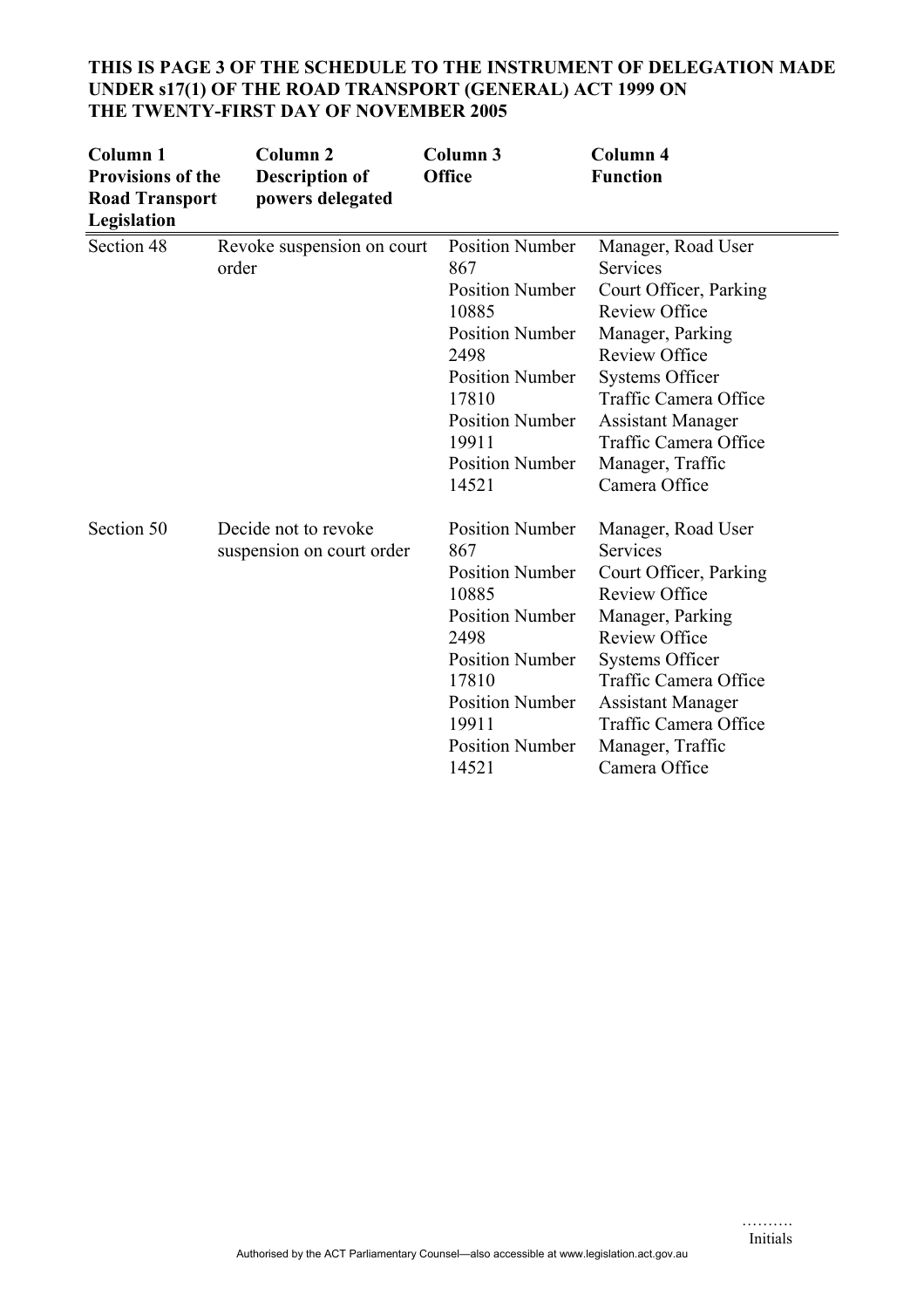| Column 1<br>Provisions of the<br><b>Road Transport</b><br>Legislation | Column <sub>2</sub><br><b>Description of</b><br>powers delegated      | Column 3<br><b>Office</b>                                                                          | <b>Column 4</b><br><b>Function</b>                                                                                       |
|-----------------------------------------------------------------------|-----------------------------------------------------------------------|----------------------------------------------------------------------------------------------------|--------------------------------------------------------------------------------------------------------------------------|
| Section 72                                                            | Provide certificate of<br>evidence                                    | <b>Position Number</b><br>20047                                                                    | <b>Manager Registration</b><br>& Licence, Road User<br>Services                                                          |
|                                                                       |                                                                       | <b>Position Number</b><br>10885                                                                    | Court Officer, Parking<br><b>Review Office</b>                                                                           |
|                                                                       |                                                                       | <b>Position Number</b><br>867                                                                      | Manager, Road User<br>Services                                                                                           |
|                                                                       |                                                                       | <b>Position Number</b><br>4683                                                                     | Manager Operations,<br>Road User Services                                                                                |
|                                                                       |                                                                       | <b>Position Number</b><br>14521                                                                    | Manager, Traffic<br>Camera Office                                                                                        |
|                                                                       |                                                                       | <b>Position Number</b><br>19911                                                                    | Assistant Manager,<br>Traffic Camera Officer                                                                             |
|                                                                       |                                                                       | <b>Position Number</b><br>17810                                                                    | Systems Officer,<br>Traffic Camera Office                                                                                |
|                                                                       |                                                                       | <b>Position Number</b><br>P50002857<br>(Australian<br>Federal Police)                              | Chief Police Officer,<br>Australian Federal<br>Police                                                                    |
| Section 74                                                            | Proceedings for offences                                              | <b>Position Number</b><br>4683<br><b>Position Number</b><br>33121<br><b>Position Number</b><br>867 | Manager Operations,<br>Road User Services<br>Manager Compliance,<br>Road User Services<br>Manager, Road User<br>Services |
| Section 86                                                            | Revoke suspension of<br>licence or registration (fine)<br>defaulters) | <b>Position Number</b><br>10885<br><b>Position Number</b>                                          | Court Officer, Parking<br><b>Review Office</b><br>Manager, Parking                                                       |
|                                                                       |                                                                       | 2498<br><b>Position Number</b><br>867                                                              | <b>Review Office</b><br>Manager, Road User<br>Services                                                                   |
| Section 87                                                            | Revoke suspension on<br>transfer of registration (fine                | <b>Position Number</b><br>10885                                                                    | Court Officer, Parking<br><b>Review Office</b>                                                                           |
|                                                                       | defaulters)                                                           | <b>Position Number</b><br>2498<br><b>Position Number</b><br>867                                    | Manager, Parking<br><b>Review Office</b><br>Manager, Road User<br>Services                                               |
| Section $183(3)$                                                      | Approve amount or                                                     | <b>Position Number</b>                                                                             | General Manager,                                                                                                         |
|                                                                       | proportion of payment                                                 | 46114                                                                                              | Road Transport                                                                                                           |

# **THIS IS PAGE 4 OF THE SCHEDULE TO THE INSTRUMENT OF DELEGATION MADE UNDER s17(1) OF THE ROAD TRANSPORT (GENERAL) ACT 1999 ON THE TWENTY-FIRST DAY OF NOVEMBER 2005**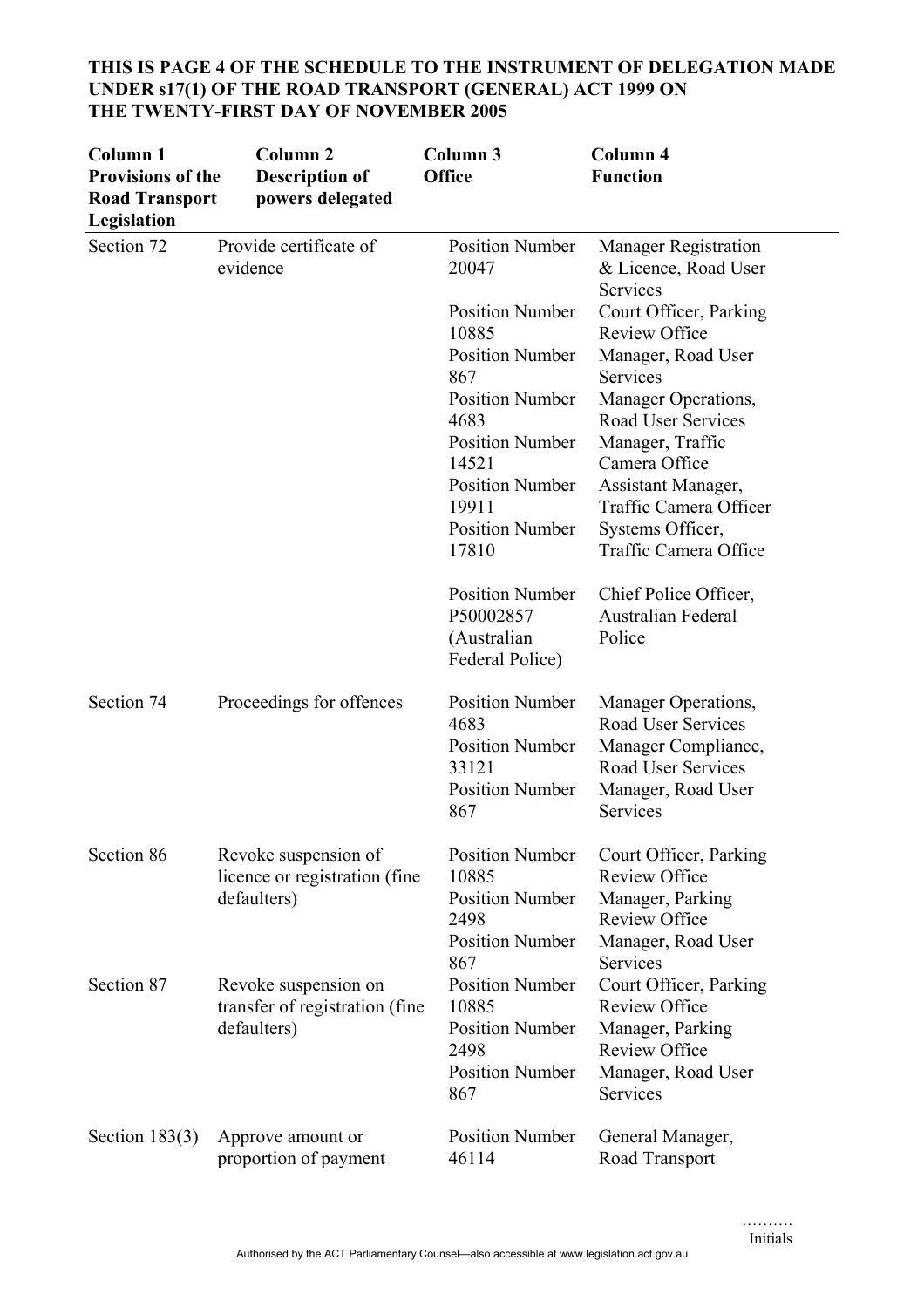# **THIS IS PAGE 5 OF THE SCHEDULE TO THE INSTRUMENT OF DELEGATION MADE UNDER s17(1) OF THE ROAD TRANSPORT (GENERAL) ACT 1999 ON THE TWENTY-FIRST DAY OF NOVEMBER 2005**

| Column <sub>1</sub><br><b>Provisions of the</b><br><b>Road Transport</b><br>Legislation             | Column <sub>2</sub><br><b>Description of</b><br>powers delegated                                    | Column <sub>3</sub><br><b>Office</b>                                                                  | Column 4<br><b>Function</b>                                                                                                   |
|-----------------------------------------------------------------------------------------------------|-----------------------------------------------------------------------------------------------------|-------------------------------------------------------------------------------------------------------|-------------------------------------------------------------------------------------------------------------------------------|
| Section $183(5)$                                                                                    | Provide notice of decision<br>made under section                                                    | <b>Position Number</b><br>46114                                                                       | General Manager,<br>Road Transport                                                                                            |
| Section $183(7)$                                                                                    | Amend or revoke notice to<br>Territory, Commonwealth<br>or authorised insurer made<br>under section | <b>Position Number</b><br>46114                                                                       | General Manager,<br>Road Transport                                                                                            |
| Section 206                                                                                         | Request information or<br>documents for approval as<br>authorised insurer                           | <b>Position Number</b><br>46114                                                                       | General Manager,<br>Road Transport                                                                                            |
| Section 223                                                                                         | Certificate of evidence for a<br>third-party insurance policy                                       | <b>Position Number</b><br>20047                                                                       | <b>Manager Registration</b><br>& Licence, Road User<br>Services                                                               |
|                                                                                                     |                                                                                                     | <b>Position Number</b><br>4683<br><b>Position Number</b><br>867                                       | Manager Operations,<br><b>Road User Services</b><br>Manager, Road User<br>Services                                            |
| Section 225                                                                                         | Approve form for road<br>transport legislation                                                      | <b>Position Number</b><br>46114                                                                       | General Manager,<br>Road Transport                                                                                            |
| Road<br><b>Transport</b><br>(Safety and<br><b>Traffic</b><br><b>Management</b> )<br><b>Act 1999</b> |                                                                                                     |                                                                                                       |                                                                                                                               |
| Section $10F(2)$                                                                                    | Direct police officer to<br>dispose of vehicle                                                      | <b>Position Number</b><br>46114                                                                       | General Manager,<br>Road Transport                                                                                            |
| Section 25                                                                                          | Provide evidentiary<br>certificate                                                                  | <b>Position Number</b><br>14521<br><b>Position Number</b><br>19911<br><b>Position Number</b><br>17810 | Manager, Traffic<br>Camera Office<br>Assistant Manager,<br>Traffic Camera Office<br>Systems Officer,<br>Traffic Camera Office |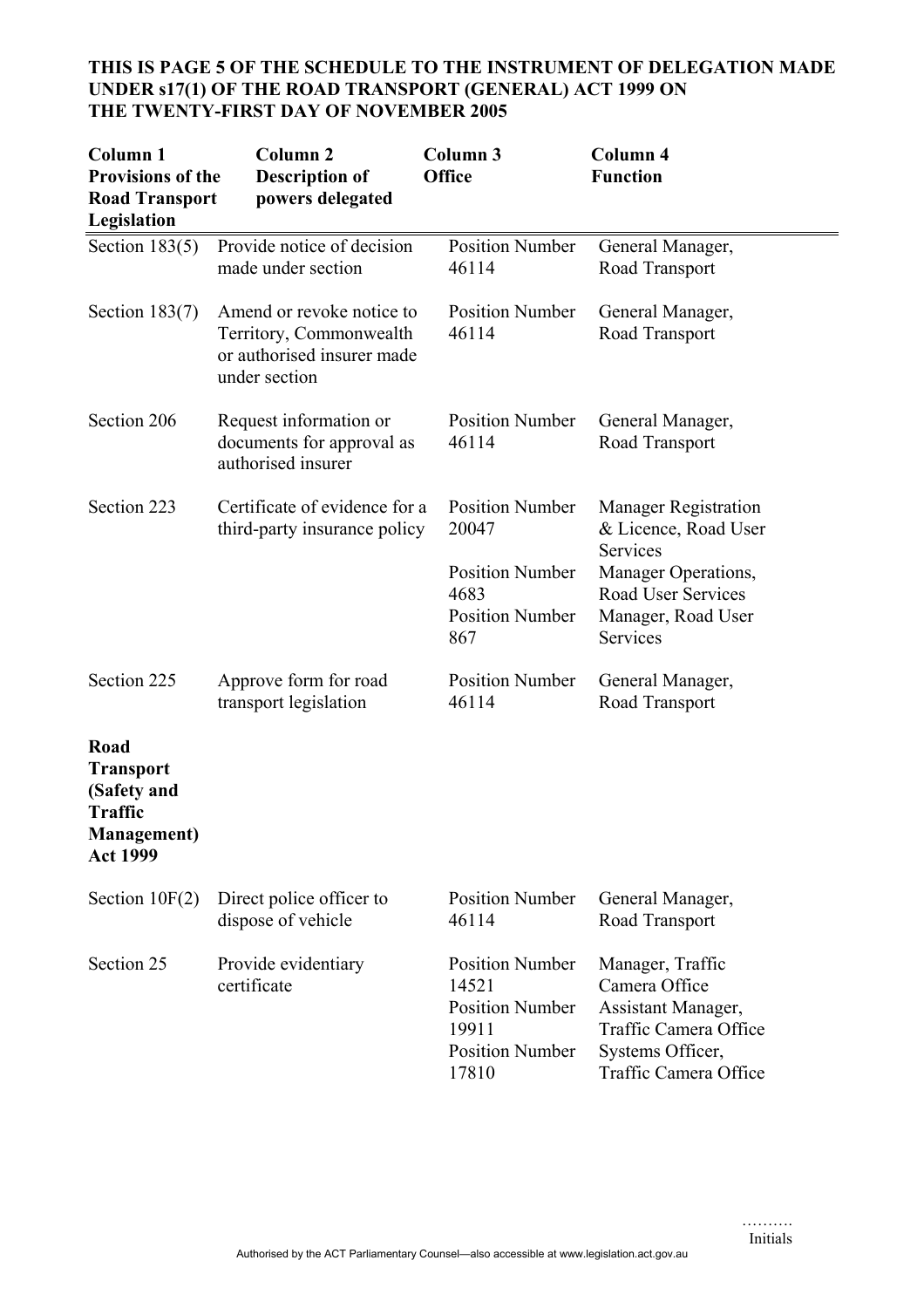# **THIS IS PAGE 6 OF THE SCHEDULE TO THE INSTRUMENT OF DELEGATION MADE UNDER s17(1) OF THE ROAD TRANSPORT (GENERAL) ACT 1999 ON THE TWENTY-FIRST DAY OF NOVEMBER 2005**

| Column <sub>1</sub><br><b>Provisions of the</b><br><b>Road Transport</b><br>Legislation | Column <sub>2</sub><br><b>Description of</b><br>powers delegated | Column 3<br>Office                                                                                                                                                         | Column 4<br><b>Function</b>                                                                                                                                               |
|-----------------------------------------------------------------------------------------|------------------------------------------------------------------|----------------------------------------------------------------------------------------------------------------------------------------------------------------------------|---------------------------------------------------------------------------------------------------------------------------------------------------------------------------|
| Road<br><b>Transport</b><br>(Dimensions<br>and Mass)<br><b>Act 1990</b>                 |                                                                  |                                                                                                                                                                            |                                                                                                                                                                           |
| Section 28                                                                              | Issue a permit under section<br>27                               | <b>Position Number</b><br>867<br><b>Position Number</b><br>4683<br><b>Position Number</b><br>22123<br>Position<br>Numbers 3178,<br>3179,3180,<br>3181, 3182, 3183,<br>3185 | Manager, Road User<br>Services<br><b>Manager Operations</b><br>Road User Services<br>Team Leader VITU,<br>Road User Services<br>Vehicle Inspectors,<br>Road User Services |
|                                                                                         |                                                                  | Position Number,<br>10596                                                                                                                                                  | <b>Heavy Vehicle Permits</b><br>Officer, Road User<br>Services                                                                                                            |
| Section 30                                                                              | Issue permit subject to<br>conditions                            | <b>Position Number</b><br>4683<br><b>Position Number</b><br>22123<br>Position<br>Numbers 3178,<br>3179,3180,<br>3181,3182,3183<br>3185                                     | <b>Manager Operations</b><br>Road User Services<br>Team Leader VITU,<br>Road User Services<br>Vehicle Inspectors,<br>Road User Services                                   |
|                                                                                         |                                                                  | Position Number,<br>10596<br><b>Position Number</b>                                                                                                                        | <b>Heavy Vehicle Permits</b><br>Officer, Road User<br>Services Manager,<br>Road User Services                                                                             |
| Section 49                                                                              | Approve portable weighing<br>device                              | 867<br><b>Position Number</b><br>E00276                                                                                                                                    | Director, Roads ACT                                                                                                                                                       |
| Section 50                                                                              | Approve portable weighing<br>device testing engineer             | <b>Position Number</b><br>E00276                                                                                                                                           | Director, Roads ACT                                                                                                                                                       |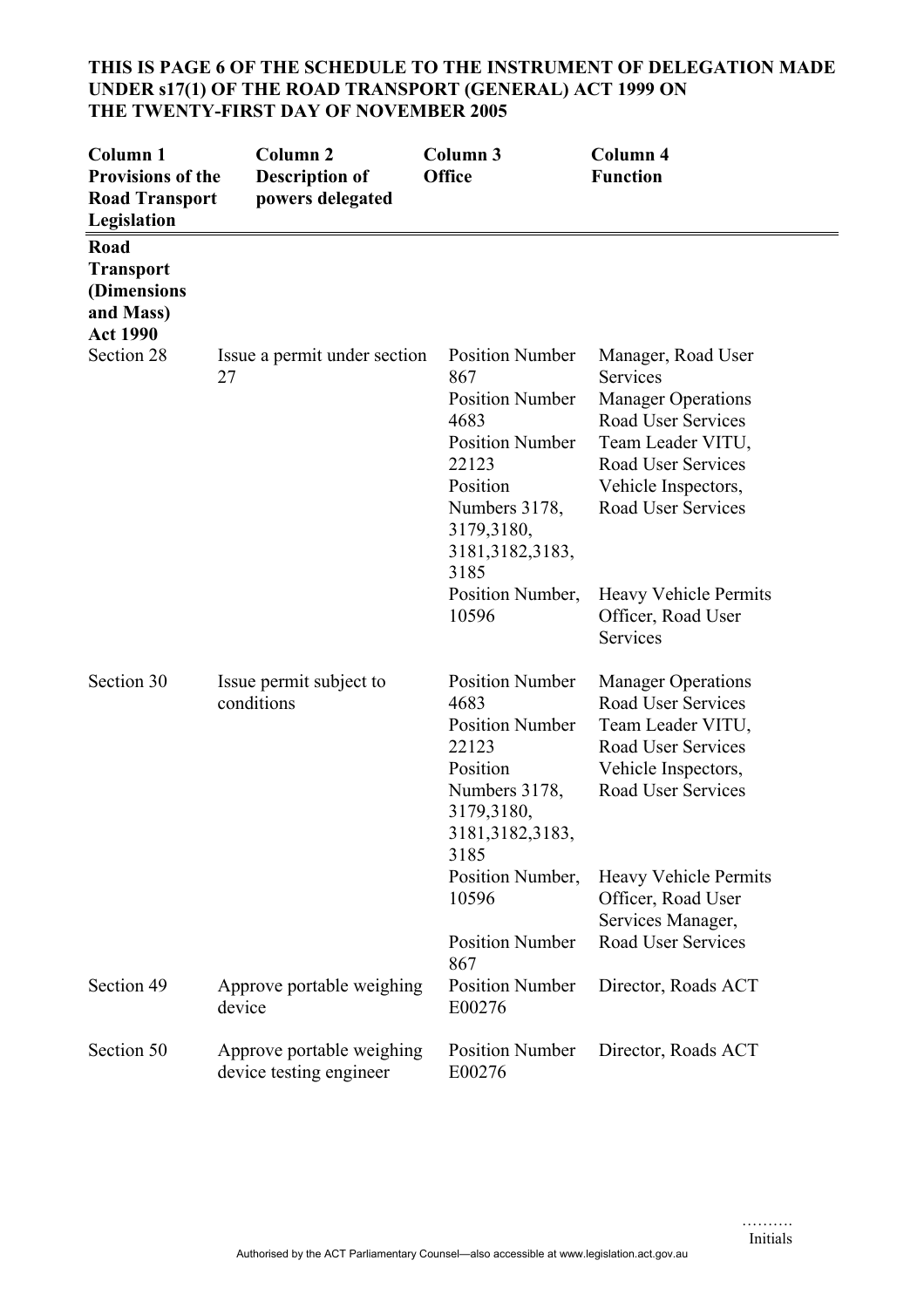| Column <sub>1</sub><br><b>Provisions of the</b><br><b>Road Transport</b><br>Legislation | Column <sub>2</sub><br><b>Description of</b><br>powers delegated                                                                  | Column 3<br><b>Office</b>                                                                          | Column 4<br><b>Function</b>                                                                                                            |
|-----------------------------------------------------------------------------------------|-----------------------------------------------------------------------------------------------------------------------------------|----------------------------------------------------------------------------------------------------|----------------------------------------------------------------------------------------------------------------------------------------|
| Section 52                                                                              | Provide certificates of<br>evidence                                                                                               | <b>Position Number</b><br>4683<br><b>Position Number</b><br>33121<br><b>Position Number</b><br>867 | Manager Operations,<br>Road User Services<br>Manager Compliance,<br><b>Road User Services</b><br>Manager, Road User<br><b>Services</b> |
| Road<br><b>Transport</b><br>(Driver<br>Licensing)<br><b>Act 1999</b>                    |                                                                                                                                   |                                                                                                    |                                                                                                                                        |
| Section 7                                                                               | Exercise all of the powers<br>and functions (excluding<br>those functions that require<br>Disallowable Instruments to<br>be made) | <b>Position Number</b><br>46114                                                                    | General Manager,<br>Road Transport                                                                                                     |
| Section 29                                                                              | Cancel licence obtained by<br>false statements                                                                                    | <b>Position Number</b><br>4683<br><b>Position Number</b><br>33121<br><b>Position Number</b><br>867 | Manager Operations,<br>Road User Services<br>Manager Compliance,<br>Road User Services<br>Manager, Road User<br>Services               |
| Road<br><b>Transport</b><br>(Vehicle<br><b>Registration</b> )<br><b>Act 1999</b>        |                                                                                                                                   |                                                                                                    |                                                                                                                                        |
| Section 7                                                                               | Exercise all of the powers<br>and functions (excluding<br>those functions that require<br>Disallowable Instruments to<br>be made) | <b>Position Number</b><br>46114                                                                    | General Manager,<br>Road Transport                                                                                                     |

# **THIS IS PAGE 7 OF THE SCHEDULE TO THE INSTRUMENT OF DELEGATION MADE UNDER s17(1) OF THE ROAD TRANSPORT (GENERAL) ACT 1999 ON THE TWENTY-FIRST DAY OF NOVEMBER 2005**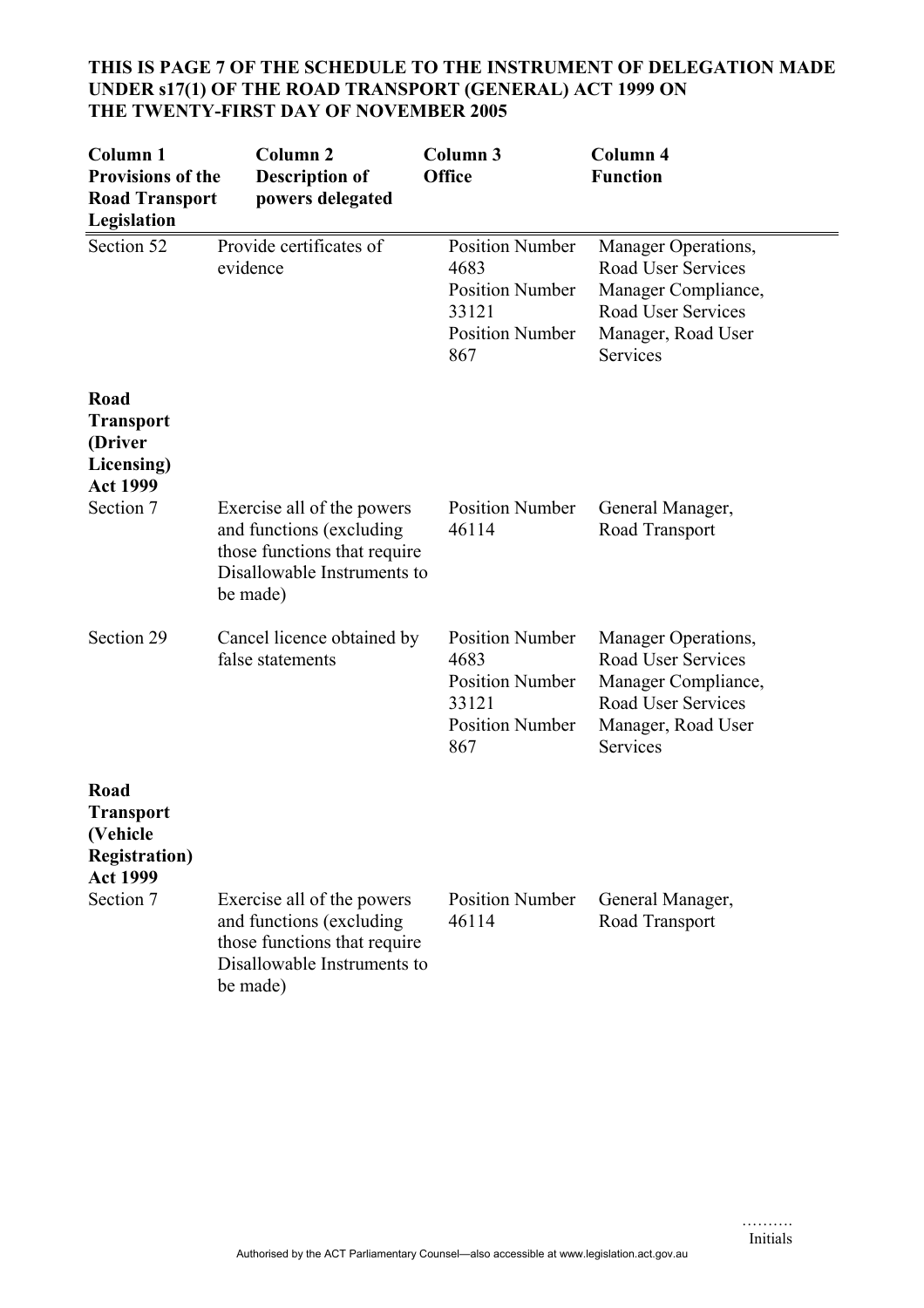## **THIS IS PAGE 8 OF THE SCHEDULE TO THE INSTRUMENT OF DELEGATION MADE UNDER s17(1) OF THE ROAD TRANSPORT (GENERAL) ACT 1999 ON THE TWENTY-FIRST DAY OF NOVEMBER 2005**

| Column <sub>1</sub><br>Provisions of the<br><b>Road Transport</b><br>Legislation  | Column <sub>2</sub><br><b>Description of</b><br>powers delegated                           | Column 3<br>Office                                                                                                                    | Column 4<br><b>Function</b>                                                                                                                                     |
|-----------------------------------------------------------------------------------|--------------------------------------------------------------------------------------------|---------------------------------------------------------------------------------------------------------------------------------------|-----------------------------------------------------------------------------------------------------------------------------------------------------------------|
| Road<br><b>Transport</b><br>(Public<br>Passenger<br><b>Services</b> ) Act<br>2001 |                                                                                            |                                                                                                                                       |                                                                                                                                                                 |
| Section 17                                                                        | Enter into a service contract                                                              | <b>Position Number</b><br>46114                                                                                                       | General Manager,<br>Road Transport                                                                                                                              |
| Section 41                                                                        | Transfer taxi licence                                                                      | <b>Position Number</b><br>46114<br><b>Position Number</b><br>21223                                                                    | General Manager,<br>Road Transport<br>Manager, Public<br><b>Transport Policy</b>                                                                                |
| Section 60C<br>(4)                                                                | Transfer hire car licence                                                                  | <b>Position Number</b><br>46114<br><b>Position Number</b><br>21223                                                                    | General Manager,<br>Road Transport<br>Manager, Public<br><b>Transport Policy</b>                                                                                |
| Road<br><b>Transport</b><br>(General)<br><b>Regulation</b><br>2000                |                                                                                            |                                                                                                                                       |                                                                                                                                                                 |
| Section 10                                                                        | Provide evidentiary<br>certificates about authorised<br>examiners and approved<br>premises | <b>Position Number</b><br>4683<br><b>Position Number</b><br>33121<br><b>Position Number</b><br>867                                    | Manager Operations,<br><b>Road User Services</b><br>Manager Compliance,<br>Road User Services<br>Manager, Road User<br>Services                                 |
| Section 16                                                                        | Give a dishonour notice                                                                    | <b>Position Number</b><br>46114<br><b>Position Number</b><br>21223<br><b>Position Number</b><br>4683<br><b>Position Number</b><br>867 | General Manager,<br>Road Transport<br>Manager, Public<br><b>Transport Policy</b><br>Manager Operations,<br>Road User Services<br>Manager, Road User<br>Services |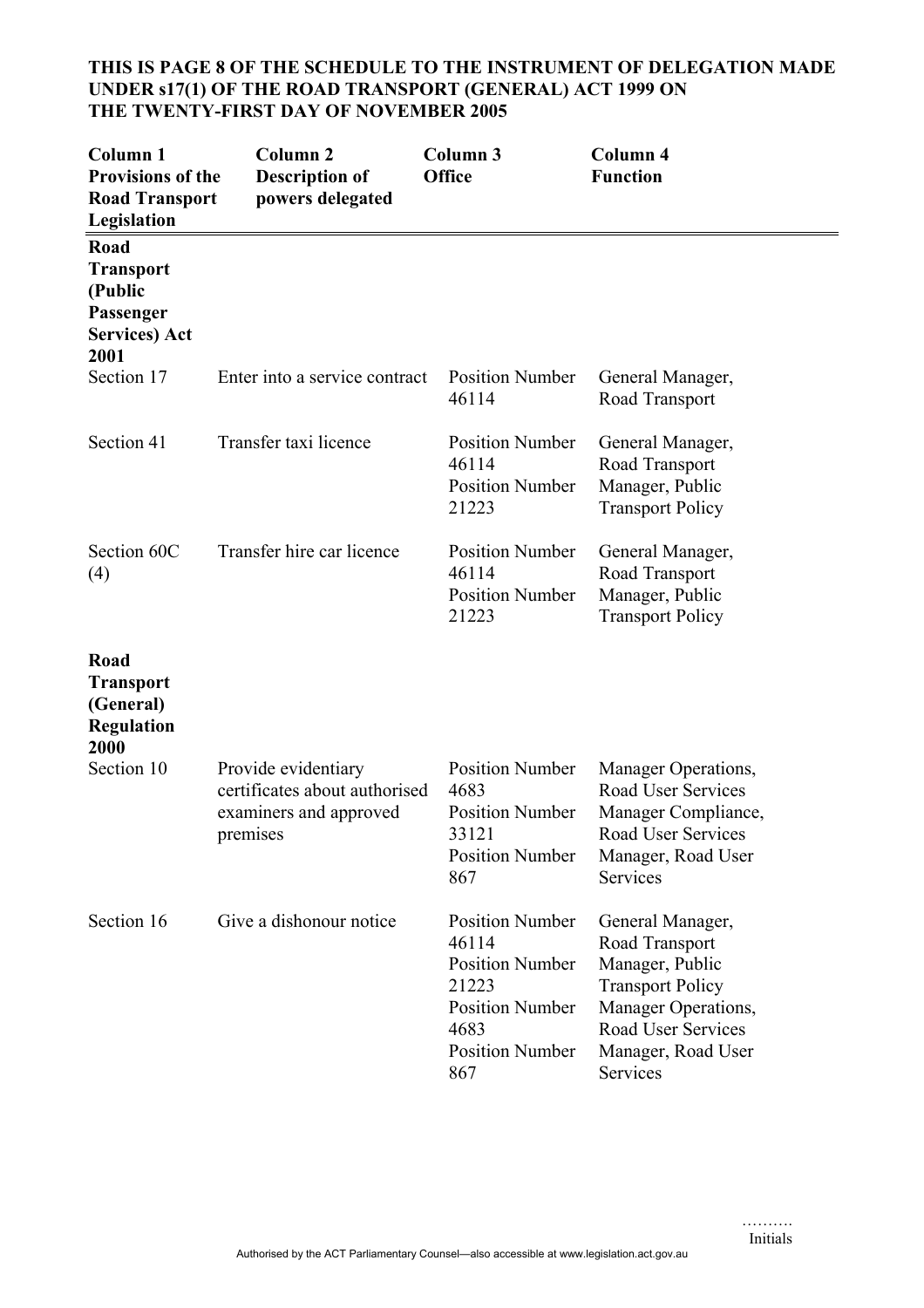| Column <sub>1</sub><br>Provisions of the<br><b>Road Transport</b><br>Legislation | Column <sub>2</sub><br><b>Description of</b><br>powers delegated | Column 3<br>Office                                                                                                                                                       | <b>Column 4</b><br><b>Function</b>                                                                                                                                                                                  |
|----------------------------------------------------------------------------------|------------------------------------------------------------------|--------------------------------------------------------------------------------------------------------------------------------------------------------------------------|---------------------------------------------------------------------------------------------------------------------------------------------------------------------------------------------------------------------|
| Section 17                                                                       | Suspend the relevant thing<br>and give a suspension notice       | <b>Position Number</b><br>46114<br><b>Position Number</b><br>21223<br><b>Position Number</b><br>867<br><b>Position Number</b><br>4683<br><b>Position Number</b><br>33121 | General Manager,<br>Road Transport<br>Manager, Public<br><b>Transport Policy</b><br>Manager, Road User<br>Services<br>Manager Operations,<br>Road User Services<br>Manager Compliance,<br><b>Road User Services</b> |
| Section 18                                                                       | Revoke a suspension                                              | <b>Position Number</b><br>46114<br><b>Position Number</b><br>21223<br><b>Position Number</b><br>867<br><b>Position Number</b><br>4683<br><b>Position Number</b><br>33121 | General Manager,<br>Road Transport<br>Manager, Public<br><b>Transport Policy</b><br>Manager, Road User<br>Services<br>Manager Operations,<br>Road User Services<br>Manager Compliance,<br><b>Road User Services</b> |
| Section 19                                                                       | Cancel the relevant thing<br>and give a cancellation<br>notice   | <b>Position Number</b><br>46114<br><b>Position Number</b><br>21223<br><b>Position Number</b><br>867<br><b>Position Number</b><br>4683<br><b>Position Number</b><br>33121 | General Manager,<br>Road Transport<br>Manager, Public<br><b>Transport Policy</b><br>Manager, Road User<br>Services<br>Manager Operations,<br>Road User Services<br>Manager Compliance,<br>Road User Services        |

# **THIS IS PAGE 9 OF THE SCHEDULE TO THE INSTRUMENT OF DELEGATION MADE UNDER s17(1) OF THE ROAD TRANSPORT (GENERAL) ACT 1999 ON THE TWENTY-FIRST DAY OF NOVEMBER 2005**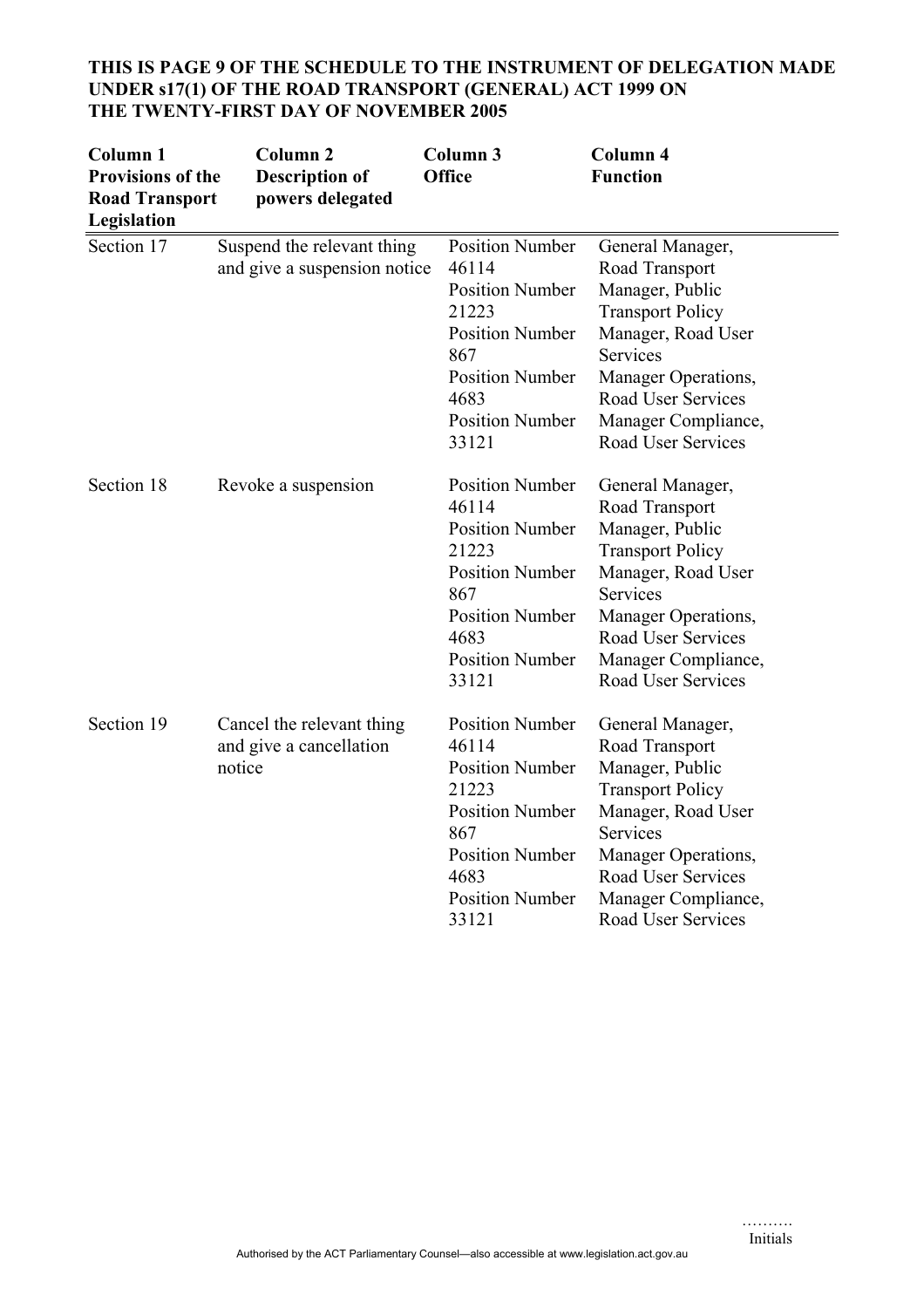# **THIS IS PAGE 10 OF THE SCHEDULE TO THE INSTRUMENT OF DELEGATION MADE UNDER s17(1) OF THE ROAD TRANSPORT (GENERAL) ACT 1999 ON THE TWENTY-FIRST DAY OF NOVEMBER 2005**

| Column <sub>1</sub><br><b>Provisions of the</b><br><b>Road Transport</b><br>Legislation                       | Column <sub>2</sub><br><b>Description of</b><br>powers delegated                                                                                                                                         | <b>Column 3</b><br><b>Office</b>                                                                                                                                                                                                                                                      | Column 4<br><b>Function</b>                                                                                                                                                                                                                                                                                                                         |
|---------------------------------------------------------------------------------------------------------------|----------------------------------------------------------------------------------------------------------------------------------------------------------------------------------------------------------|---------------------------------------------------------------------------------------------------------------------------------------------------------------------------------------------------------------------------------------------------------------------------------------|-----------------------------------------------------------------------------------------------------------------------------------------------------------------------------------------------------------------------------------------------------------------------------------------------------------------------------------------------------|
| Road<br><b>Transport</b><br>(Safety and<br><b>Traffic</b><br><b>Management</b> )<br><b>Regulation</b><br>2000 |                                                                                                                                                                                                          |                                                                                                                                                                                                                                                                                       |                                                                                                                                                                                                                                                                                                                                                     |
| Section 11                                                                                                    | For Australian Road Rule<br>$151(3)(b)$ , approve event<br>allowing rider of motorbike<br>or bicycle to ride alongside<br>more than one rider                                                            | <b>Position Number</b><br>E00276<br><b>Position Number</b><br>25035<br><b>Position Number</b><br>25375<br><b>Position Number</b><br>23583                                                                                                                                             | Director, Roads ACT<br>Manager, Asset Use<br><b>Traffic Lights</b><br>Manager, Asset Use<br>Asset Use<br>Coordinator, Asset<br>Use                                                                                                                                                                                                                  |
| Section 31                                                                                                    | For Australian Road Rule<br>$310(4)$ , authorise<br>installation or maintenance<br>work on, above or below a<br>road; installation or<br>maintenance of a traffic<br>control device; a traffic<br>survey | <b>Position Number</b><br>E00276<br><b>Position Number</b><br>25035<br><b>Position Number</b><br>25375<br><b>Position Number</b><br>23583<br><b>Position Number</b><br>25033<br><b>Position Number</b><br>23555<br><b>Position Number</b><br>27853<br><b>Position Number</b><br>27882 | Director, Roads ACT<br>Manager, Asset Use<br><b>Traffic Lights</b><br>Manager, Asset Use<br>Asset Use<br>Coordinator, Asset<br>Use<br>Manager, Asset<br>Creation<br>Capital Works<br>Co-ordinator,<br><b>Asset Creation</b><br><b>Gifted Assets</b><br>Co-ordinator,<br><b>Asset Acceptance</b><br>Quality Co-ordinator,<br><b>Asset Acceptance</b> |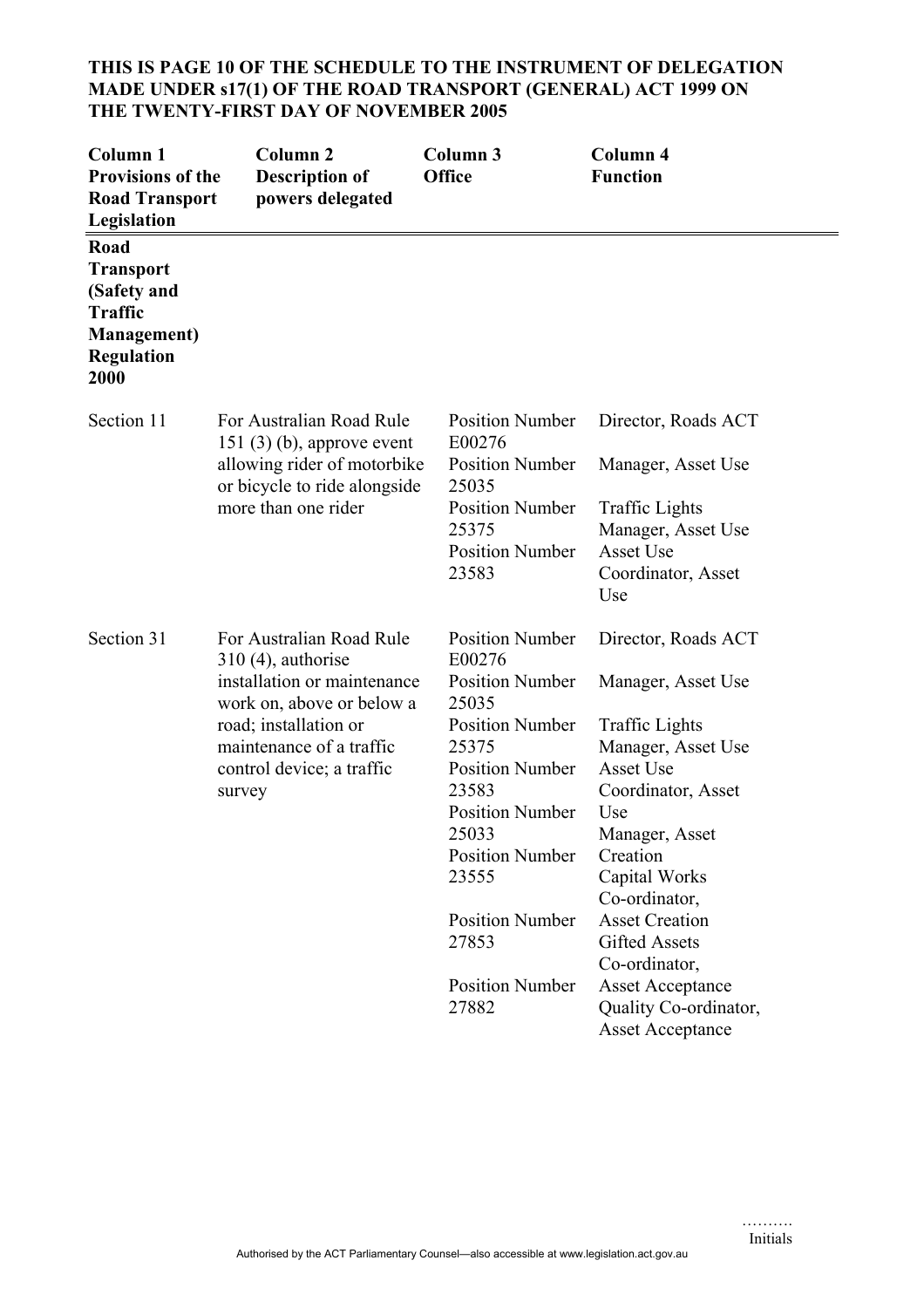# **THIS IS PAGE 11 OF THE SCHEDULE TO THE INSTRUMENT OF DELEGATION MADE UNDER s17(1) OF THE ROAD TRANSPORT (GENERAL) ACT 1999 ON THE TWENTY-FIRST DAY OF NOVEMBER 2005**

| Column <sub>1</sub><br><b>Provisions of the</b><br><b>Road Transport</b><br>Legislation | Column <sub>2</sub><br><b>Description of</b><br>powers delegated                                                                                                                                                                                                            | <b>Column 3</b><br><b>Office</b>                                                                                                          | Column 4<br><b>Function</b>                                                                                                        |
|-----------------------------------------------------------------------------------------|-----------------------------------------------------------------------------------------------------------------------------------------------------------------------------------------------------------------------------------------------------------------------------|-------------------------------------------------------------------------------------------------------------------------------------------|------------------------------------------------------------------------------------------------------------------------------------|
| Section 41 $(3)$                                                                        | Exempt a person or vehicle<br>from subsection $(1)$ which<br>prohibits the towing of any<br>other vehicle by the driver<br>of an articulated vehicle, or<br>from subsection (2) which<br>prohibits the towing of more<br>than 1 trailer by the driver<br>of a motor vehicle | <b>Position Number</b><br>E00276<br><b>Position Number</b><br>25035<br><b>Position Number</b><br>25375<br><b>Position Number</b><br>23583 | Director, Roads ACT<br>Manager, Asset Use<br><b>Traffic Lights</b><br>Manager, Asset Use<br>Asset Use<br>Coordinator, Asset<br>Use |
| Section 66                                                                              | Approvals by Road<br><b>Transport Authority</b>                                                                                                                                                                                                                             | <b>Position Number</b><br>46114<br><b>Position Number</b><br>E00276                                                                       | General Manager,<br>Road Transport<br>Director, Roads ACT                                                                          |
| Section 73                                                                              | Set aside length of road as<br>metered parking area                                                                                                                                                                                                                         | <b>Position Number</b><br>E00276<br><b>Position Number</b><br>25035<br><b>Position Number</b><br>25375<br><b>Position Number</b><br>23583 | Director, Roads ACT<br>Manager, Asset Use<br><b>Traffic Lights</b><br>Manager, Asset Use<br>Asset Use<br>Coordinator, Asset<br>Use |
| Section 100                                                                             | Declare types of parking<br>permits                                                                                                                                                                                                                                         | <b>Position Number</b><br>46114                                                                                                           | General Manager,<br>Road Transport                                                                                                 |
| Section 107                                                                             | Approve people to use<br>traffic offence detection<br>devices                                                                                                                                                                                                               | <b>Position Number</b><br>46114                                                                                                           | General Manager,<br>Road Transport                                                                                                 |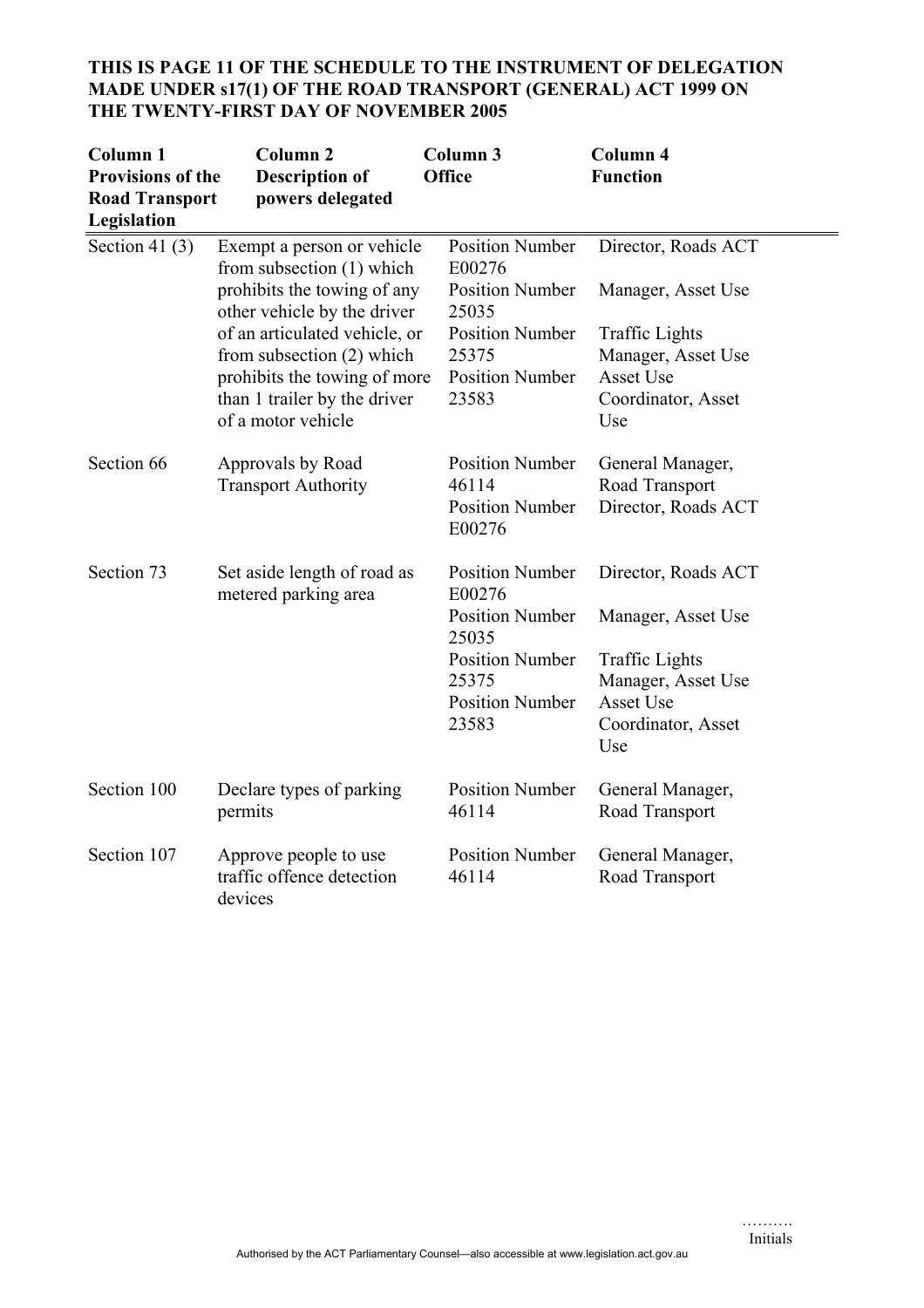# **THIS IS PAGE 12 OF THE SCHEDULE TO THE INSTRUMENT OF DELEGATION MADE UNDER s17(1) OF THE ROAD TRANSPORT (GENERAL) ACT 1999 ON THE TWENTY-FIRST DAY OF NOVEMBER 2005**

| Column <sub>1</sub><br><b>Provisions of the</b><br><b>Road Transport</b><br>Legislation | Column <sub>2</sub><br><b>Description of</b><br>powers delegated                                                | Column 3<br><b>Office</b>                                                                                                                                                | Column 4<br><b>Function</b>                                                                                                                                                                                                              |
|-----------------------------------------------------------------------------------------|-----------------------------------------------------------------------------------------------------------------|--------------------------------------------------------------------------------------------------------------------------------------------------------------------------|------------------------------------------------------------------------------------------------------------------------------------------------------------------------------------------------------------------------------------------|
| Road<br><b>Transport</b><br>(Driver<br>Licensing)<br><b>Regulation</b><br>2000          |                                                                                                                 |                                                                                                                                                                          |                                                                                                                                                                                                                                          |
| Section 46                                                                              | Respond to an application to<br>the court for a restricted<br>licence                                           | <b>Position Number</b><br>20047<br><b>Position Number</b><br>33121<br><b>Position Number</b><br>4683<br><b>Position Number</b><br>867                                    | <b>Manager Registration</b><br>& Licence, Road User<br>Services<br>Manager Compliance,<br>Road User Services<br>Manager Operations,<br>Road User Services<br>Manager, Road User<br>Services                                              |
| Section 55                                                                              | Issue or vary driver licence<br>subject to conditions                                                           | <b>Position Number</b><br>4683<br><b>Position Number</b><br>20047<br><b>Position Number</b><br>33121<br><b>Position Number</b><br>867<br><b>Position Number</b><br>46114 | Manager Operations,<br>Road User Services<br><b>Manager Registration</b><br>& Licence, Road User<br>Services<br>Manager Compliance,<br><b>Road User Services</b><br>Manager, Road User<br>Services<br>General Manager,<br>Road Transport |
| Section $63(2)$                                                                         | Require a person to show he<br>or she complies with<br>required medical standards<br>for public vehicle licence | <b>Position Number</b><br>4683<br><b>Position Number</b><br>33121<br><b>Position Number</b><br>867<br><b>Position Number</b><br>46114                                    | Manager Operations,<br>Road User Services<br>Manager Compliance,<br>Road User Services<br>Manager, Road User<br>Services<br>General Manager,<br>Road Transport                                                                           |
| Section 65                                                                              | Approve public vehicle<br>driver training courses                                                               | <b>Position Number</b><br>21223<br><b>Position Number</b><br>46114                                                                                                       | Manager, Public<br><b>Transport Policy</b><br>General Manager,<br>Road Transport                                                                                                                                                         |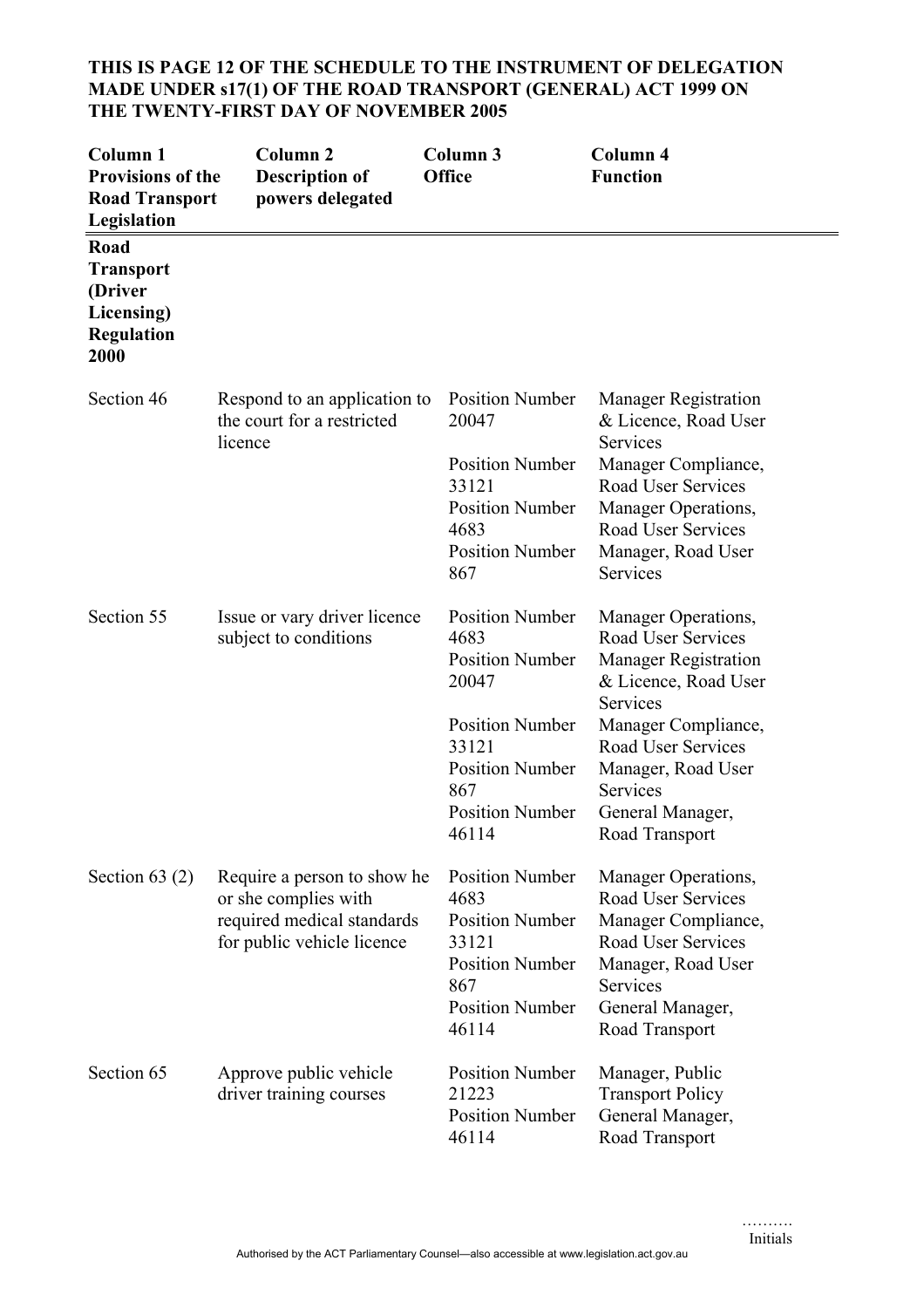| Column <sub>1</sub><br><b>Provisions of the</b><br><b>Road Transport</b><br>Legislation | Column <sub>2</sub><br><b>Description of</b><br>powers delegated                                                                  | Column 3<br>Office                                                                                                                    | <b>Column 4</b><br><b>Function</b>                                                                                                                                   |
|-----------------------------------------------------------------------------------------|-----------------------------------------------------------------------------------------------------------------------------------|---------------------------------------------------------------------------------------------------------------------------------------|----------------------------------------------------------------------------------------------------------------------------------------------------------------------|
| Section 67                                                                              | Exempt a person from<br>certain licence eligibility<br>requirements                                                               | <b>Position Number</b><br>867<br><b>Position Number</b><br>4683<br><b>Position Number</b><br>33121<br><b>Position Number</b><br>46114 | Manager, Road User<br>Services<br>Manager Operations,<br>Road User Services<br>Manager Compliance,<br>Road User Services<br>General Manager,<br>Road Transport       |
| Section 69                                                                              | Request information,<br>medical, theory, and driving<br>tests etc in relation to an<br>application to obtain or vary<br>a licence | <b>Position Number</b><br>4683<br><b>Position Number</b><br>33121<br><b>Position Number</b><br>867<br><b>Position Number</b><br>46114 | Manager Operations,<br>Road User Services<br>Manager Compliance,<br><b>Road User Services</b><br>Manager Road User<br>Services<br>General Manager,<br>Road Transport |
| Section 70                                                                              | Refuse application for issue<br>and certain variations of<br>driver licences<br>$(1)(a)$ Person not eligible                      | <b>Position Number</b><br>4683<br><b>Position Number</b><br>867<br><b>Position Number</b><br>46114                                    | Manager Operations,<br>Road User Services<br>Manager, Road User<br>Services<br>General Manager,<br>Road Transport                                                    |
|                                                                                         | $(1)(b)$ Person does not have<br>sufficient driving ability                                                                       | <b>Position Number</b><br>867<br><b>Position Number</b><br>46114                                                                      | Manager, Road User<br>Services<br>General Manager,<br>Road Transport                                                                                                 |
|                                                                                         | $(1)(c)$ Person is not a<br>suitable person                                                                                       | <b>Position Number</b><br>867<br><b>Position Number</b><br>46114                                                                      | Manager, Road User<br>Services<br>General Manager,<br>Road Transport                                                                                                 |
|                                                                                         | $(1)(d)$ Person does not<br>comply with medical<br>standards                                                                      | <b>Position Number</b><br>867<br><b>Position Number</b><br>46114                                                                      | Manager, Road User<br>Services<br>General Manager,<br>Road Transport                                                                                                 |

# **THIS IS PAGE 13 OF THE SCHEDULE TO THE INSTRUMENT OF DELEGATION MADE UNDER s17(1) OF THE ROAD TRANSPORT (GENERAL) ACT 1999 ON THE TWENTY-FIRST DAY OF NOVEMBER 2005**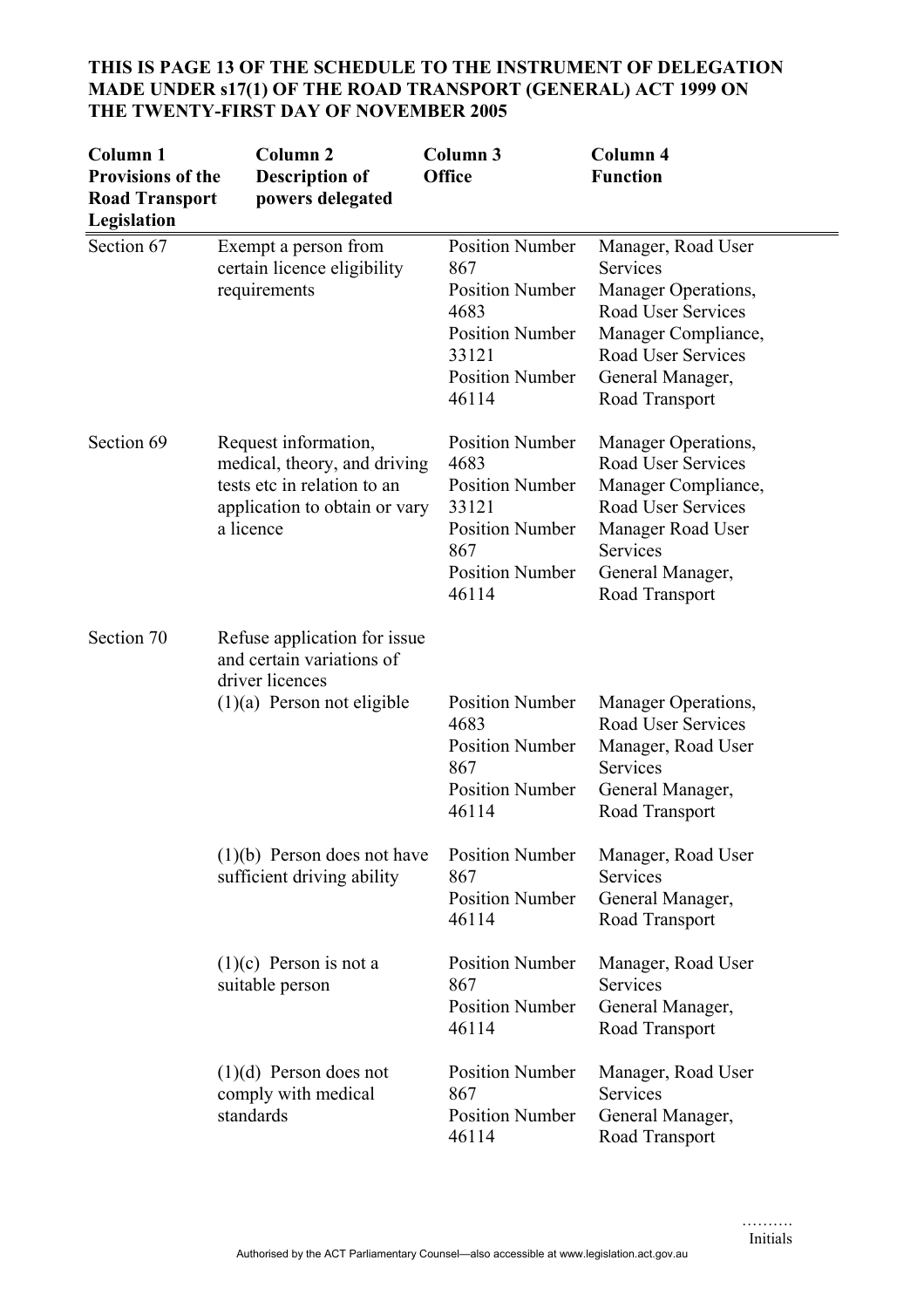| Column 1<br><b>Provisions of the</b><br><b>Road Transport</b><br>Legislation | Column <sub>2</sub><br><b>Description of</b><br>powers delegated                                           | Column 3<br><b>Office</b>                                                                                                             | Column 4<br><b>Function</b>                                                                                                                                    |
|------------------------------------------------------------------------------|------------------------------------------------------------------------------------------------------------|---------------------------------------------------------------------------------------------------------------------------------------|----------------------------------------------------------------------------------------------------------------------------------------------------------------|
|                                                                              | $(1)(e)$ Person ability to<br>drive safely impaired by<br>illness, injury or incapacity                    | <b>Position Number</b><br>867<br><b>Position Number</b><br>46114                                                                      | Manager, Road User<br>Services<br>General Manager,<br>Road Transport                                                                                           |
|                                                                              | $(1)(f)$ Person has not<br>complied with law of<br>another jurisdiction                                    | <b>Position Number</b><br>4683<br><b>Position Number</b><br>33121<br><b>Position Number</b><br>867<br><b>Position Number</b><br>46114 | Manager Operations,<br>Road User Services<br>Manager Compliance,<br>Road User Services<br>Manager, Road User<br>Services<br>General Manager,<br>Road Transport |
|                                                                              | $(1)(g)$ Provision of Act<br>prevents approval                                                             | <b>Position Number</b><br>867<br><b>Position Number</b><br>46114                                                                      | Manager, Road User<br>Services<br>General Manager,<br>Road Transport                                                                                           |
|                                                                              | $(1)(h)$ Person not complied<br>with a requirement by<br>authority                                         | <b>Position Number</b><br>867<br><b>Position Number</b><br>46114                                                                      | Manager, Road User<br>Services<br>General Manager,<br>Road Transport                                                                                           |
| Section $70(2)$                                                              | Refuse application for issue<br>or variation of driver licence<br>by Court Order or other<br>Territory law | <b>Position Number</b><br>4683<br><b>Position Number</b><br>33121<br><b>Position Number</b><br>867<br><b>Position Number</b><br>46114 | Manager Operations,<br>Road User Services<br>Manager Compliance,<br>Road User Services<br>Manager, Road User<br>Services<br>General Manager,<br>Road Transport |
| Section $70(3)$                                                              | Refuse application for a<br>public vehicle licence                                                         | <b>Position Number</b><br>867<br><b>Position Number</b><br>46114                                                                      | Manager, Road User<br>Services<br>General Manager,<br>Road Transport                                                                                           |

# **THIS IS PAGE 14 OF THE SCHEDULE TO THE INSTRUMENT OF DELEGATION MADE UNDER s17(1) OF THE ROAD TRANSPORT (GENERAL) ACT 1999 ON THE TWENTY-FIRST DAY OF NOVEMBER 2005**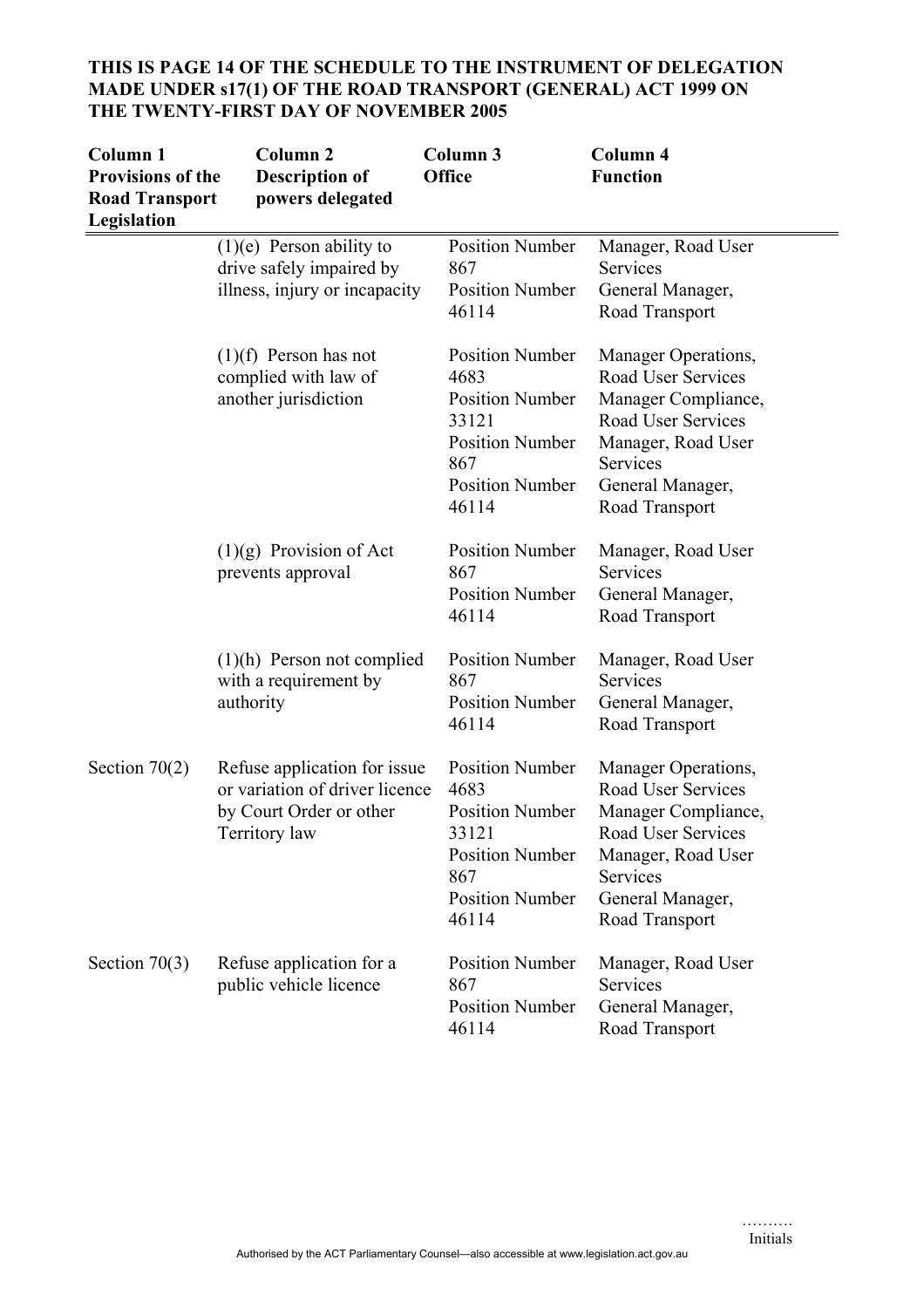| Column <sub>1</sub><br><b>Provisions of the</b><br><b>Road Transport</b><br>Legislation | Column <sub>2</sub><br><b>Description of</b><br>powers delegated                                | Column 3<br><b>Office</b>                                                                                                                                                | Column 4<br><b>Function</b>                                                                                                                                                                                                                   |
|-----------------------------------------------------------------------------------------|-------------------------------------------------------------------------------------------------|--------------------------------------------------------------------------------------------------------------------------------------------------------------------------|-----------------------------------------------------------------------------------------------------------------------------------------------------------------------------------------------------------------------------------------------|
| Section 78                                                                              | Request a licence holder or<br>exempt driver to undergo<br>medical assessment etc               | <b>Position Number</b><br>4683<br><b>Position Number</b><br>33121<br><b>Position Number</b><br>867<br><b>Position Number</b><br>46114                                    | Manager Operations,<br>Road User Services<br>Manager Compliance,<br><b>Road User Services</b><br>Manager, Road User<br>Services<br>General Manager,<br>Road Transport                                                                         |
| Section 79                                                                              | Require a public vehicle<br>driver to undertake training                                        | <b>Position Number</b><br>4683<br><b>Position Number</b><br>33121<br><b>Position Number</b><br>867<br><b>Position Number</b><br>46114                                    | Manager Operations,<br>Road User Services<br>Manager Compliance,<br>Road User Services<br>Manager, Road User<br>Services<br>General Manager,<br>Road Transport                                                                                |
| Section $85(4)$                                                                         | Require an applicant for a<br>licence renewal to comply<br>with a provision of section<br>69(5) | <b>Position Number</b><br>4683<br><b>Position Number</b><br>33121<br><b>Position Number</b><br>867<br><b>Position Number</b><br>46114                                    | Manager Operations,<br>Road User Services<br>Manager Compliance,<br>Road User Services<br>Manager Road User<br><b>Services</b><br>General Manager,<br>Road Transport                                                                          |
| Section $85(7)$                                                                         | Refuse to Renew Driver<br>Licences                                                              | Position Number<br>867                                                                                                                                                   | Manager Road User<br>Services                                                                                                                                                                                                                 |
| Section 87                                                                              | Vary, suspend or cancel<br>driver licences<br>$(1)(a)$ Person not eligible                      | <b>Position Number</b><br>4683<br><b>Position Number</b><br>867<br><b>Position Number</b><br>46114<br><b>Position Number</b><br>33121<br><b>Position Number</b><br>17003 | Manager Operations,<br>Road User Services<br>Manager, Road User<br><b>Services</b><br>General Manager,<br>Road Transport<br>Manager Compliance,<br>Road User Services<br>Manager, Policy and<br>Legislation, Office of<br>the Chief Executive |

# **THIS IS PAGE 15 OF THE SCHEDULE TO THE INSTRUMENT OF DELEGATION MADE UNDER s17(1) OF THE ROAD TRANSPORT (GENERAL) ACT 1999 ON THE TWENTY-FIRST DAY OF NOVEMBER 2005**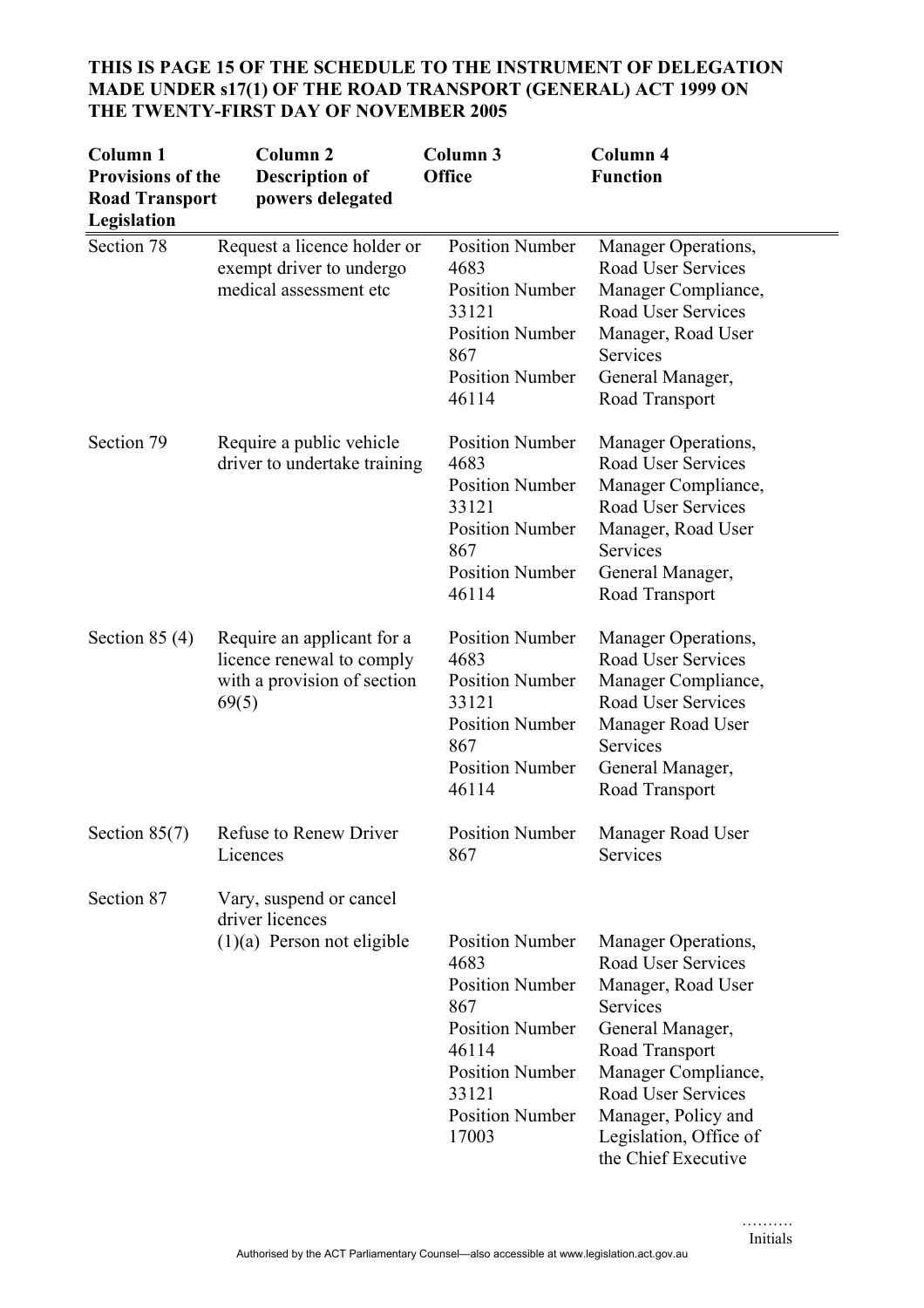| Column 1<br><b>Provisions of the</b><br><b>Road Transport</b><br>Legislation | Column <sub>2</sub><br><b>Description of</b><br>powers delegated | Column 3<br><b>Office</b>                                                                                                                                                | Column 4<br><b>Function</b>                                                                                                                                                                                                                   |
|------------------------------------------------------------------------------|------------------------------------------------------------------|--------------------------------------------------------------------------------------------------------------------------------------------------------------------------|-----------------------------------------------------------------------------------------------------------------------------------------------------------------------------------------------------------------------------------------------|
|                                                                              | $(1)(b)$ Person does not have<br>sufficient driving ability      | <b>Position Number</b><br>867<br><b>Position Number</b><br>46114<br><b>Position Number</b><br>4683<br><b>Position Number</b><br>33121<br><b>Position Number</b><br>17003 | Manager, Road User<br>Services<br>General Manager,<br>Road Transport<br>Manager Operations,<br>Road User Services<br>Manager Compliance,<br>Road User Services<br>Manager, Policy and<br>Legislation, Office of<br>the Chief Executive        |
|                                                                              | $(1)(c)$ Person is not a<br>suitable person                      | <b>Position Number</b><br>867<br><b>Position Number</b><br>46114<br><b>Position Number</b><br>4683<br><b>Position Number</b><br>33121<br><b>Position Number</b><br>17003 | Manager, Road User<br>Services<br>General Manager,<br>Road Transport<br>Manager Operations,<br>Road User Services<br>Manager Compliance,<br>Road User Services<br>Manager, Policy and<br>Legislation, Office of<br>the Chief Executive        |
|                                                                              | $(1)(d)$ Person does not<br>comply with medical<br>standards     | <b>Position Number</b><br>867<br><b>Position Number</b><br>46114<br><b>Position Number</b><br>4683<br><b>Position Number</b><br>33121<br><b>Position Number</b><br>17003 | Manager, Road User<br>Services<br>General Manager,<br>Road Transport<br>Manager Operations,<br>Road User Services<br>Manager Compliance,<br><b>Road User Services</b><br>Manager, Policy and<br>Legislation, Office of<br>the Chief Executive |

#### **THIS IS PAGE 16 OF THE SCHEDULE TO THE INSTRUMENT OF DELEGATION MADE UNDER s17(1) OF THE ROAD TRANSPORT (GENERAL) ACT 1999 ON THE TWENTY-FIRST DAY OF NOVEMBER 2005**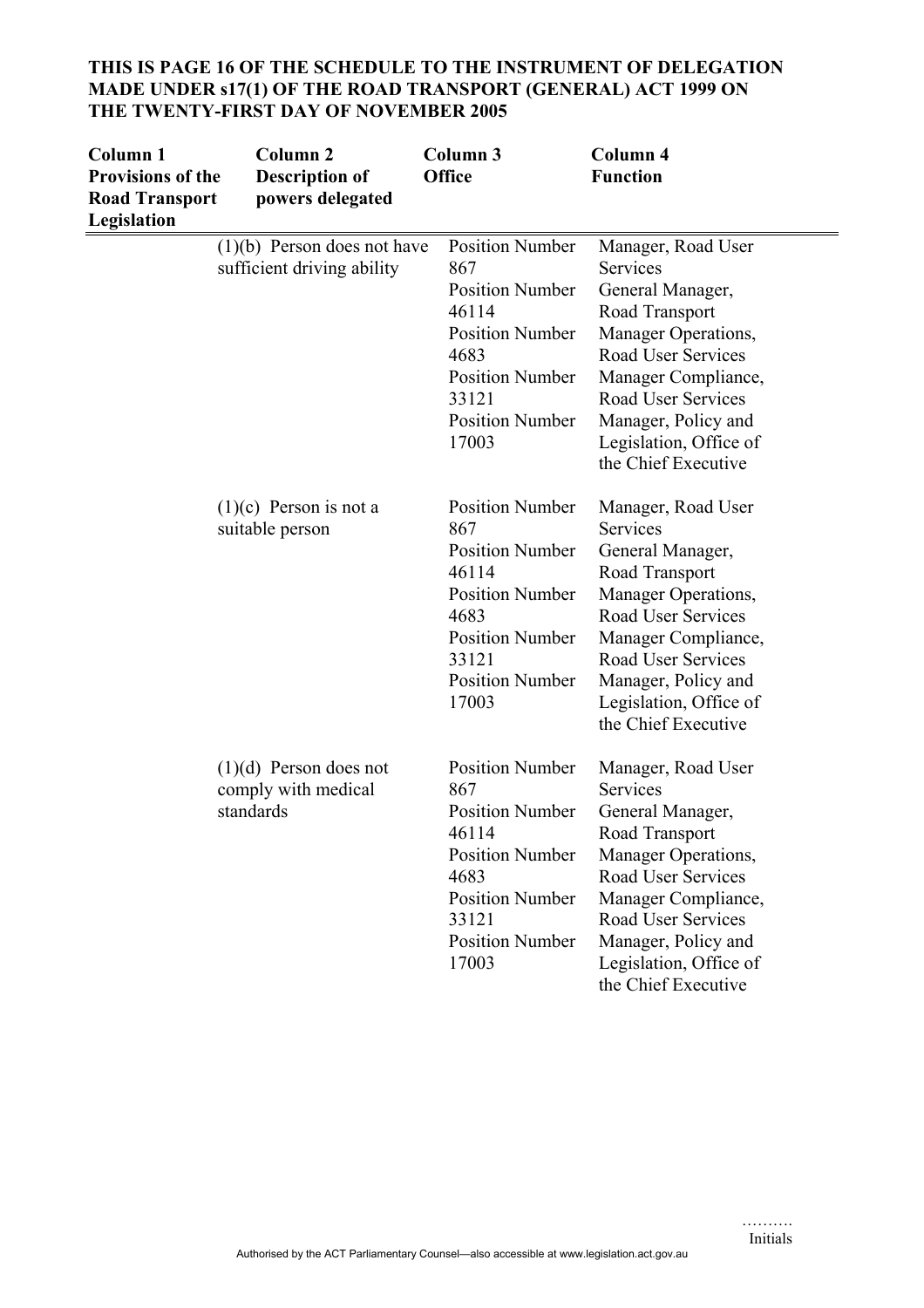# **THIS IS PAGE 17 OF THE SCHEDULE TO THE INSTRUMENT OF DELEGATION MADE UNDER s17(1) OF THE ROAD TRANSPORT (GENERAL) ACT 1999 ON THE TWENTY-FIRST DAY OF NOVEMBER 2005**

| Column 1<br><b>Provisions of the</b><br><b>Road Transport</b><br>Legislation | Column <sub>2</sub><br><b>Description of</b><br>powers delegated                        | Column 3<br><b>Office</b>                                                                                                                                                | Column 4<br><b>Function</b>                                                                                                                                                                                                                   |
|------------------------------------------------------------------------------|-----------------------------------------------------------------------------------------|--------------------------------------------------------------------------------------------------------------------------------------------------------------------------|-----------------------------------------------------------------------------------------------------------------------------------------------------------------------------------------------------------------------------------------------|
|                                                                              | $(1)(e)$ Person ability to<br>drive safely impaired by<br>illness, injury or incapacity | <b>Position Number</b><br>867<br><b>Position Number</b><br>46114<br><b>Position Number</b><br>4683<br><b>Position Number</b><br>33121<br><b>Position Number</b><br>17003 | Manager, Road User<br>Services<br>General Manager,<br>Road Transport<br>Manager Operations,<br><b>Road User Services</b><br>Manager Compliance,<br>Road User Services<br>Manager, Policy and<br>Legislation, Office of<br>the Chief Executive |
|                                                                              | $(1)(f)$ Person has not<br>complied with law of<br>another jurisdiction                 | <b>Position Number</b><br>4683<br><b>Position Number</b><br>33121<br><b>Position Number</b><br>867<br><b>Position Number</b><br>46114<br><b>Position Number</b><br>17003 | Manager Operations,<br>Road User Services<br>Manager Compliance,<br>Road User Services<br>Manager, Road User<br>Services<br>General Manager,<br>Road Transport<br>Manager, Policy and<br>Legislation, Office of<br>the Chief Executive        |
|                                                                              | $(1)(g)$ Person convicted or<br>found guilty in another<br>jurisdiction                 | <b>Position Number</b><br>867<br><b>Position Number</b><br>4683<br><b>Position Number</b><br>33121<br><b>Position Number</b><br>46114<br><b>Position Number</b><br>17003 | Manager Road User<br>Services<br>Manager Operations,<br>Road User Services<br>Manager Compliance,<br>Road User Services<br>General Manager,<br>Road Transport<br>Manager, Policy and<br>Legislation, Office of<br>the Chief Executive         |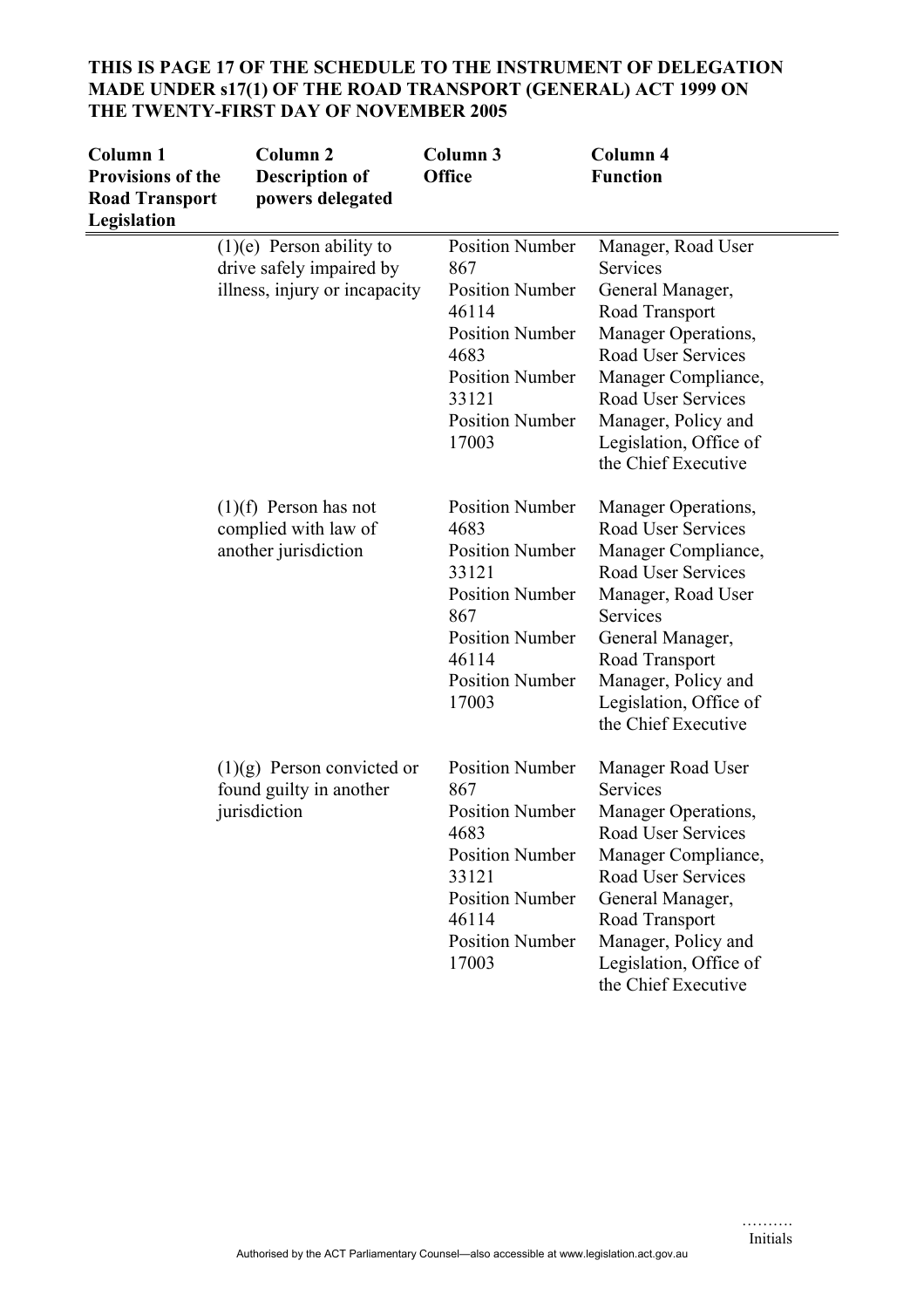| Column 1<br><b>Provisions of the</b><br><b>Road Transport</b><br>Legislation | Column <sub>2</sub><br><b>Description of</b><br>powers delegated | Column 3<br>Office                                                                                                                                                       | Column 4<br><b>Function</b>                                                                                                                                                                                                            |
|------------------------------------------------------------------------------|------------------------------------------------------------------|--------------------------------------------------------------------------------------------------------------------------------------------------------------------------|----------------------------------------------------------------------------------------------------------------------------------------------------------------------------------------------------------------------------------------|
|                                                                              | $(1)(h)$ Licence issued or<br>renewed in error                   | <b>Position Number</b><br>867<br><b>Position Number</b><br>4683<br><b>Position Number</b><br>33121<br><b>Position Number</b><br>46114<br><b>Position Number</b><br>17003 | Manager Road User<br>Services<br>Manager Operations,<br>Road User Services<br>Manager Compliance,<br>Road User Services<br>General Manager,<br>Road Transport<br>Manager, Policy and<br>Legislation, Office of<br>the Chief Executive  |
|                                                                              | $(1)(i)$ Licence incorrect                                       | <b>Position Number</b><br>867<br><b>Position Number</b><br>4683<br><b>Position Number</b><br>33121<br><b>Position Number</b><br>46114<br><b>Position Number</b><br>17003 | Manager Road User<br>Services<br>Manager Operations,<br>Road User Services<br>Manager Compliance,<br>Road User Services<br>General Manager,<br>Road Transport<br>Manager, Policy and<br>Legislation, Office of<br>the Chief Executive  |
|                                                                              | $(1)(i)$ Person has failed to<br>comply with a condition         | <b>Position Number</b><br>867<br><b>Position Number</b><br>46114<br><b>Position Number</b><br>4683<br><b>Position Number</b><br>33121<br><b>Position Number</b><br>17003 | Manager, Road User<br>Services<br>General Manager,<br>Road Transport<br>Manager Operations,<br>Road User Services<br>Manager Compliance,<br>Road User Services<br>Manager, Policy and<br>Legislation, Office of<br>the Chief Executive |

#### **THIS IS PAGE 18 OF THE SCHEDULE TO THE INSTRUMENT OF DELEGATION MADE UNDER s17(1) OF THE ROAD TRANSPORT (GENERAL) ACT 1999 ON THE TWENTY-FIRST DAY OF NOVEMBER 2005**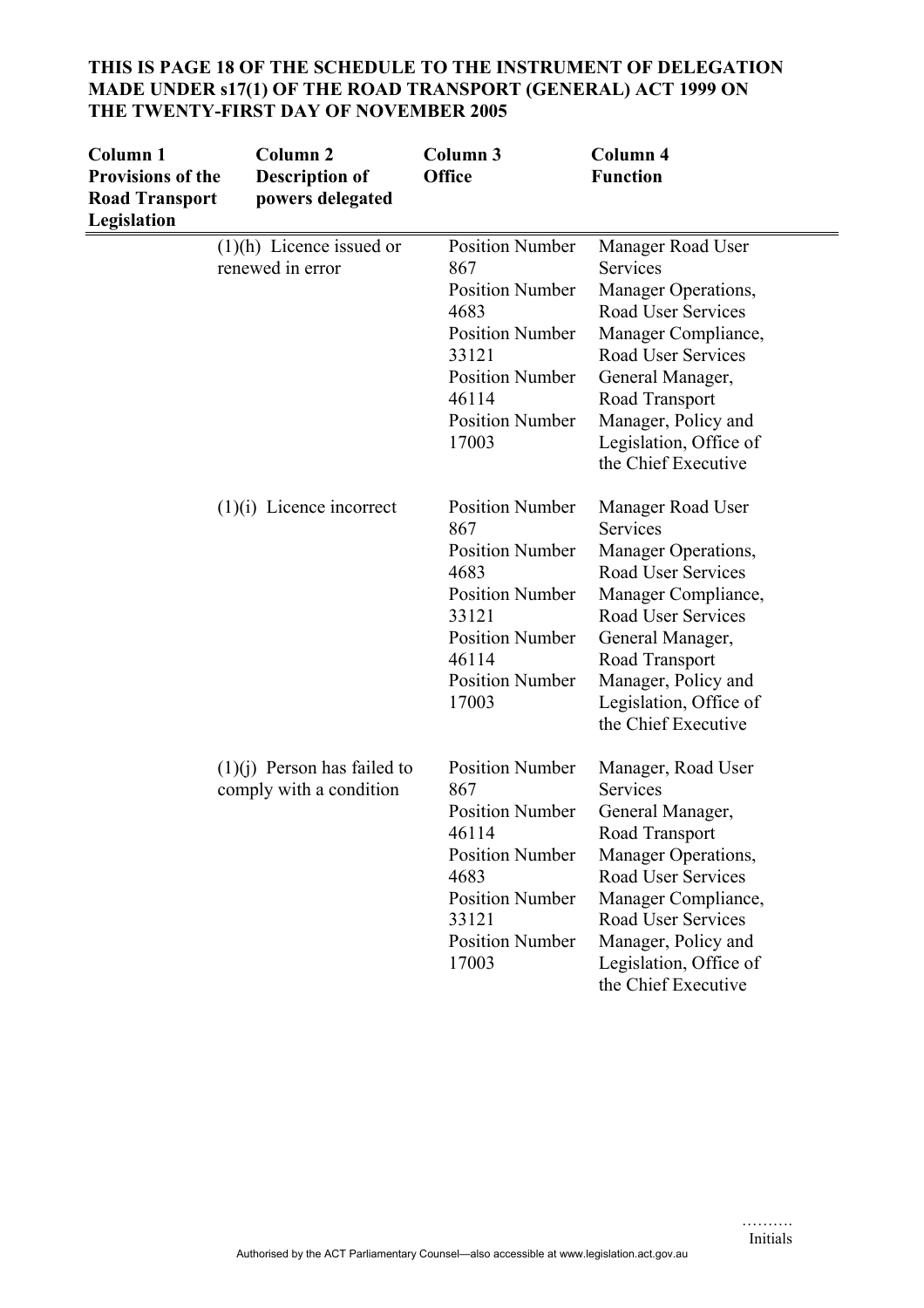| Column <sub>1</sub><br><b>Provisions of the</b><br><b>Road Transport</b><br>Legislation | Column <sub>2</sub><br><b>Description of</b><br>powers delegated                     | Column 3<br><b>Office</b>                                                                                                                                                | Column 4<br><b>Function</b>                                                                                                                                                                                                            |
|-----------------------------------------------------------------------------------------|--------------------------------------------------------------------------------------|--------------------------------------------------------------------------------------------------------------------------------------------------------------------------|----------------------------------------------------------------------------------------------------------------------------------------------------------------------------------------------------------------------------------------|
|                                                                                         | $(1)(k)$ Person not complied<br>with a requirement made by<br>the authority          | <b>Position Number</b><br>867<br><b>Position Number</b><br>46114<br><b>Position Number</b><br>4683<br><b>Position Number</b><br>33121<br><b>Position Number</b><br>17003 | Manager, Road User<br>Services<br>General Manager,<br>Road Transport<br>Manager Operations,<br>Road User Services<br>Manager Compliance,<br>Road User Services<br>Manager, Policy and<br>Legislation, Office of<br>the Chief Executive |
|                                                                                         | $(1)(1)$ Photograph is no<br>longer a true likeness                                  | <b>Position Number</b><br>867<br><b>Position Number</b><br>4683<br><b>Position Number</b><br>46114<br><b>Position Number</b><br>17003                                    | Manager, Road User<br>Services<br>Manager Operations,<br>Road User Services<br>General Manager,<br>Road Transport<br>Manager, Policy and<br>Legislation, Office of<br>the Chief Executive                                              |
|                                                                                         | $(1)(m)$ Person not comply<br>with request for photograph                            | <b>Position Number</b><br>867<br><b>Position Number</b><br>4683<br><b>Position Number</b><br>46114<br><b>Position Number</b><br>17003                                    | Manager, Road User<br>Services<br>Manager Operations,<br>Road User Services<br>General Manager,<br>Road Transport<br>Manager, Policy and<br>Legislation, Office of<br>the Chief Executive                                              |
| Section 88                                                                              | Give licence holder notice<br>of variation, suspension or<br>cancellation of licence | <b>Position Number</b><br>867<br><b>Position Number</b><br>46114<br><b>Position Number</b><br>4683<br><b>Position Number</b><br>33121<br><b>Position Number</b><br>17003 | Manager, Road User<br>Services<br>General Manager,<br>Road Transport<br>Manager Operations,<br>Road User Services<br>Manager Compliance,<br>Road User Services<br>Manager, Policy and<br>Legislation, Office of<br>the Chief Executive |

#### **THIS IS PAGE 19 OF THE SCHEDULE TO THE INSTRUMENT OF DELEGATION MADE UNDER s17(1) OF THE ROAD TRANSPORT (GENERAL) ACT 1999 ON THE TWENTY-FIRST DAY OF NOVEMBER 2005**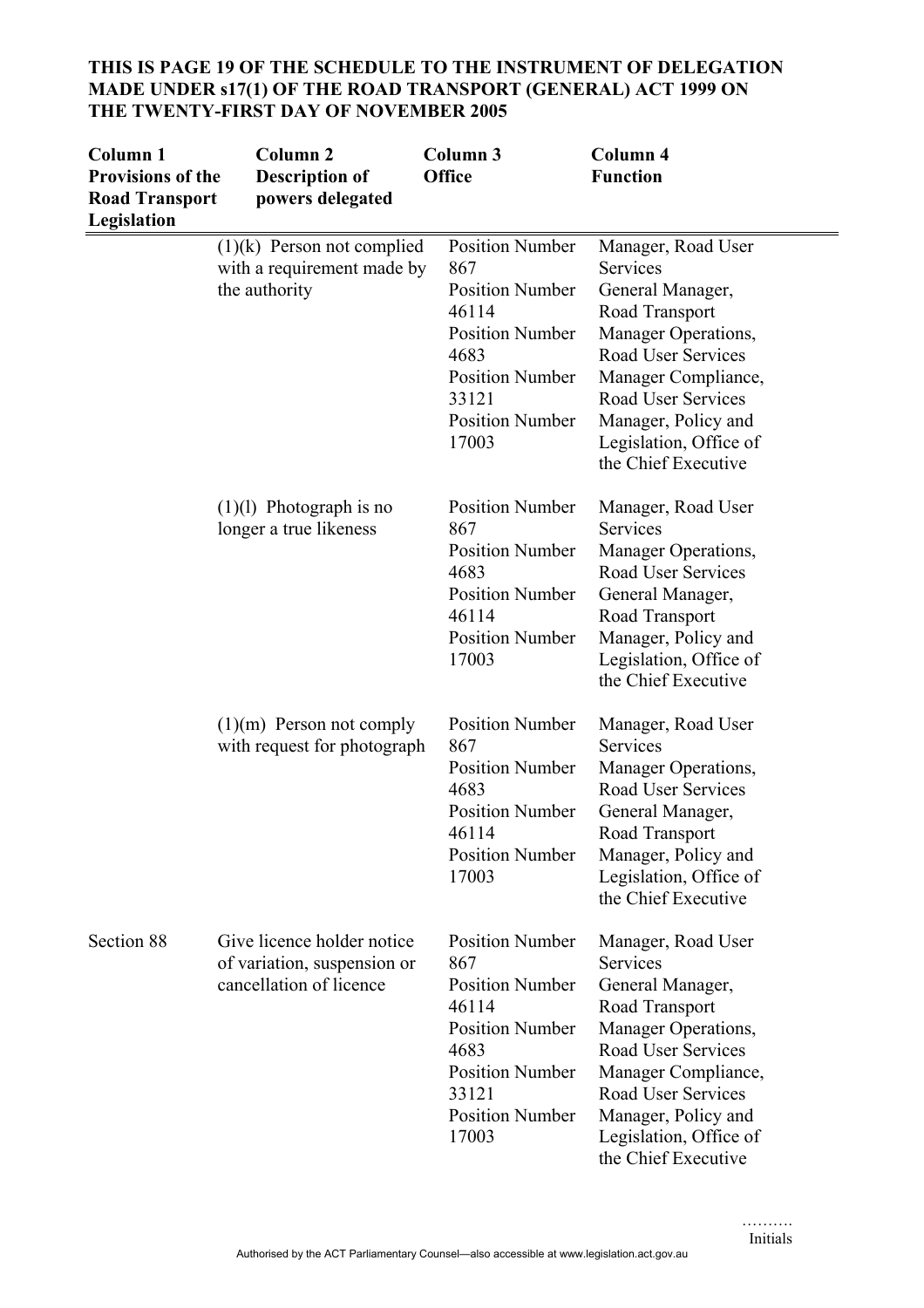| Column <sub>1</sub><br><b>Provisions of the</b><br><b>Road Transport</b><br>Legislation | Column <sub>2</sub><br><b>Description of</b><br>powers delegated                                       | Column 3<br>Office                                                                                                                    | Column 4<br><b>Function</b>                                                                                                                                    |
|-----------------------------------------------------------------------------------------|--------------------------------------------------------------------------------------------------------|---------------------------------------------------------------------------------------------------------------------------------------|----------------------------------------------------------------------------------------------------------------------------------------------------------------|
| Section 93                                                                              | Exempt a person from the<br>need to hold a driver licence<br>or class of driver licence                | <b>Position Number</b><br>867<br><b>Position Number</b><br>46114                                                                      | Manager, Road User<br>Services<br>General Manager,<br>Road Transport                                                                                           |
| Section 102                                                                             | When authority may<br>disqualify interstate and<br>overseas licence holders<br>from driving in the ACT |                                                                                                                                       |                                                                                                                                                                |
|                                                                                         | (a) Person has insufficient<br>skills-driving, road law,<br>and safe driving practices                 | <b>Position Number</b><br>867<br><b>Position Number</b><br>46114                                                                      | Manager, Road User<br>Services<br>General Manager,<br>Road Transport                                                                                           |
|                                                                                         | (b) Person not a suitable<br>person to drive a vehicle in<br>the ACT                                   | <b>Position Number</b><br>867<br><b>Position Number</b><br>46114                                                                      | Manager, Road User<br>Services<br>General Manager,<br>Road Transport                                                                                           |
|                                                                                         | (c) Person does not comply<br>with required medical<br>standards                                       | <b>Position Number</b><br>867<br><b>Position Number</b><br>46114                                                                      | Manager, Road User<br>Services<br>General Manager,<br>Road Transport                                                                                           |
|                                                                                         | (d) Person's ability to drive<br>is impaired                                                           | <b>Position Number</b><br>867<br><b>Position Number</b><br>46114                                                                      | Manager, Road User<br>Services<br>General Manager,<br>Road Transport                                                                                           |
|                                                                                         | (e) Person fails to comply<br>with a requirement under<br>section 78                                   | <b>Position Number</b><br>867<br><b>Position Number</b><br>4683<br><b>Position Number</b><br>33121<br><b>Position Number</b><br>46114 | Manager, Road User<br>Services<br>Manager Operations,<br>Road User Services<br>Manager Compliance,<br>Road User Services<br>General Manager,<br>Road Transport |

# **THIS IS PAGE 20 OF THE SCHEDULE TO THE INSTRUMENT OF DELEGATION MADE UNDER s17(1) OF THE ROAD TRANSPORT (GENERAL) ACT 1999 ON THE TWENTY-FIRST DAY OF NOVEMBER 2005**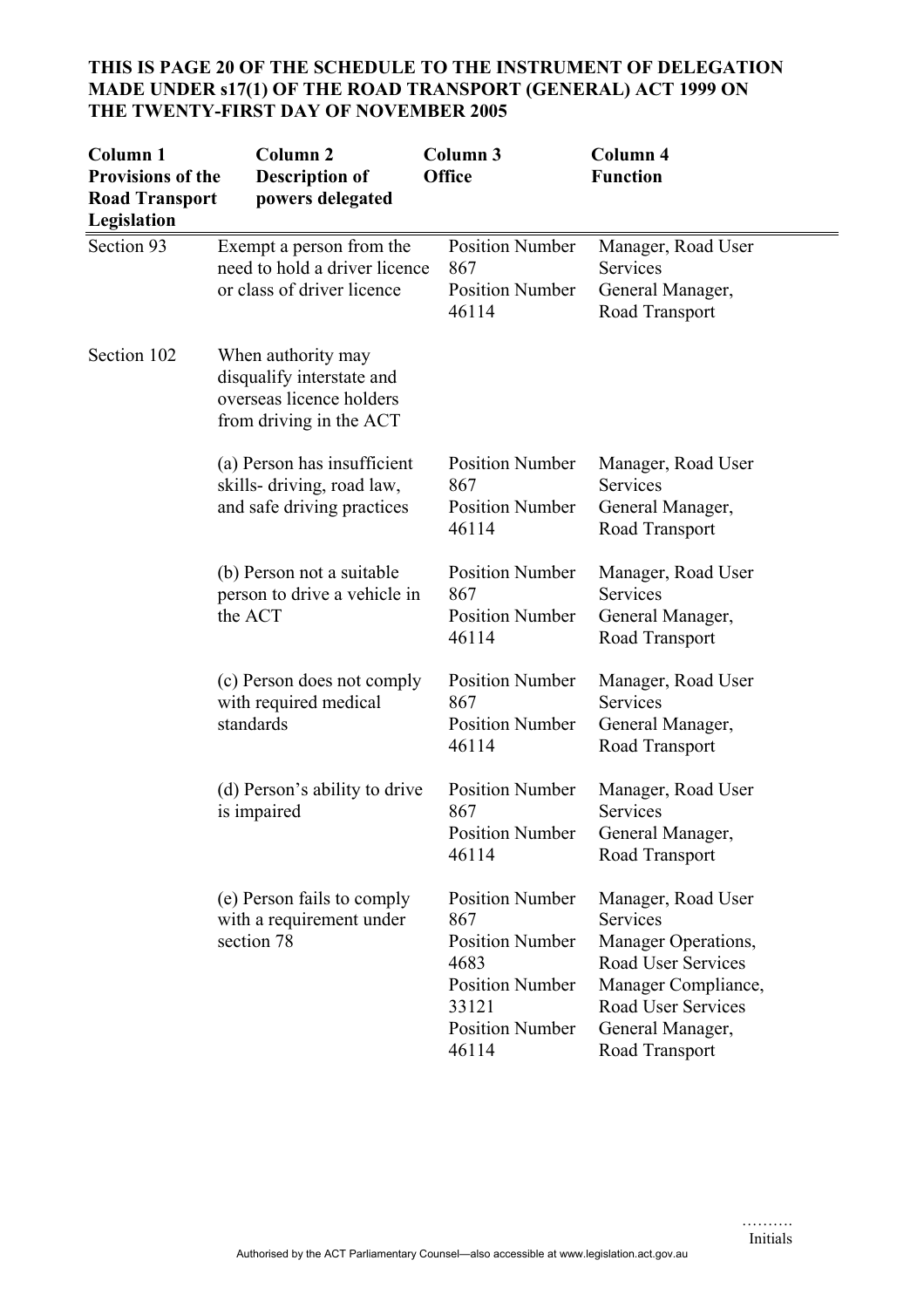# **THIS IS PAGE 21 OF THE SCHEDULE TO THE INSTRUMENT OF DELEGATION MADE UNDER s17(1) OF THE ROAD TRANSPORT (GENERAL) ACT 1999 ON THE TWENTY-FIRST DAY OF NOVEMBER 2005**

| Column <sub>1</sub><br><b>Provisions of the</b><br><b>Road Transport</b><br>Legislation | Column <sub>2</sub><br><b>Description of</b><br>powers delegated                                                                                                                           | Column 3<br><b>Office</b>                                                                                                             | Column 4<br><b>Function</b>                                                                                                                                           |
|-----------------------------------------------------------------------------------------|--------------------------------------------------------------------------------------------------------------------------------------------------------------------------------------------|---------------------------------------------------------------------------------------------------------------------------------------|-----------------------------------------------------------------------------------------------------------------------------------------------------------------------|
|                                                                                         | (f) Person has not complied<br>with a law of a jurisdiction<br>relating to assessment,<br>treatment, supervision or<br>education having been<br>found guilty of alcohol or<br>drug offence | <b>Position Number</b><br>867<br><b>Position Number</b><br>4683<br><b>Position Number</b><br>33121<br><b>Position Number</b><br>46114 | Manager, Road User<br>Services<br>Manager Operations,<br><b>Road User Services</b><br>Manager Compliance,<br>Road User Services<br>General Manager,<br>Road Transport |
|                                                                                         | (g) Person has been<br>convicted or found guilty of<br>an offence for which, if a<br>licence had been held, the<br>person's licence would have<br>been suspended or<br>disqualified        | <b>Position Number</b><br>867<br><b>Position Number</b><br>4683<br><b>Position Number</b><br>33121<br><b>Position Number</b><br>46114 | Manager, Road User<br>Services<br>Manager Operations,<br>Road User Services<br>Manager Compliance,<br>Road User Services<br>General Manager,<br>Road Transport        |
|                                                                                         | (h) Person has failed to<br>comply with a licence<br>condition                                                                                                                             | <b>Position Number</b><br>867<br><b>Position Number</b><br>46114                                                                      | Manager, Road User<br>Services<br>General Manager,<br>Road Transport                                                                                                  |
| Section 103                                                                             | Give interstate or overseas<br>licence holder notice of<br>disqualification from<br>driving in the ACT                                                                                     | <b>Position Number</b><br>46114<br><b>Position Number</b><br>4683<br><b>Position Number</b><br>33121<br><b>Position Number</b><br>867 | General Manager,<br>Road Transport<br>Manager Operations,<br>Road User Services<br><b>Manager Compliance</b><br>Road User Services<br>Manager Road User<br>Services   |
| Section 104                                                                             | Exempt a person from an<br>eligibility requirement for<br>accreditation as a driving<br>instructor                                                                                         | <b>Position Number</b><br>33121<br><b>Position Number</b><br>4683<br><b>Position Number</b><br>867<br><b>Position Number</b><br>46114 | Manager Compliance,<br>Road User Services<br>Manager Operations,<br>Road User Services<br>Manager, Road User<br>Services<br>General Manager,<br>Road Transport        |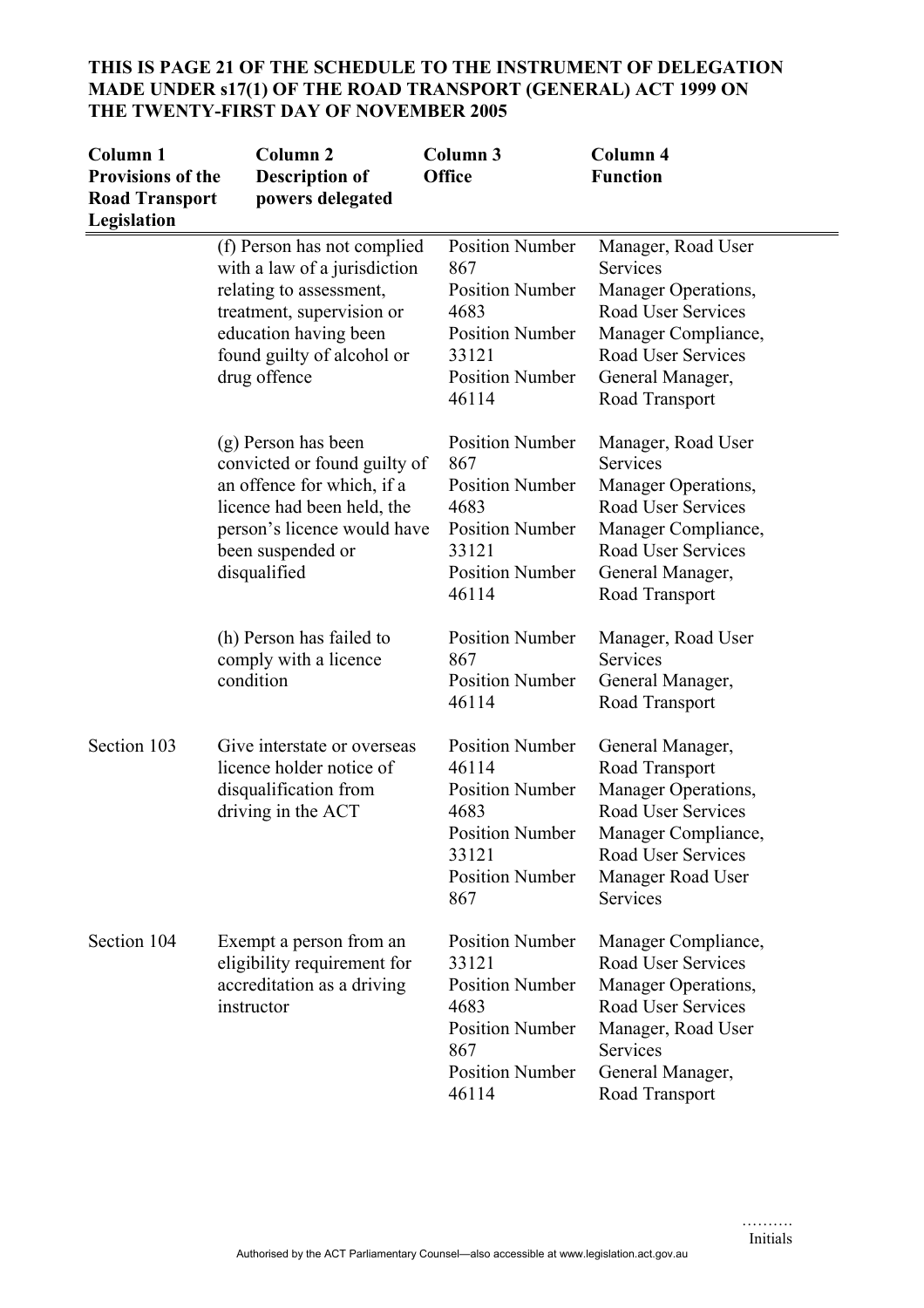| Column <sub>1</sub><br><b>Provisions of the</b><br><b>Road Transport</b><br>Legislation | Column <sub>2</sub><br><b>Description of</b><br>powers delegated                       | Column 3<br><b>Office</b>                                                                                                             | <b>Column 4</b><br><b>Function</b>                                                                                                                                           |
|-----------------------------------------------------------------------------------------|----------------------------------------------------------------------------------------|---------------------------------------------------------------------------------------------------------------------------------------|------------------------------------------------------------------------------------------------------------------------------------------------------------------------------|
| Section 105                                                                             | Request from an applicant<br>for accreditation, additional<br>information or documents | <b>Position Number</b><br>33121<br><b>Position Number</b><br>4683<br><b>Position Number</b><br>867<br><b>Position Number</b><br>46114 | Manager Compliance,<br>Road User Services<br>Manager Operations,<br>Road User Services<br>Manager, Road User<br>Services<br>General Manager,<br>Road Transport               |
| Section 106                                                                             | Refuse an application for<br>accreditation                                             | <b>Position Number</b><br>33121<br><b>Position Number</b><br>4683<br><b>Position Number</b><br>867<br><b>Position Number</b><br>46114 | Manager Compliance,<br><b>Road User Services</b><br>Manager Operations,<br><b>Road User Services</b><br>Manager, Road User<br>Services<br>General Manager,<br>Road Transport |
| Section 107                                                                             | Issue a certificate of<br>accreditation                                                | <b>Position Number</b><br>33121<br><b>Position Number</b><br>4683<br><b>Position Number</b><br>867<br><b>Position Number</b><br>46114 | Manager Compliance,<br>Road User Services<br>Manager Operations,<br>Road User Services<br>Manager, Road User<br>Services<br>General Manager,<br>Road Transport               |
| Section 109                                                                             | Approve an application to<br>surrender accreditation                                   | Position Number<br>33121<br><b>Position Number</b><br>4683<br><b>Position Number</b><br>867<br><b>Position Number</b><br>46114        | Manager Compliance,<br>Road User Services<br>Manager Operations,<br>Road User Services<br>Manager, Road User<br>Services<br>General Manager,<br>Road Transport               |

# **THIS IS PAGE 22 OF THE SCHEDULE TO THE INSTRUMENT OF DELEGATION MADE UNDER s17(1) OF THE ROAD TRANSPORT (GENERAL) ACT 1999 ON THE TWENTY-FIRST DAY OF NOVEMBER 2005**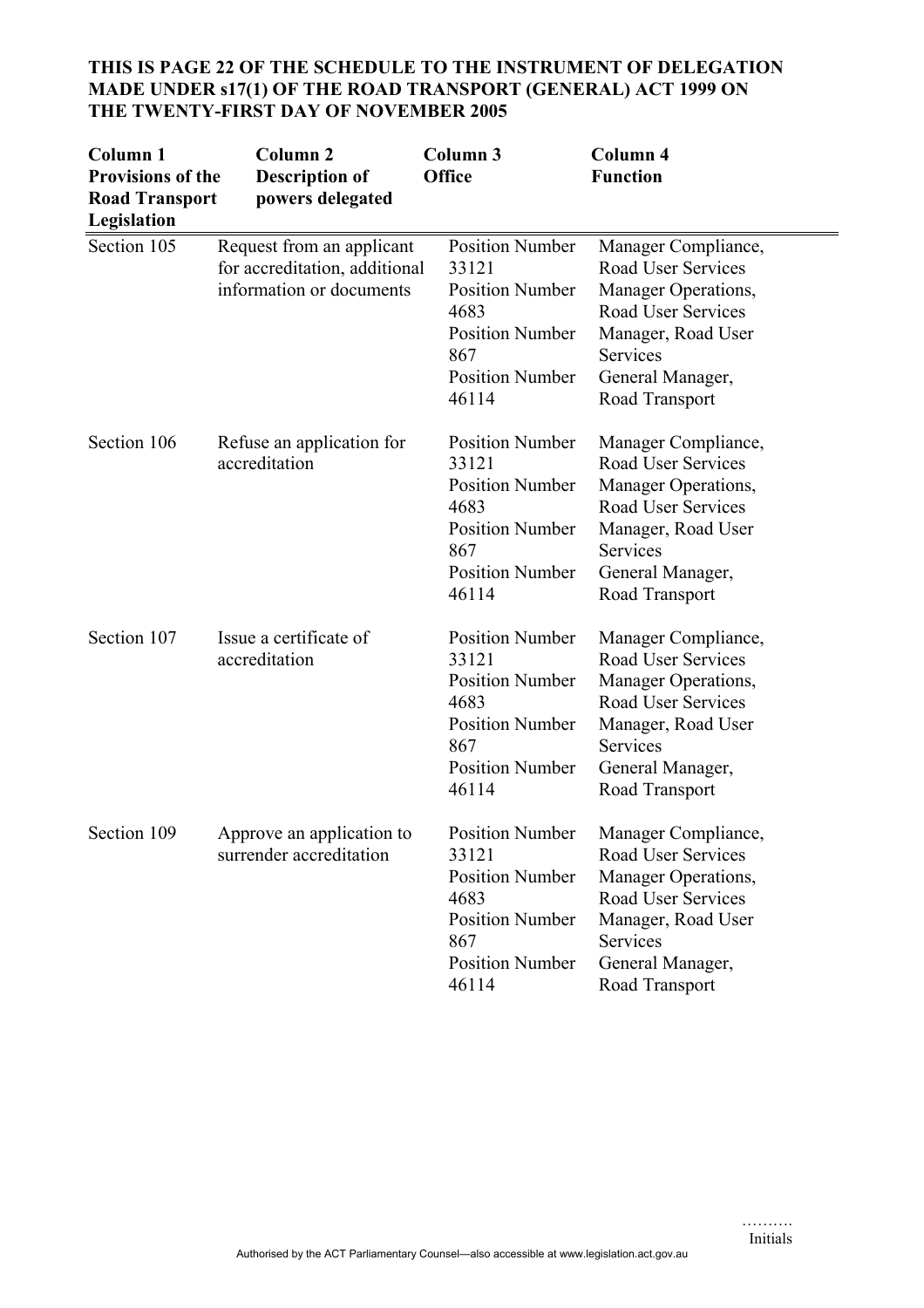| Column <sub>1</sub><br><b>Provisions of the</b><br><b>Road Transport</b><br>Legislation    | Column <sub>2</sub><br><b>Description of</b><br>powers delegated                                         | Column 3<br>Office                                                                                                                    | Column 4<br><b>Function</b>                                                                                                                                           |
|--------------------------------------------------------------------------------------------|----------------------------------------------------------------------------------------------------------|---------------------------------------------------------------------------------------------------------------------------------------|-----------------------------------------------------------------------------------------------------------------------------------------------------------------------|
| Section 112                                                                                | Take action in relation to<br>accreditation on certain<br>grounds                                        | <b>Position Number</b><br>33121<br><b>Position Number</b><br>4683<br><b>Position Number</b><br>867<br><b>Position Number</b><br>46114 | Manager Compliance,<br>Road User Services<br>Manager Operations,<br><b>Road User Services</b><br>Manager, Road User<br>Services<br>General Manager,<br>Road Transport |
| Section 120                                                                                | Require an applicant for<br>accreditation as a driving<br>instructor to undergo<br>test/assessment       | <b>Position Number</b><br>33121<br><b>Position Number</b><br>4683<br><b>Position Number</b><br>867<br><b>Position Number</b><br>46114 | Manager Compliance,<br><b>Road User Services</b><br>Manager Operations,<br>Road User Services<br>Manager, Road User<br>Services<br>General Manager,<br>Road Transport |
| Section 121                                                                                | Require driving instructor to<br>undertake training                                                      | <b>Position Number</b><br>33121<br><b>Position Number</b><br>4683<br><b>Position Number</b><br>867<br><b>Position Number</b><br>46114 | Manager Compliance,<br>Road User Services<br>Manager Operations,<br>Road User Services<br>Manager, Road User<br>Services<br>General Manager,<br>Road Transport        |
| Road<br><b>Transport</b><br>(Vehicle<br><b>Registration</b> )<br><b>Regulation</b><br>2000 |                                                                                                          |                                                                                                                                       |                                                                                                                                                                       |
| Section 7                                                                                  | Suspend the operations of<br>sections 14 and 16 having<br>regard to the provisions of<br>section $84(1)$ | <b>Position Number</b><br>4683<br><b>Position Number</b><br>33121<br><b>Position Number</b><br>867<br><b>Position Number</b><br>46114 | Manager Operations,<br>Road User Services<br>Manager Compliance,<br><b>Road User Services</b><br>Manager, Road User<br>Services<br>General Manager,<br>Road Transport |

# **THIS IS PAGE 23 OF THE SCHEDULE TO THE INSTRUMENT OF DELEGATION MADE UNDER s17(1) OF THE ROAD TRANSPORT (GENERAL) ACT 1999 ON THE TWENTY-FIRST DAY OF NOVEMBER 2005**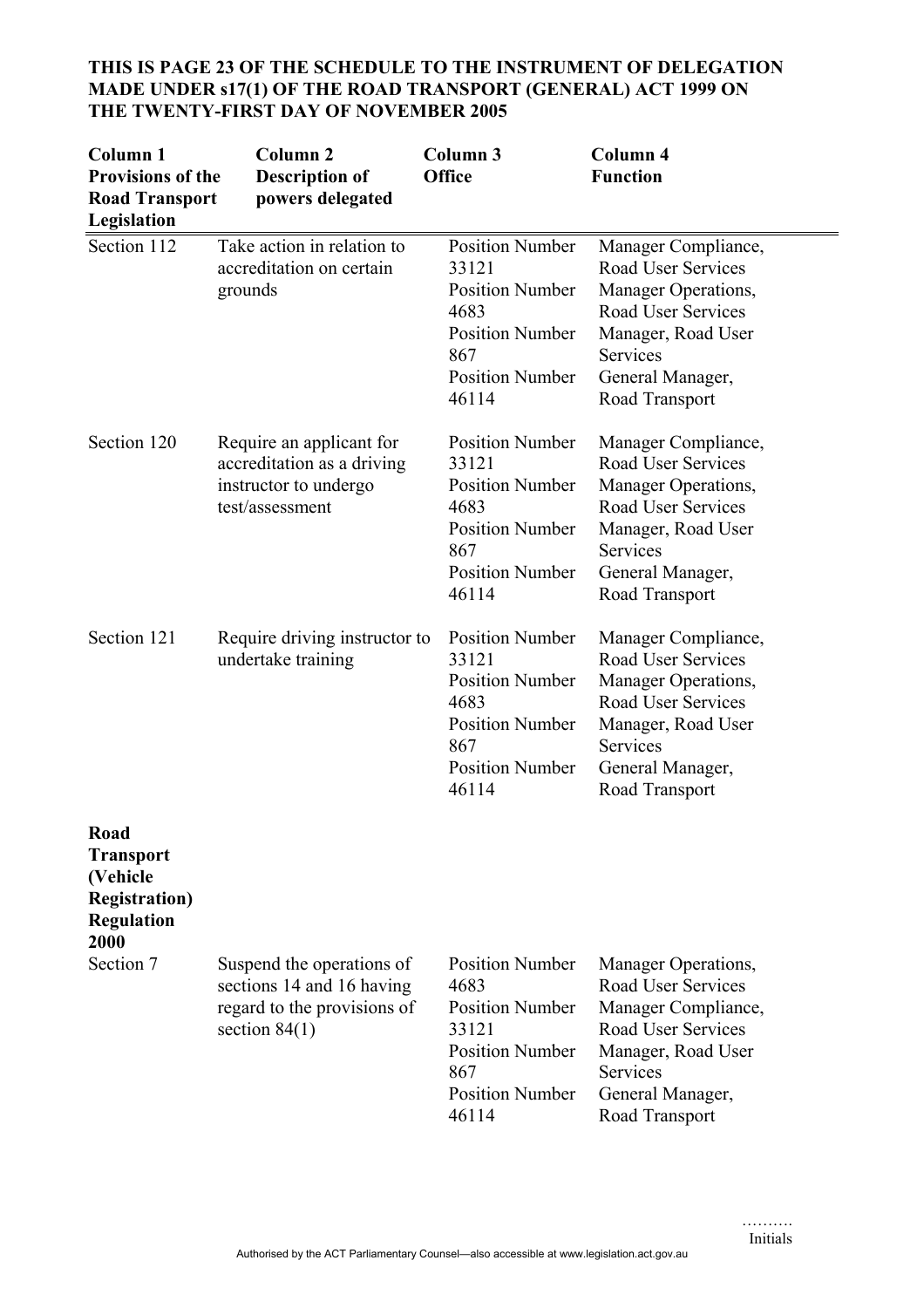| Column <sub>1</sub><br><b>Provisions of the</b><br><b>Road Transport</b><br>Legislation | Column <sub>2</sub><br><b>Description of</b><br>powers delegated                                                                                                                  | Column <sub>3</sub><br><b>Office</b>                                                                                                  | Column 4<br><b>Function</b>                                                                                                                                    |
|-----------------------------------------------------------------------------------------|-----------------------------------------------------------------------------------------------------------------------------------------------------------------------------------|---------------------------------------------------------------------------------------------------------------------------------------|----------------------------------------------------------------------------------------------------------------------------------------------------------------|
| Section 32                                                                              | Refuse application for<br>registration                                                                                                                                            | <b>Position Number</b><br>4683<br><b>Position Number</b><br>33121<br><b>Position Number</b><br>867<br><b>Position Number</b><br>46114 | Manager Operations,<br>Road User Services<br>Manager Compliance,<br>Road User Services<br>Manager, Road User<br>Services<br>General Manager,<br>Road Transport |
| Section 32A                                                                             | Refuse application for<br>vehicle registration for<br>repairable write-off                                                                                                        | <b>Position Number</b><br>867<br>Position<br>Numbers 00900,<br>1127, 3184 and<br>3198                                                 | Manager, Road User<br>Services<br>Technical Officers,<br>Road User Services                                                                                    |
|                                                                                         |                                                                                                                                                                                   | <b>Position Number</b><br>20047<br><b>Position Number</b><br>46114                                                                    | <b>Manager Registration</b><br>& Licence, Road User<br>Services<br>General Manager,<br>Road Transport                                                          |
| Section 32C                                                                             | Refuse application for<br>registration of a registerable<br>vehicle as a hire car (other<br>than a restricted hire car) if<br>the wheelbase of the vehicle<br>is less than 2800mm | <b>Position Number</b><br>867<br>Position<br>Numbers 00900,<br>1127, 3184 and<br>3198                                                 | Manager, Road User<br>Services<br>Technical Officers,<br>Road User Services                                                                                    |
|                                                                                         |                                                                                                                                                                                   | <b>Position Number</b><br>20047<br><b>Position Number</b><br>46114                                                                    | <b>Manager Registration</b><br>& Licence, Road User<br>Services<br>General Manager,<br>Road Transport                                                          |
| Section 33                                                                              | Allow or disallow<br>conditional registration                                                                                                                                     | <b>Position Number</b><br>867<br>Position<br>Numbers 00900,<br>1127, 3184 and<br>3198                                                 | Manager, Road User<br>Services<br>Technical Officers,<br>Road User Services                                                                                    |
|                                                                                         |                                                                                                                                                                                   | <b>Position Number</b><br>46114                                                                                                       | General Manager,<br>Road Transport                                                                                                                             |

# **THIS IS PAGE 24 OF THE SCHEDULE TO THE INSTRUMENT OF DELEGATION MADE UNDER s17(1) OF THE ROAD TRANSPORT (GENERAL) ACT 1999 ON THE TWENTY-FIRST DAY OF NOVEMBER 2005**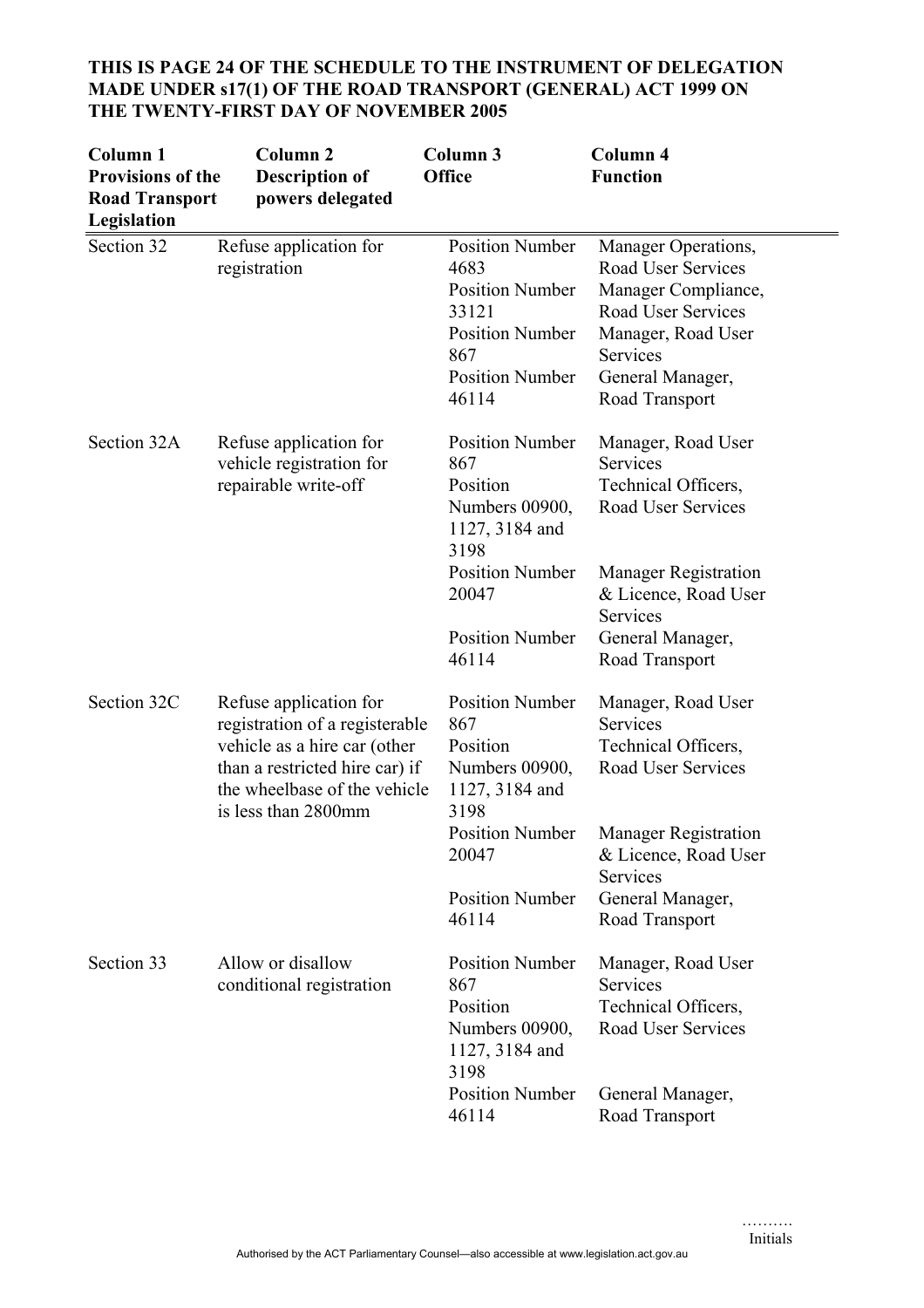# **THIS IS PAGE 25 OF THE SCHEDULE TO THE INSTRUMENT OF DELEGATION MADE UNDER s17(1) OF THE ROAD TRANSPORT (GENERAL) ACT 1999 ON THE TWENTY-FIRST DAY OF NOVEMBER 2005**

| Column <sub>1</sub><br><b>Provisions of the</b><br><b>Road Transport</b><br>Legislation | Column <sub>2</sub><br><b>Description of</b><br>powers delegated                    | Column 3<br>Office                                                                                                                                            | Column 4<br><b>Function</b>                                                                                                                                                                |
|-----------------------------------------------------------------------------------------|-------------------------------------------------------------------------------------|---------------------------------------------------------------------------------------------------------------------------------------------------------------|--------------------------------------------------------------------------------------------------------------------------------------------------------------------------------------------|
| Section 57                                                                              | Cancel a right to a non-<br>standard registration<br>Number                         | <b>Position Number</b><br>867<br><b>Position Number</b><br>46114                                                                                              | Manager, Road User<br>Services<br>General Manager,<br>Road Transport                                                                                                                       |
| Section 59                                                                              | Approve display of Number<br>plate if not complying with<br>Section 59 requirements | <b>Position Number</b><br>4683<br><b>Position Number</b><br>33121<br><b>Position Number</b><br>867<br><b>Position Number</b><br>46114                         | Manager Operations,<br>Road User Services<br>Manager Compliance,<br>Road User Services<br>Manager, Road User<br>Services<br>General Manager,<br>Road Transport                             |
| Section 80                                                                              | Exempt a vehicle or person<br>from the application of Part<br>4.2                   | <b>Position Number</b><br>46114<br><b>Position Number</b><br>3196                                                                                             | General Manager,<br>Road Transport<br><b>Customer Service</b><br>Manager, Canberra<br>Connect, Dickson<br>Shopfront                                                                        |
|                                                                                         |                                                                                     | <b>Position Number</b><br>20047                                                                                                                               | <b>Manager Registration</b><br>& Licence, Road User<br>Services                                                                                                                            |
|                                                                                         |                                                                                     | <b>Position Number</b><br>20044                                                                                                                               | Team Leader,<br>Canberra Connect,<br>Call Centre                                                                                                                                           |
|                                                                                         |                                                                                     | <b>Position Number</b><br>4683<br><b>Position Number</b><br>33121<br><b>Position Number</b><br>867<br>Position<br>Numbers 18857,<br>24523, 18858<br>and 18842 | Manager Operations,<br>Road User Services<br>Manager Compliance,<br>Road User Services<br>Manager, Road User<br>Services<br>Managers, ACT<br>Government<br>Shopfronts, Canberra<br>Connect |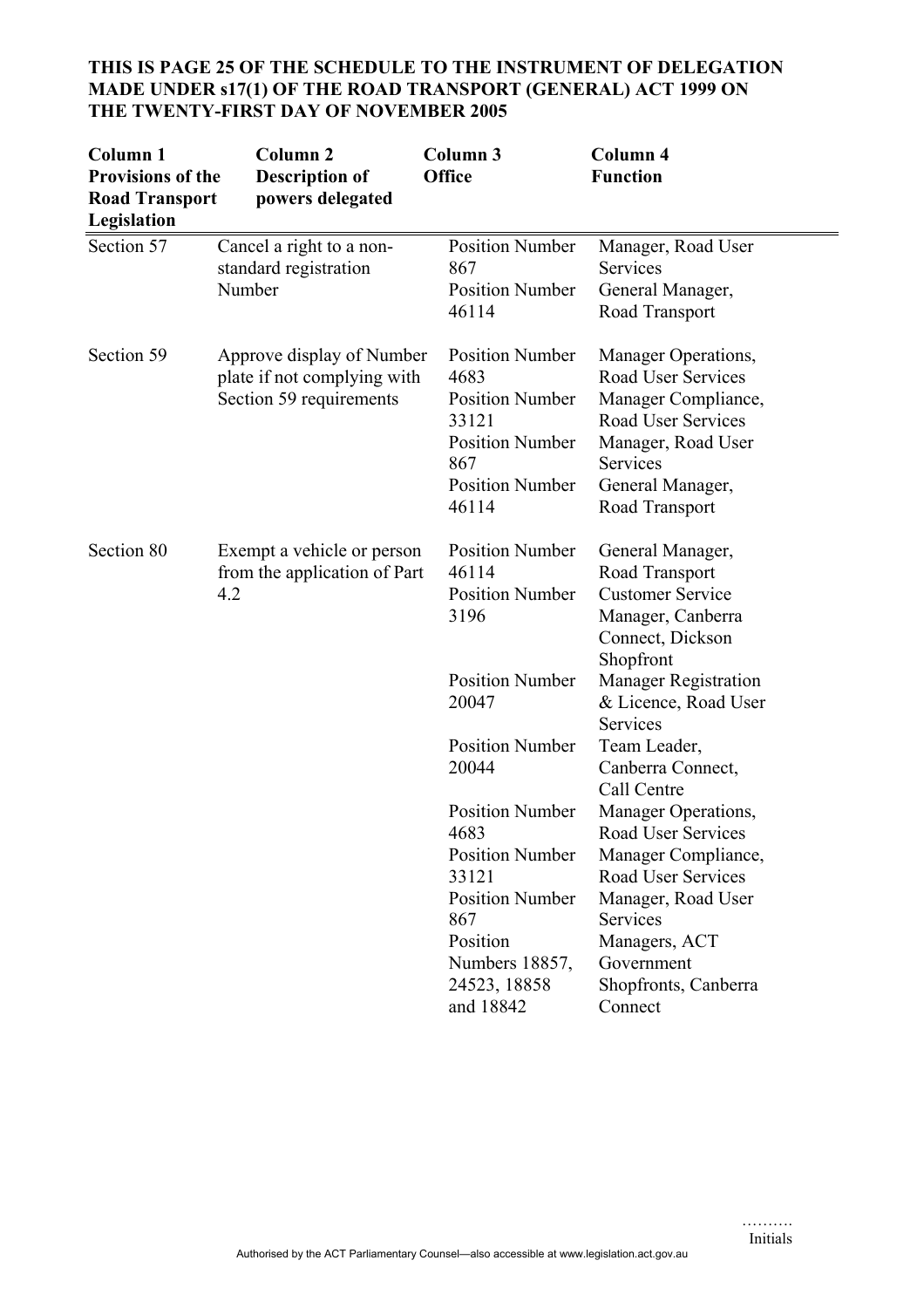| Column 1<br><b>Provisions of the</b><br><b>Road Transport</b><br>Legislation | <b>Column 2</b><br><b>Description of</b><br>powers delegated                     | Column 3<br><b>Office</b>                                                                                                             | Column 4<br><b>Function</b>                                                                                                                                           |
|------------------------------------------------------------------------------|----------------------------------------------------------------------------------|---------------------------------------------------------------------------------------------------------------------------------------|-----------------------------------------------------------------------------------------------------------------------------------------------------------------------|
| Section 84                                                                   | Suspend or cancel<br>registration<br>$(1)(a)$ defect notice not<br>complied with | <b>Position Number</b><br>46114<br><b>Position Number</b><br>4683<br><b>Position Number</b><br>33121<br><b>Position Number</b><br>867 | General Manager,<br>Road Transport<br>Manager Operations,<br><b>Road User Services</b><br>Manager Compliance,<br>Road User Services<br>Manager, Road User<br>Services |
|                                                                              | $(1)(b)$ vehicle does not<br>comply with vehicle<br>standards                    | <b>Position Number</b><br>867<br><b>Position Number</b><br>4683<br><b>Position Number</b><br>33121<br><b>Position Number</b><br>46114 | Manager, Road User<br>Services<br>Manager Operations,<br>Road User Services<br>Manager Compliance,<br>Road User Services<br>General Manager,<br>Road Transport        |
|                                                                              | $(1)(c)$ amount payable not<br>paid                                              | <b>Position Number</b><br>867<br><b>Position Number</b><br>4683<br><b>Position Number</b><br>33121<br><b>Position Number</b><br>46114 | Manager, Road User<br>Services<br>Manager Operations,<br>Road User Services<br>Manage Compliance,<br>Road User Services<br>General Manager,<br>Road Transport         |
|                                                                              | $(1)(d)$ vehicle identifier<br>same as identifier for<br>written-off vehicle     | <b>Position Number</b><br>46114<br><b>Position Number</b><br>867<br><b>Position Number</b><br>4683<br><b>Position Number</b><br>33121 | General Manager,<br>Road Transport<br>Manager, Road User<br>Services<br>Manager Operations,<br>Road User Services<br>Manager Compliance,<br>Road User Services        |

#### **THIS IS PAGE 26 OF THE SCHEDULE TO THE INSTRUMENT OF DELEGATION MADE UNDER s17(1) OF THE ROAD TRANSPORT (GENERAL) ACT 1999 ON THE TWENTY-FIRST DAY OF NOVEMBER 2005**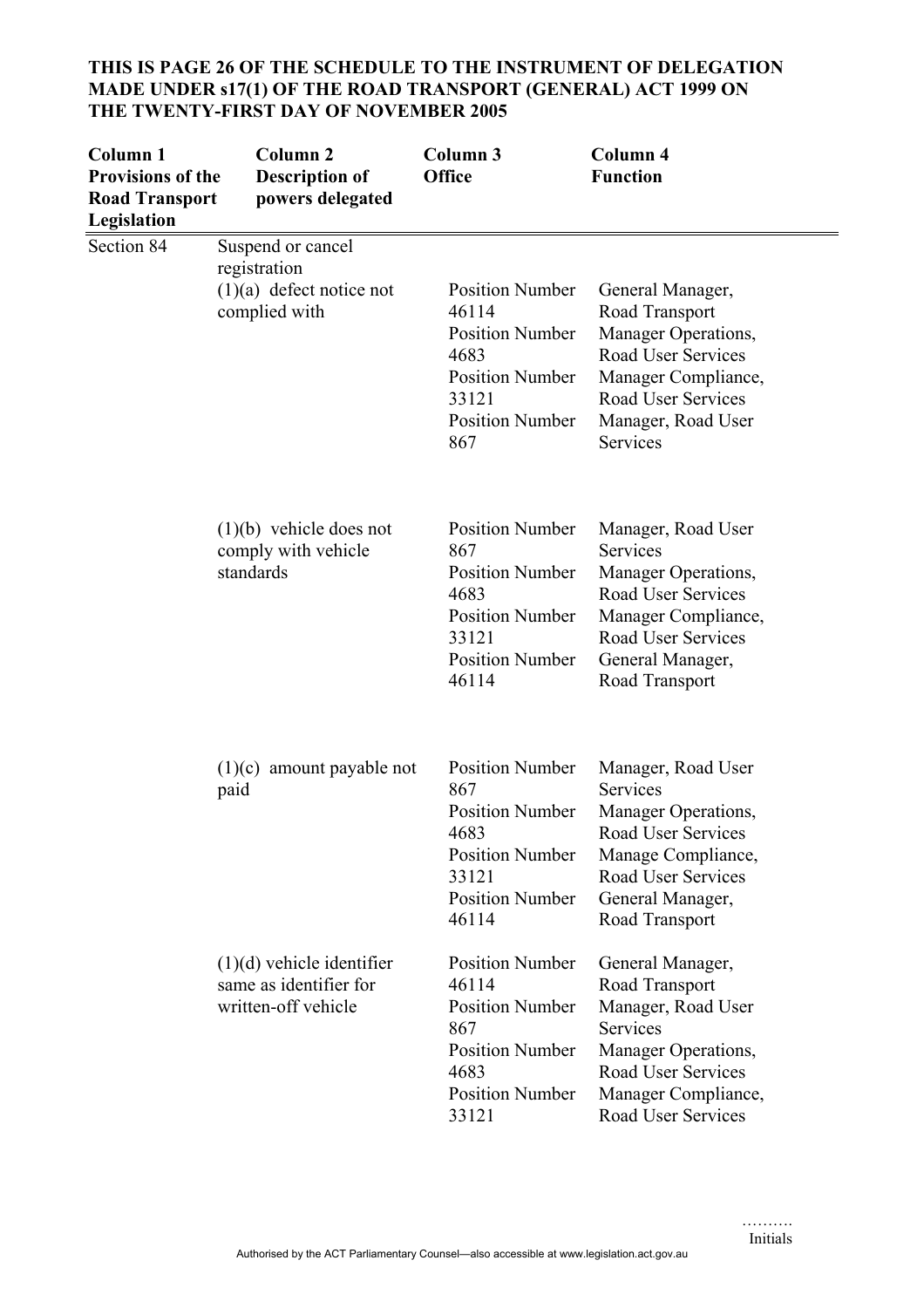| Column <sub>1</sub><br><b>Provisions of the</b><br><b>Road Transport</b><br>Legislation | Column <sub>2</sub><br><b>Description of</b><br>powers delegated                        | Column 3<br><b>Office</b>                                                                                                             | Column 4<br><b>Function</b>                                                                                                                                           |
|-----------------------------------------------------------------------------------------|-----------------------------------------------------------------------------------------|---------------------------------------------------------------------------------------------------------------------------------------|-----------------------------------------------------------------------------------------------------------------------------------------------------------------------|
|                                                                                         | $(1)(e)$ ownership,<br>possession, control or<br>description of vehicle is<br>uncertain | <b>Position Number</b><br>46114<br><b>Position Number</b><br>867<br><b>Position Number</b><br>4683<br><b>Position Number</b><br>33121 | General Manager,<br>Road Transport<br>Manager, Road User<br><b>Services</b><br>Manager Operations,<br>Road User Services<br>Manager Compliance,<br>Road User Services |
|                                                                                         | $(1)(f)$ vehicle registered in<br>error                                                 | <b>Position Number</b><br>46114<br><b>Position Number</b><br>867<br><b>Position Number</b><br>4683<br><b>Position Number</b><br>33121 | General Manager,<br>Road Transport<br>Manager, Road User<br>Services<br>Manager Operations,<br>Road User Services<br>Manager Compliance,<br><b>Road User Services</b> |
| Section 85                                                                              | Procedures for suspending<br>and cancelling registration                                | <b>Position Number</b><br>46114<br><b>Position Number</b><br>867<br><b>Position Number</b><br>4683<br><b>Position Number</b><br>33121 | General Manager,<br>Road Transport<br>Manager, Road User<br>Services<br>Manager Operations,<br>Road User Services<br>Manager Compliance,<br><b>Road User Services</b> |
| Section 89                                                                              | Recall trader's plates                                                                  | Position Number<br>46114<br><b>Position Number</b><br>867<br><b>Position Number</b><br>4683<br><b>Position Number</b><br>33121        | General Manager,<br>Road Transport<br>Manager, Road User<br>Services<br>Manager Operations,<br><b>Road User Services</b><br>Manager Compliance,<br>Road User Services |

# **THIS IS PAGE 27 OF THE SCHEDULE TO THE INSTRUMENT OF DELEGATION MADE UNDER s17(1) OF THE ROAD TRANSPORT (GENERAL) ACT 1999 ON THE TWENTY-FIRST DAY OF NOVEMBER 2005**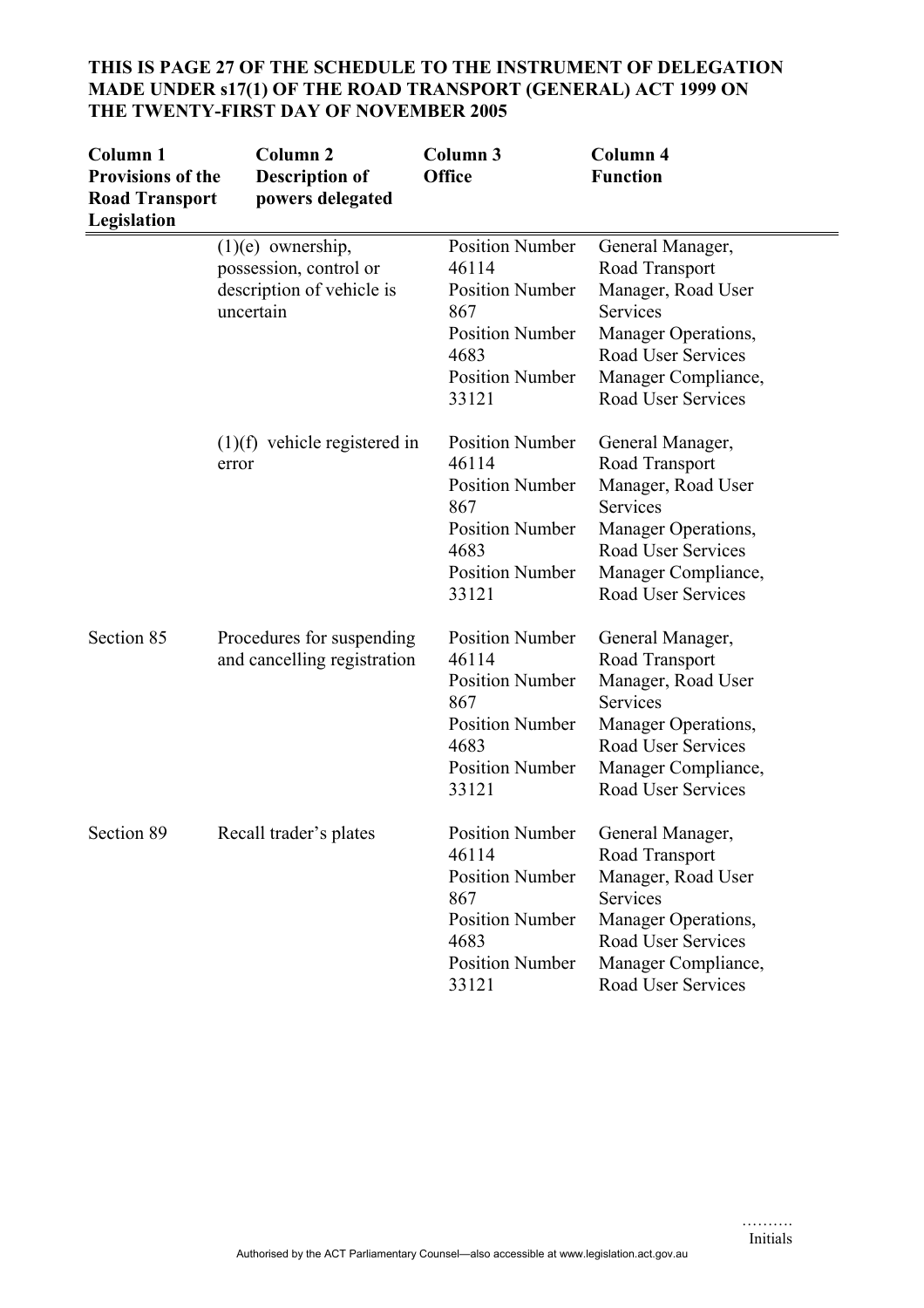| Column <sub>1</sub><br><b>Provisions of the</b><br><b>Road Transport</b><br>Legislation | Column <sub>2</sub><br><b>Description of</b><br>powers delegated                                                                            | Column 3<br><b>Office</b>                                                                                                             | Column 4<br><b>Function</b>                                                                                                                                    |
|-----------------------------------------------------------------------------------------|---------------------------------------------------------------------------------------------------------------------------------------------|---------------------------------------------------------------------------------------------------------------------------------------|----------------------------------------------------------------------------------------------------------------------------------------------------------------|
| Section 101                                                                             | Request return of trader's<br>plates                                                                                                        | <b>Position Number</b><br>46114<br><b>Position Number</b><br>867<br><b>Position Number</b><br>4683<br><b>Position Number</b><br>33121 | General Manager,<br>Road Transport<br>Manager, Road User<br>Services<br>Manager Operations,<br>Road User Services<br>Manager Compliance,<br>Road User Services |
| Section 104                                                                             | Exempt vehicle from the<br>provisions of Schedule 1                                                                                         | <b>Position Number</b><br>46114<br><b>Position Number</b><br>867<br>Position<br>Numbers 00900,<br>1127, 3184, 3198                    | General Manager,<br>Road Transport<br>Manager, Road User<br>Services<br>Technical Officers,<br>Road User Services                                              |
| Section 112                                                                             | Accept evidence of<br>compliance with applicable<br>vehicle standards or inspect<br>vehicle and issue certificate<br>of compliance          | <b>Position Number</b><br>46114<br><b>Position Number</b><br>867<br>Position<br>Numbers 00900,<br>1127, 3184, 3198                    | General Manager,<br>Road Transport<br>Manager, Road User<br>Services<br>Technical Officers,<br>Road User Services                                              |
| Section 114                                                                             | Authorise installation of an<br>operations plate, or issue<br>certificate of approved<br>operations for a modified<br>non-complying vehicle | <b>Position Number</b><br>46114<br><b>Position Number</b><br>32923<br><b>Position Number</b><br>4683<br><b>Position Number</b><br>867 | General Manager,<br>Road Transport<br>Manager Vehicle<br>Safety, Road Transport<br>Manager Operations,<br>Road User Services<br>Manager, Road User<br>Services |
| Section 116                                                                             | Determine eligibility criteria                                                                                                              | <b>Position Number</b><br>46114<br><b>Position Number</b><br>32923                                                                    | General Manager,<br>Road Transport<br>Manager Vehicle<br>Safety, Road Transport                                                                                |

# **THIS IS PAGE 28 OF THE SCHEDULE TO THE INSTRUMENT OF DELEGATION MADE UNDER s17(1) OF THE ROAD TRANSPORT (GENERAL) ACT 1999 ON THE TWENTY-FIRST DAY OF NOVEMBER 2005**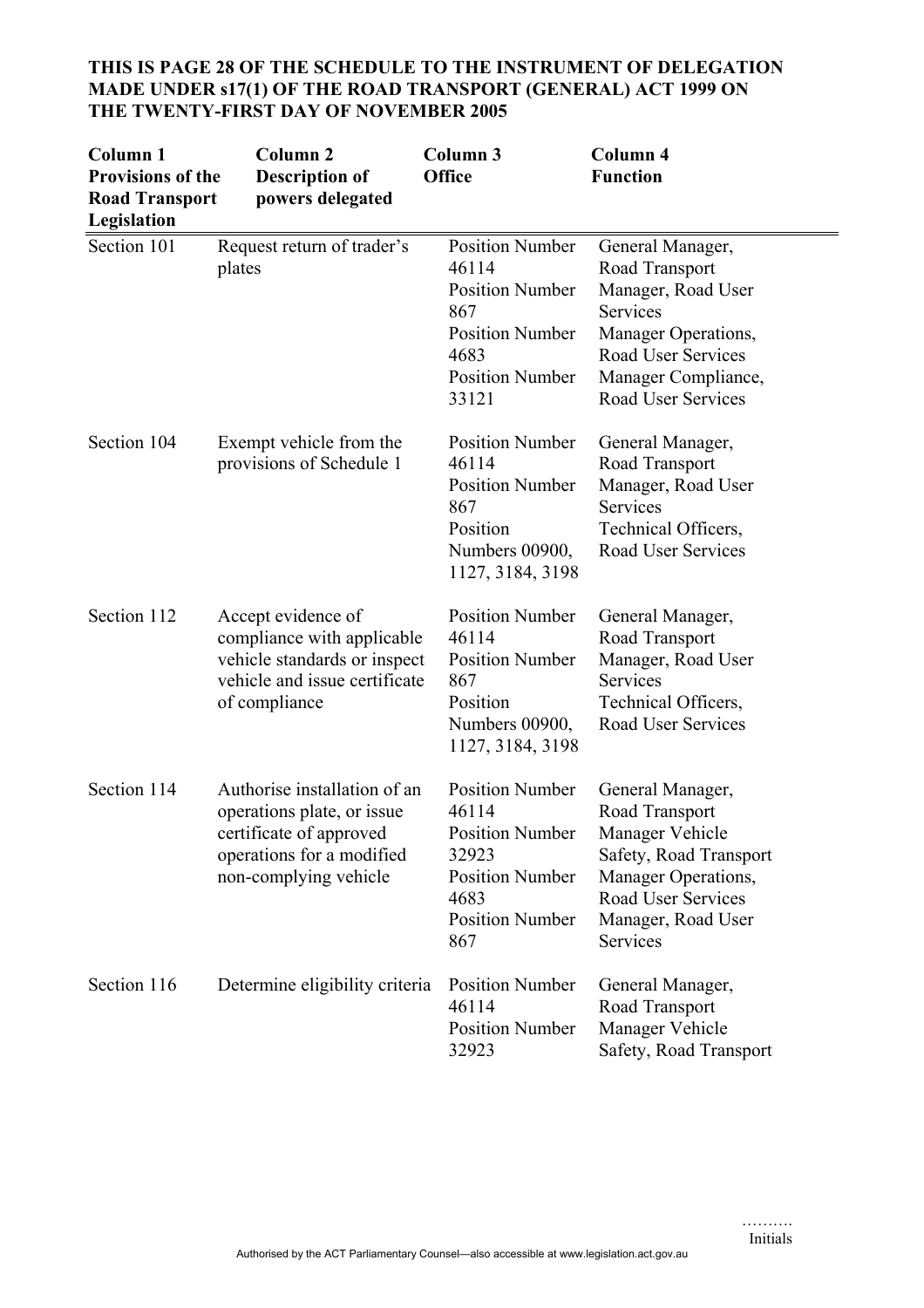| Column <sub>1</sub><br><b>Provisions of the</b><br><b>Road Transport</b><br>Legislation | Column <sub>2</sub><br><b>Description of</b><br>powers delegated  | Column 3<br>Office                                                                                                                    | Column 4<br><b>Function</b>                                                                                                                                           |
|-----------------------------------------------------------------------------------------|-------------------------------------------------------------------|---------------------------------------------------------------------------------------------------------------------------------------|-----------------------------------------------------------------------------------------------------------------------------------------------------------------------|
| Section 118                                                                             | Refuse application for<br>authorisation on eligibility<br>grounds | <b>Position Number</b><br>46114<br><b>Position Number</b><br>4683<br><b>Position Number</b><br>33121<br><b>Position Number</b><br>867 | General Manager,<br>Road Transport<br>Manager Operations,<br><b>Road User Services</b><br>Manager Compliance,<br>Road User Services<br>Manager, Road User<br>Services |
| Section 119                                                                             | Authorise examiners, and<br>give certificates of<br>appointment   | <b>Position Number</b><br>46114<br><b>Position Number</b><br>4683<br><b>Position Number</b><br>33121<br><b>Position Number</b><br>867 | General Manager,<br>Road Transport<br>Manager Operations,<br>Road User Services<br>Manager Compliance,<br><b>Road User Services</b><br>Manager, Road User<br>Services |
| Section 125                                                                             | Take action on person's<br>authorisation                          | <b>Position Number</b><br>46114<br><b>Position Number</b><br>33121<br><b>Position Number</b><br>4683<br><b>Position Number</b><br>867 | General Manager,<br>Road Transport<br>Manager Compliance,<br>Road User Services<br>Manager Operations,<br><b>Road User Services</b><br>Manager, Road User<br>Services |
| Section 130                                                                             | Refuse an application for<br>approval of premises                 | <b>Position Number</b><br>46114<br><b>Position Number</b><br>4683<br><b>Position Number</b><br>33121<br><b>Position Number</b><br>867 | General Manager.<br>Road Transport<br>Manager Operations,<br><b>Road User Services</b><br>Manager Compliance,<br>Road User Services<br>Manager, Road User<br>Services |

# **THIS IS PAGE 29 OF THE SCHEDULE TO THE INSTRUMENT OF DELEGATION MADE UNDER s17(1) OF THE ROAD TRANSPORT (GENERAL) ACT 1999 ON THE TWENTY-FIRST DAY OF NOVEMBER 2005**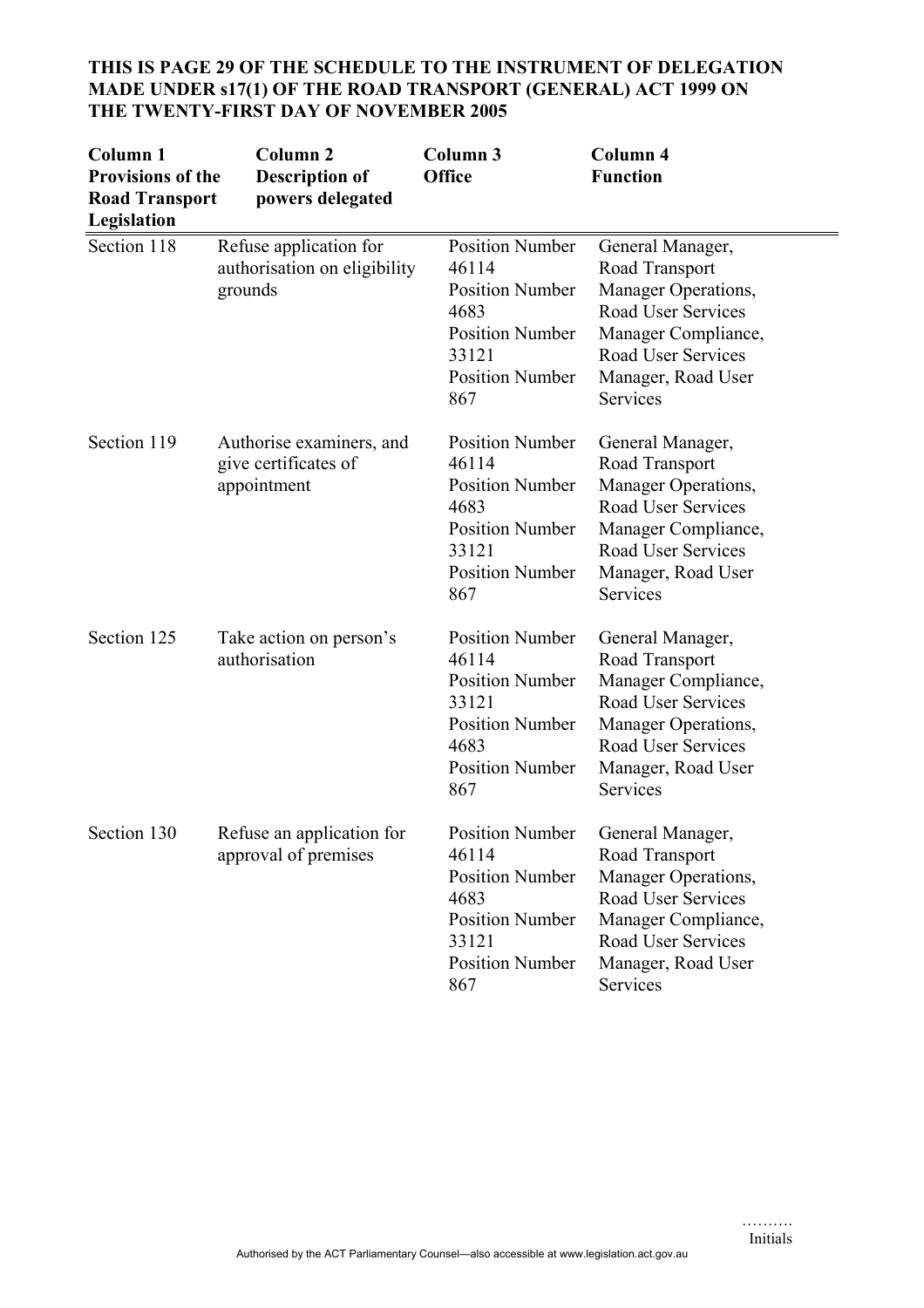| Column <sub>1</sub><br><b>Provisions of the</b><br><b>Road Transport</b><br>Legislation | <b>Column 2</b><br><b>Description of</b><br>powers delegated | Column <sub>3</sub><br><b>Office</b>                                                                                                                                                                                                   | Column 4<br><b>Function</b>                                                                                                                                                                                                                                  |
|-----------------------------------------------------------------------------------------|--------------------------------------------------------------|----------------------------------------------------------------------------------------------------------------------------------------------------------------------------------------------------------------------------------------|--------------------------------------------------------------------------------------------------------------------------------------------------------------------------------------------------------------------------------------------------------------|
| Section 131                                                                             | Approve premises and give<br>certificates of approval        | <b>Position Number</b><br>46114<br><b>Position Number</b><br>4683<br><b>Position Number</b><br>33121<br><b>Position Number</b><br>867                                                                                                  | General Manager,<br>Road Transport<br>Manager Operations,<br><b>Road User Services</b><br>Manager Compliance,<br>Road User Services<br>Manager, Road User<br>Services                                                                                        |
| Section 136                                                                             | Take action in relation to<br>approval of premises           | <b>Position Number</b><br>46114<br><b>Position Number</b><br>4683<br><b>Position Number</b><br>33121<br><b>Position Number</b><br>867                                                                                                  | General Manager,<br>Road Transport<br>Manager Operations,<br><b>Road User Services</b><br>Manager Compliance,<br>Road User Services<br>Manager, Road User<br>Services                                                                                        |
| Section 143                                                                             | Require inspection of<br>vehicle                             | <b>Position Number</b><br>46114<br><b>Position Number</b><br>33121<br><b>Position Number</b><br>867<br><b>Position Number</b><br>4683<br>Position<br>Numbers 21215<br>and 20060<br>Position<br>Numbers 1127,<br>3184, 3198 and<br>0900 | General Manager,<br>Road Transport<br>Manager Compliance,<br>Road User Services<br>Manager, Road User<br>Services<br>Manager Operations,<br><b>Road User Services</b><br>Auditors, Road User<br>Services<br>Technical Officers,<br><b>Road User Services</b> |

# **THIS IS PAGE 30 OF THE SCHEDULE TO THE INSTRUMENT OF DELEGATION MADE UNDER s17(1) OF THE ROAD TRANSPORT (GENERAL) ACT 1999 ON THE TWENTY-FIRST DAY OF NOVEMBER 2005**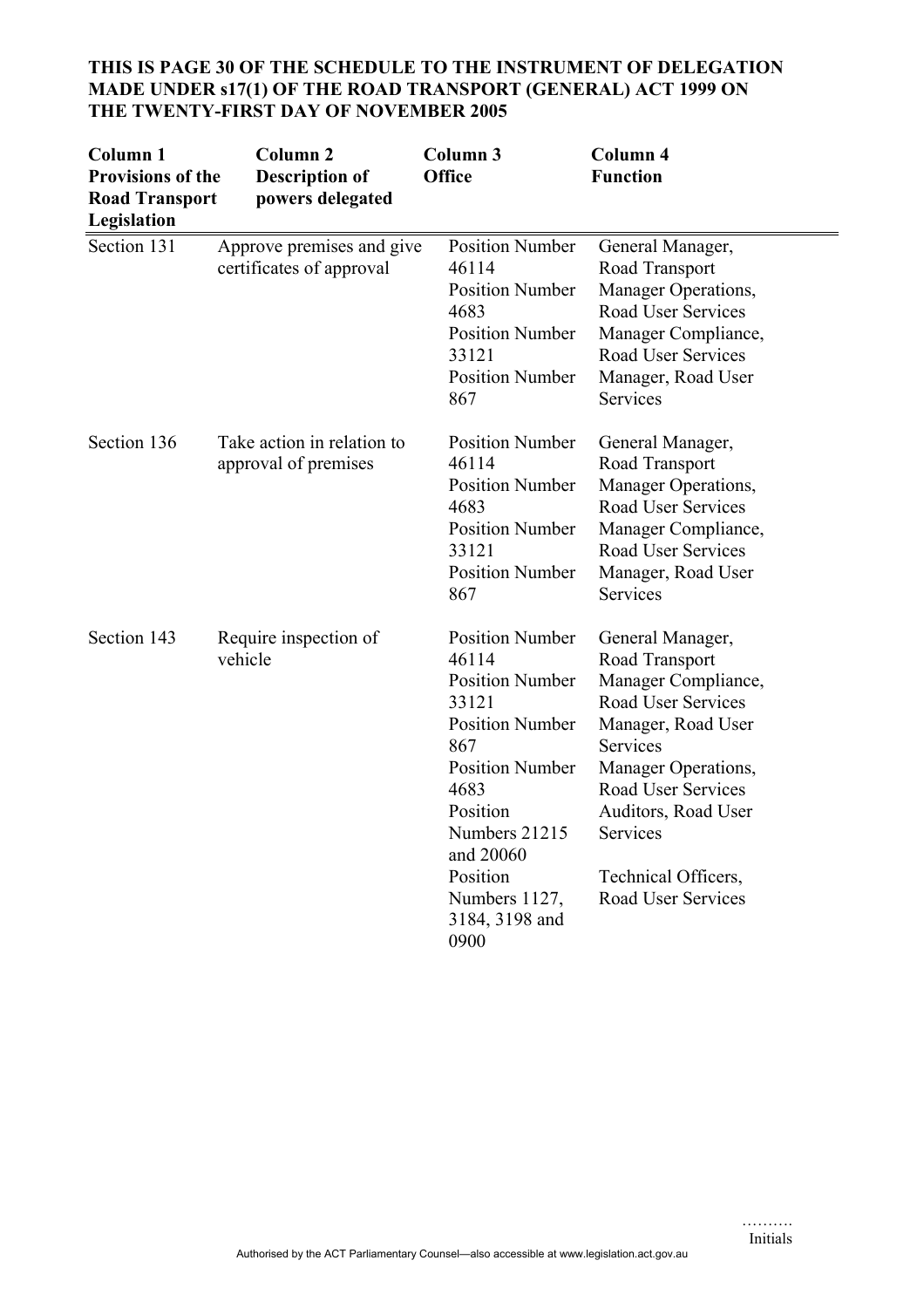| Column 1<br><b>Provisions of the</b><br><b>Road Transport</b><br>Legislation                                                   | Column <sub>2</sub><br><b>Description of</b><br>powers delegated                   | Column 3<br>Office                                                                                                                                                                     | Column 4<br><b>Function</b>                                                                                                                                                                       |
|--------------------------------------------------------------------------------------------------------------------------------|------------------------------------------------------------------------------------|----------------------------------------------------------------------------------------------------------------------------------------------------------------------------------------|---------------------------------------------------------------------------------------------------------------------------------------------------------------------------------------------------|
| Section 150                                                                                                                    | Review decision of<br>authorised examiner                                          | <b>Position Number</b><br>46114<br><b>Position Number</b><br>867<br>Position<br><b>Numbers</b><br>21215 and 20060<br><b>Position Number</b><br>33121<br><b>Position Number</b><br>4683 | General Manager,<br>Road Transport<br>Manager, Road User<br>Services<br>Auditors, Road User<br>Services<br>Manager Compliance,<br>Road User Services<br>Manager Operations,<br>Road User Services |
| Section 155                                                                                                                    | Allot engine Numbers for<br>motor vehicles                                         | <b>Position Number</b><br>46114<br><b>Position Number</b><br>867<br>Position<br>Numbers 00900,<br>1127, 3198 and<br>3184                                                               | General Manager,<br>Road Transport<br>Manager, Road User<br>Services<br>Technical Officers,<br>Road User Services                                                                                 |
| Section 161<br>Road<br><b>Transport</b><br>(Vehicle<br><b>Registration</b> )<br><b>Regulation</b><br>2000<br><b>Schedule 1</b> | Authorise use of vehicle<br>with suspended registration                            | <b>Position Number</b><br>867<br><b>Position Number</b><br>46114                                                                                                                       | Manager, Road User<br>Services<br>General Manager,<br>Road Transport                                                                                                                              |
| Section 1.5                                                                                                                    | Require or permit vehicle to<br>be specially built for<br>mobility impaired person | <b>Position Number</b><br>867<br>Position<br>Numbers 00900,<br>1127, 3184 and<br>3198<br><b>Position Number</b><br>32923                                                               | Manager, Road User<br>Services<br>Technical Officers,<br>Road User Services<br>Manager, Vehicle<br>Safety, Road Transport                                                                         |

# **THIS IS PAGE 31 OF THE SCHEDULE TO THE INSTRUMENT OF DELEGATION MADE UNDER s17(1) OF THE ROAD TRANSPORT (GENERAL) ACT 1999 ON THE TWENTY-FIRST DAY OF NOVEMBER 2005**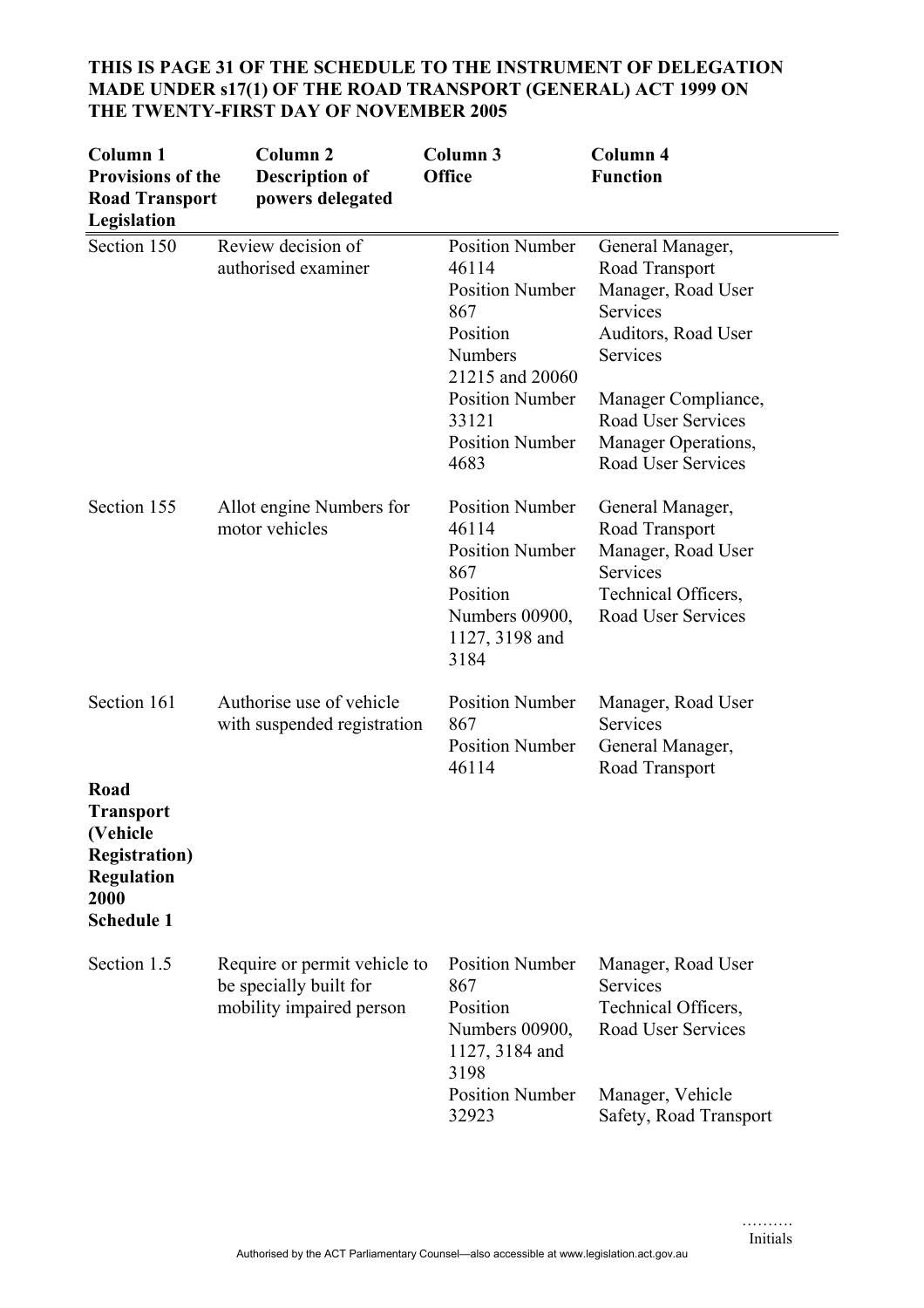# **THIS IS PAGE 32 OF THE SCHEDULE TO THE INSTRUMENT OF DELEGATION MADE UNDER s17(1) OF THE ROAD TRANSPORT (GENERAL) ACT 1999 ON THE TWENTY-FIRST DAY OF NOVEMBER 2005**

| Column <sub>1</sub><br><b>Provisions of the</b><br><b>Road Transport</b><br>Legislation    | Column <sub>2</sub><br><b>Description of</b><br>powers delegated                                                                                          | Column 3<br><b>Office</b>                                                             | Column 4<br><b>Function</b>                                                      |
|--------------------------------------------------------------------------------------------|-----------------------------------------------------------------------------------------------------------------------------------------------------------|---------------------------------------------------------------------------------------|----------------------------------------------------------------------------------|
| Section 1.21                                                                               | Require responsible person<br>for modified vehicle to<br>provide information about a<br>modifications<br>(Refer to section 29<br>'supporting evidence for | <b>Position Number</b><br>867<br>Position<br>Numbers 00900,<br>1127, 3184 and<br>3198 | Manager, Road User<br>Services<br>Technical Officers,<br>Road User Services      |
|                                                                                            | registration application')                                                                                                                                | <b>Position Number</b><br>32923                                                       | Manager, Vehicle<br>Safety, Road Transport                                       |
| Road<br><b>Transport</b><br>(Public<br>Passenger<br>Services)<br><b>Regulation</b><br>2002 |                                                                                                                                                           |                                                                                       |                                                                                  |
| Section $5(1)$                                                                             | Accredit people to operate<br>bus services                                                                                                                | <b>Position Number</b><br>46114<br><b>Position Number</b><br>21223                    | General Manager,<br>Road Transport<br>Manager, Public<br><b>Transport Policy</b> |
| Section $5(2)$                                                                             | Accredit people to operate<br>taxi network                                                                                                                | <b>Position Number</b><br>46114<br><b>Position Number</b><br>21223                    | General Manager,<br>Road Transport<br>Manager, Public<br><b>Transport Policy</b> |
| Section $5(3)$                                                                             | Accredit people to operate<br>taxi services                                                                                                               | Position Number<br>46114<br><b>Position Number</b><br>21223                           | General Manager,<br>Road Transport<br>Manager, Public<br><b>Transport Policy</b> |
| Section $5(4)$                                                                             | Accredit people to operate<br>hire car services                                                                                                           | <b>Position Number</b><br>46114<br><b>Position Number</b><br>21223                    | General Manager,<br>Road Transport<br>Manager, Public<br><b>Transport Policy</b> |
| Section $7(3)$                                                                             | Require additional<br>documents or information                                                                                                            | <b>Position Number</b><br>46114<br><b>Position Number</b><br>21223                    | General Manager,<br>Road Transport<br>Manager, Public<br><b>Transport Policy</b> |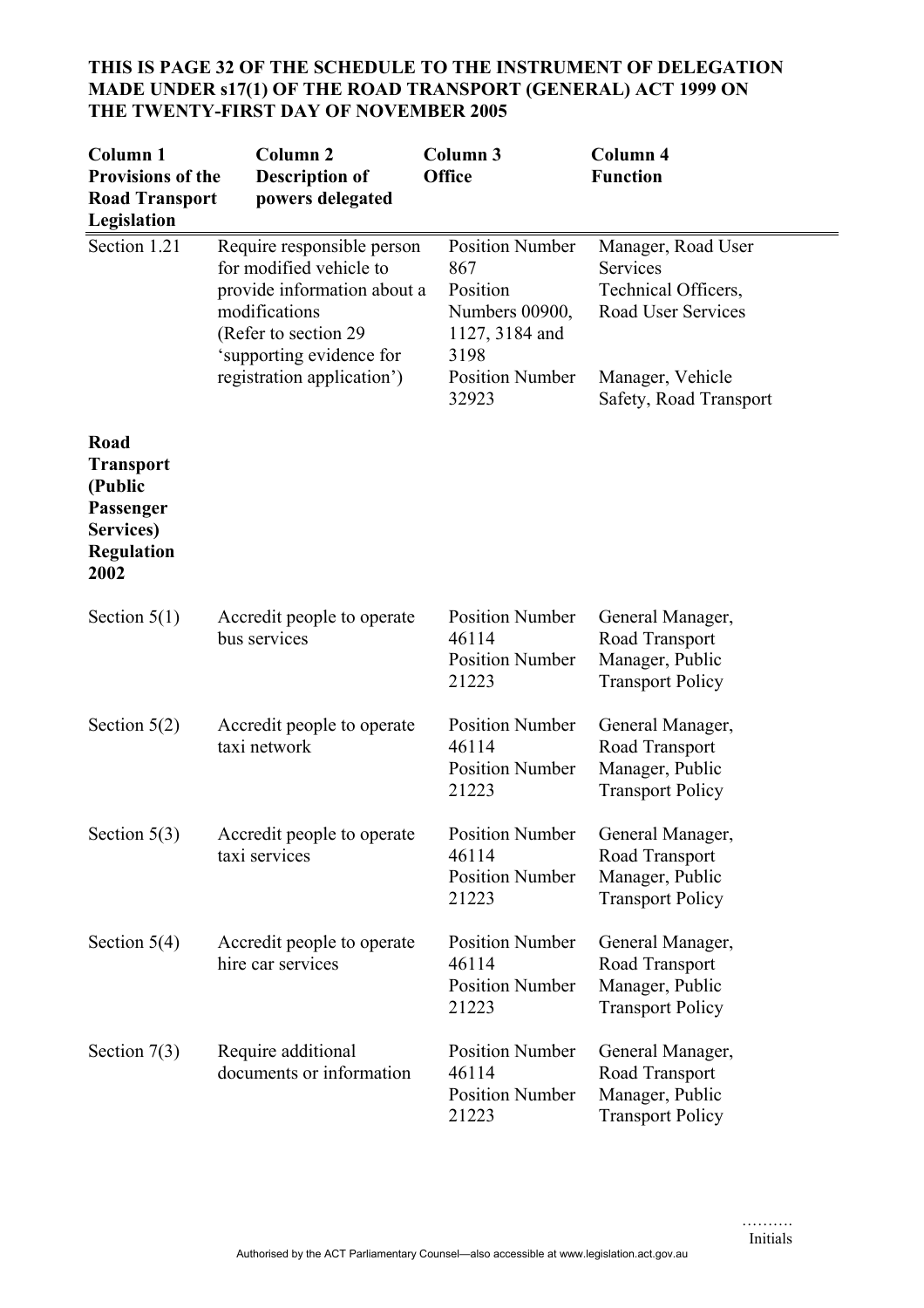| Column <sub>1</sub><br><b>Provisions of the</b><br><b>Road Transport</b><br>Legislation | Column <sub>2</sub><br><b>Description of</b><br>powers delegated                                                               | Column 3<br><b>Office</b>                                          | Column 4<br><b>Function</b>                                                                      |
|-----------------------------------------------------------------------------------------|--------------------------------------------------------------------------------------------------------------------------------|--------------------------------------------------------------------|--------------------------------------------------------------------------------------------------|
| Section $7(4)$                                                                          | Refuse to consider<br>application further                                                                                      | <b>Position Number</b><br>46114<br><b>Position Number</b><br>21223 | General Manager,<br>Road Transport<br>Manager, Public<br><b>Transport Policy</b>                 |
| Section $7(5)$                                                                          | Agree to applicant giving<br>amended service standards                                                                         | <b>Position Number</b><br>46114<br><b>Position Number</b><br>21223 | General Manager,<br>Road Transport<br>Manager, Public<br><b>Transport Policy</b>                 |
| Section 8                                                                               | Mandatory refusal to<br>accredit/renew accreditation<br>to operate public passenger<br>service (excluding taxi<br>network)     | <b>Position Number</b><br>46114<br><b>Position Number</b><br>21223 | General Manager,<br>Road Transport<br>Manager, Public<br><b>Transport Policy</b>                 |
|                                                                                         | Mandatory refusal to<br>accredit/renew accreditation<br>for taxi network                                                       | <b>Position Number</b><br>46114<br><b>Position Number</b><br>21223 | General Manager,<br>Road Transport<br>Manager, Public<br><b>Transport Policy</b>                 |
| Section 9                                                                               | Discretionary refusal to<br>accredit/renew accreditation<br>to operate public passenger<br>service (excluding taxi<br>network) | <b>Position Number</b><br>46114<br><b>Position Number</b><br>21223 | General Manager,<br>Road Transport<br>Manager, Public<br><b>Transport Policy</b>                 |
|                                                                                         | Discretionary refusal to<br>accredit/renew accreditation<br>for taxi network                                                   | 46114<br><b>Position Number</b><br>21223                           | Position Number General Manager,<br>Road Transport<br>Manager, Public<br><b>Transport Policy</b> |
| Section $10(1)$                                                                         | Issue/renew accreditation<br>subject to conditions                                                                             | <b>Position Number</b><br>46114<br><b>Position Number</b><br>21223 | General Manager,<br>Road Transport<br>Manager, Public<br><b>Transport Policy</b>                 |
| Section $10(2)$                                                                         | Amend or refuse to amend<br>accreditation to impose,<br>amend or revoke condition                                              | <b>Position Number</b><br>46114<br><b>Position Number</b><br>21223 | General Manager,<br>Road Transport<br>Manager, Public<br><b>Transport Policy</b>                 |

# **THIS IS PAGE 33 OF THE SCHEDULE TO THE INSTRUMENT OF DELEGATION MADE UNDER s17(1) OF THE ROAD TRANSPORT (GENERAL) ACT 1999 ON THE TWENTY-FIRST DAY OF NOVEMBER 2005**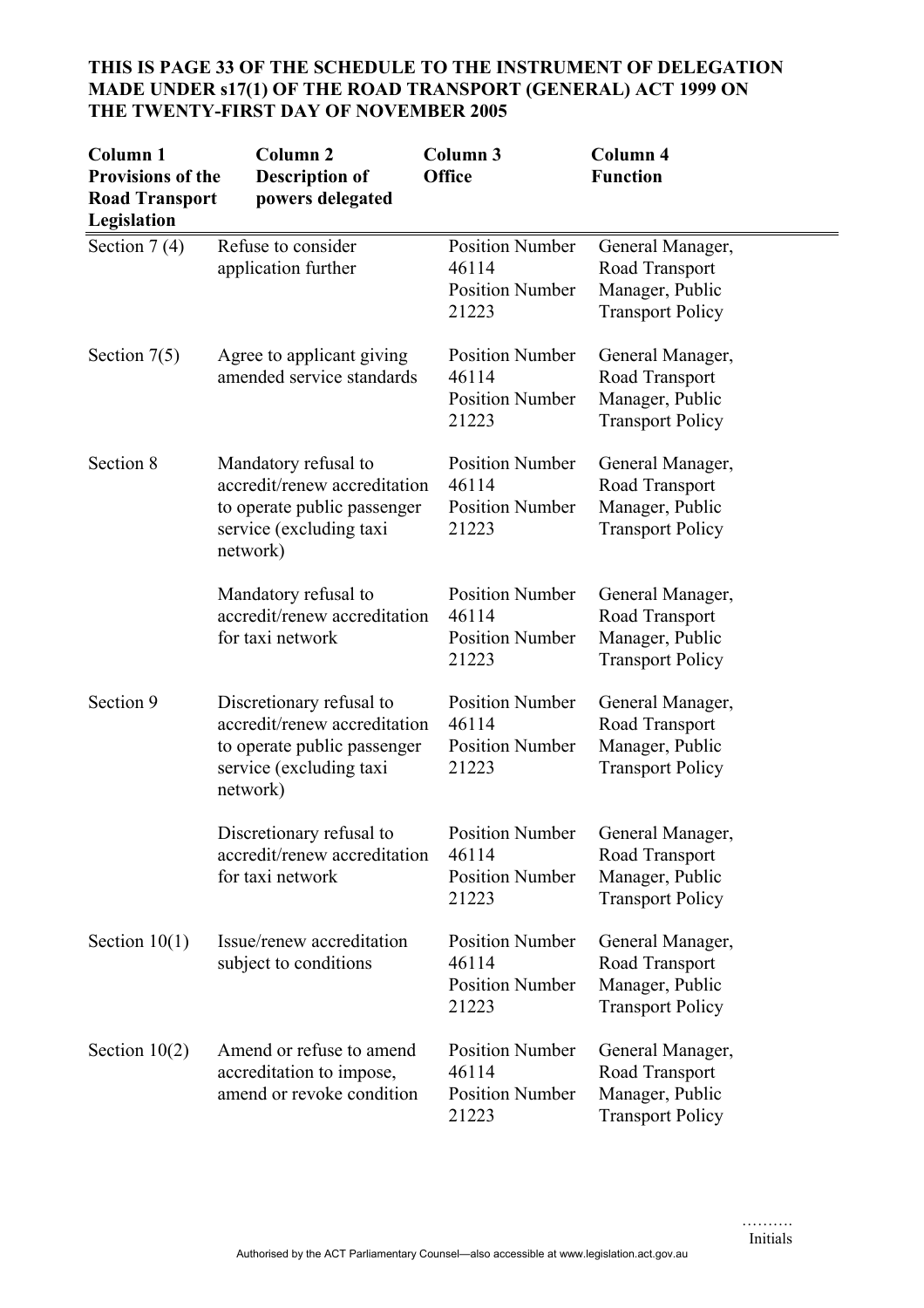| Column <sub>1</sub><br><b>Provisions of the</b><br><b>Road Transport</b><br>Legislation | Column <sub>2</sub><br><b>Description of</b><br>powers delegated                                                                     | Column 3<br>Office                                                 | Column 4<br><b>Function</b>                                                      |
|-----------------------------------------------------------------------------------------|--------------------------------------------------------------------------------------------------------------------------------------|--------------------------------------------------------------------|----------------------------------------------------------------------------------|
| Section 11                                                                              | Give accredited person<br>written notice                                                                                             | <b>Position Number</b><br>46114<br><b>Position Number</b><br>21223 | General Manager,<br>Road Transport<br>Manager, Public<br><b>Transport Policy</b> |
| Section 12                                                                              | Issue certificate of<br>accreditation                                                                                                | <b>Position Number</b><br>46114<br><b>Position Number</b><br>21223 | General Manager,<br>Road Transport<br>Manager, Public<br><b>Transport Policy</b> |
| Section 13                                                                              | Approve amendment of<br>accepted service standards                                                                                   | <b>Position Number</b><br>46114<br><b>Position Number</b><br>21223 | General Manager,<br>Road Transport<br>Manager, Public<br><b>Transport Policy</b> |
| Section 13A                                                                             | Amend accepted service<br>standards                                                                                                  | <b>Position Number</b><br>46114<br><b>Position Number</b><br>21223 | General Manager,<br>Road Transport<br>Manager, Public<br><b>Transport Policy</b> |
| Section $14(3)$                                                                         | Amend or issue another<br>certificate of accreditation                                                                               | <b>Position Number</b><br>46114<br><b>Position Number</b><br>21223 | General Manager,<br>Road Transport<br>Manager, Public<br><b>Transport Policy</b> |
| Section $14(4)$                                                                         | Require a person who<br>becomes a relevant person<br>for accreditation to comply<br>with section $7(1)(c)$ or<br>provide information | <b>Position Number</b><br>46114<br><b>Position Number</b><br>21223 | General Manager,<br>Road Transport<br>Manager, Public<br><b>Transport Policy</b> |
| Section 16                                                                              | Issue a replacement<br>certificate of accreditation                                                                                  | <b>Position Number</b><br>46114<br><b>Position Number</b><br>21223 | General Manager,<br>Road Transport<br>Manager, Public<br><b>Transport Policy</b> |
| Section 18                                                                              | Approve surrender of<br>accreditation                                                                                                | <b>Position Number</b><br>46114<br><b>Position Number</b><br>21223 | General Manager,<br>Road Transport<br>Manager, Public<br><b>Transport Policy</b> |

# **THIS IS PAGE 34 OF THE SCHEDULE TO THE INSTRUMENT OF DELEGATION MADE UNDER s17(1) OF THE ROAD TRANSPORT (GENERAL) ACT 1999 ON THE TWENTY-FIRST DAY OF NOVEMBER 2005**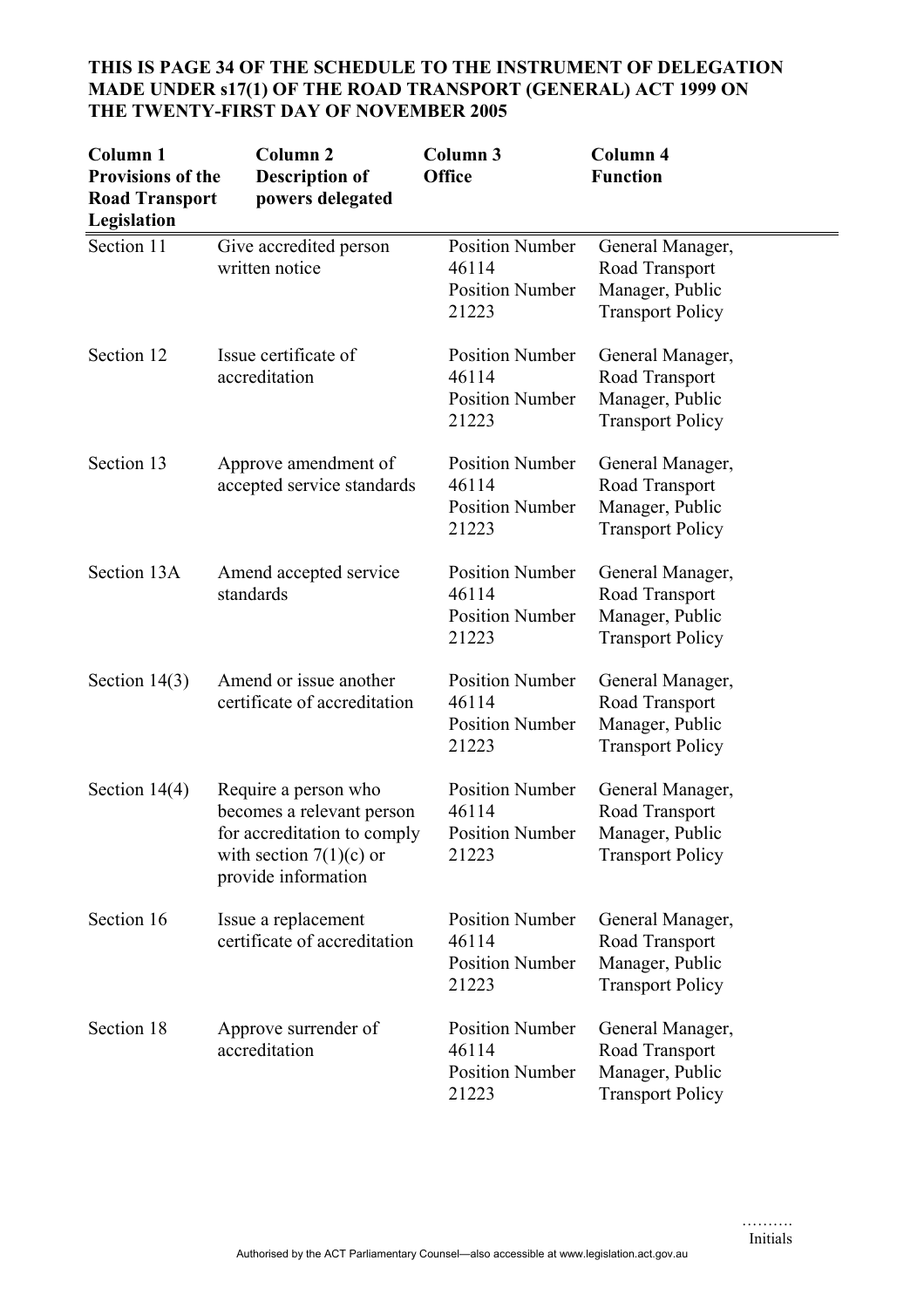# **THIS IS PAGE 35 OF THE SCHEDULE TO THE INSTRUMENT OF DELEGATION MADE UNDER s17(1) OF THE ROAD TRANSPORT (GENERAL) ACT 1999 ON THE TWENTY-FIRST DAY OF NOVEMBER 2005**

| Column <sub>1</sub><br><b>Provisions of the</b><br><b>Road Transport</b><br>Legislation | Column <sub>2</sub><br><b>Description of</b><br>powers delegated                    | Column 3<br><b>Office</b>                                          | Column 4<br><b>Function</b>                                                               |
|-----------------------------------------------------------------------------------------|-------------------------------------------------------------------------------------|--------------------------------------------------------------------|-------------------------------------------------------------------------------------------|
| Section 19                                                                              | Approve educational<br>qualifications for<br>accreditation                          | <b>Position Number</b><br>46114                                    | General Manager,<br>Road Transport                                                        |
| Section 20                                                                              | Direct accredited person to<br>undertake training                                   | <b>Position Number</b><br>46114<br><b>Position Number</b><br>21223 | General Manager,<br>Road Transport<br>Manager, Public<br><b>Transport Policy</b>          |
| Section 28<br>(1)(c)                                                                    | Require production of<br>record or copy of record                                   | <b>Position Number</b><br>46114<br><b>Position Number</b><br>21223 | General Manager,<br>Road Transport<br>Manager, Public<br><b>Transport Policy</b>          |
| Section 30                                                                              | Approve position of details<br>to be displayed on bus                               | <b>Position Number</b><br>46114<br><b>Position Number</b><br>21223 | General Manager,<br>Road Transport<br>Manager, Public<br><b>Transport Policy</b>          |
| Section $32(4)$                                                                         | Request security camera<br>recording be produced                                    | <b>Position Number</b><br>46114<br><b>Position Number</b><br>21223 | General Manager,<br>Road Transport<br>Manager, Public<br><b>Transport Policy</b>          |
| Section 37                                                                              | Approve the Number of<br>seating/standing passengers<br>a bus is permitted to carry | Position<br>Numbers 00900,<br>1127, 3184 and<br>3198               | Technical Officers,<br>Road User Services                                                 |
|                                                                                         |                                                                                     | <b>Position Number</b><br>32923<br><b>Position Number</b><br>867   | Manager, Vehicle<br>Standards, Road<br>Transport<br>Manager, Road User<br><b>Services</b> |
| Section 70                                                                              | $(1)(a)$ Appoint a bus stop                                                         | <b>Position Number</b><br>46114<br><b>Position Number</b><br>21223 | General Manager,<br>Road Transport<br>Manager, Public<br><b>Transport Policy</b>          |
|                                                                                         | $(1)(b)$ Approve accredited<br>operator of bus service to<br>appoint bus stops      | <b>Position Number</b><br>46114<br><b>Position Number</b><br>21223 | General Manager,<br>Road Transport<br>Manager, Public<br><b>Transport Policy</b>          |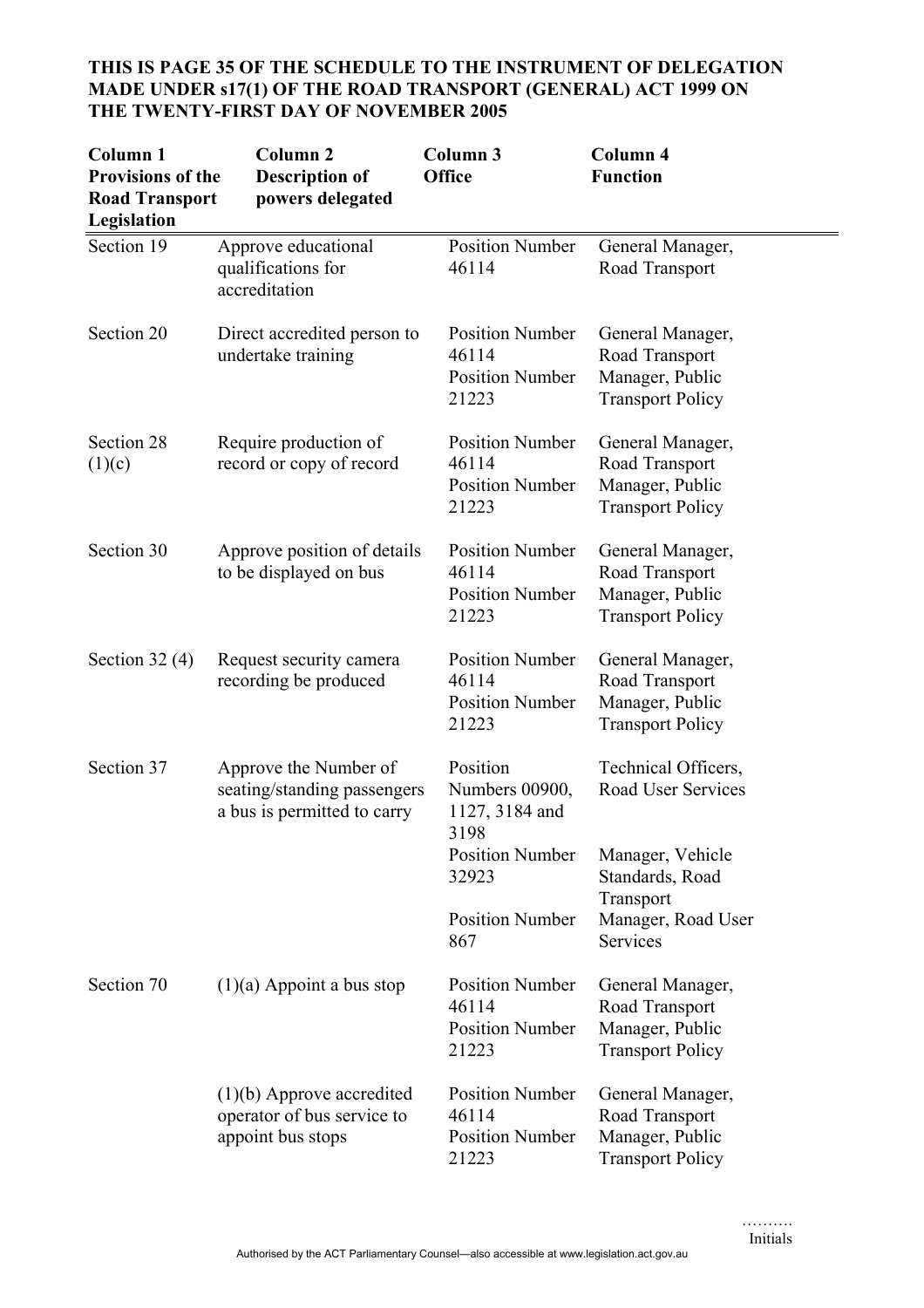| Column <sub>1</sub><br><b>Provisions of the</b><br><b>Road Transport</b><br>Legislation | Column <sub>2</sub><br><b>Description of</b><br>powers delegated       | Column 3<br><b>Office</b>                                          | Column 4<br><b>Function</b>                                                      |
|-----------------------------------------------------------------------------------------|------------------------------------------------------------------------|--------------------------------------------------------------------|----------------------------------------------------------------------------------|
| Section 78 $(1)$<br>(c)                                                                 | Require production of<br>record or copy of record                      | <b>Position Number</b><br>46114<br><b>Position Number</b><br>21223 | General Manager,<br>Road Transport<br>Manager, Public<br><b>Transport Policy</b> |
| Section 79 $(4)$                                                                        | Request security camera<br>recording be produced                       | <b>Position Number</b><br>46114<br><b>Position Number</b><br>21223 | General Manager,<br>Road Transport<br>Manager, Public<br><b>Transport Policy</b> |
| Section 82                                                                              | Issue a taxi licence<br>including a restricted taxi<br>licence         | <b>Position Number</b><br>46114<br><b>Position Number</b><br>21223 | General Manager,<br>Road Transport<br>Manager, Public<br><b>Transport Policy</b> |
| Section 83 $(3)$                                                                        | Require additional<br>documents or information                         | <b>Position Number</b><br>46114<br><b>Position Number</b><br>21223 | General Manager,<br>Road Transport<br>Manager, Public<br><b>Transport Policy</b> |
| Section 83 $(4)$                                                                        | Refuse to consider<br>application further                              | <b>Position Number</b><br>46114<br><b>Position Number</b><br>21223 | General Manager,<br>Road Transport<br>Manager, Public<br><b>Transport Policy</b> |
| Section 84                                                                              | Refuse to issue taxi licence                                           | <b>Position Number</b><br>46114<br><b>Position Number</b><br>21223 | General Manager,<br>Road Transport<br>Manager, Public<br><b>Transport Policy</b> |
| Section 85                                                                              | Issue or amend taxi licence<br>to impose, amend or revoke<br>condition | <b>Position Number</b><br>46114<br><b>Position Number</b><br>21223 | General Manager,<br>Road Transport<br>Manager, Public<br><b>Transport Policy</b> |
| Section $86(2)$                                                                         | Give written notice for<br>imposition of conditions on<br>taxi licence | <b>Position Number</b><br>46114<br><b>Position Number</b><br>21223 | General Manager,<br>Road Transport<br>Manager, Public<br><b>Transport Policy</b> |

# **THIS IS PAGE 36 OF THE SCHEDULE TO THE INSTRUMENT OF DELEGATION MADE UNDER s17(1) OF THE ROAD TRANSPORT (GENERAL) ACT 1999 ON THE TWENTY-FIRST DAY OF NOVEMBER 2005**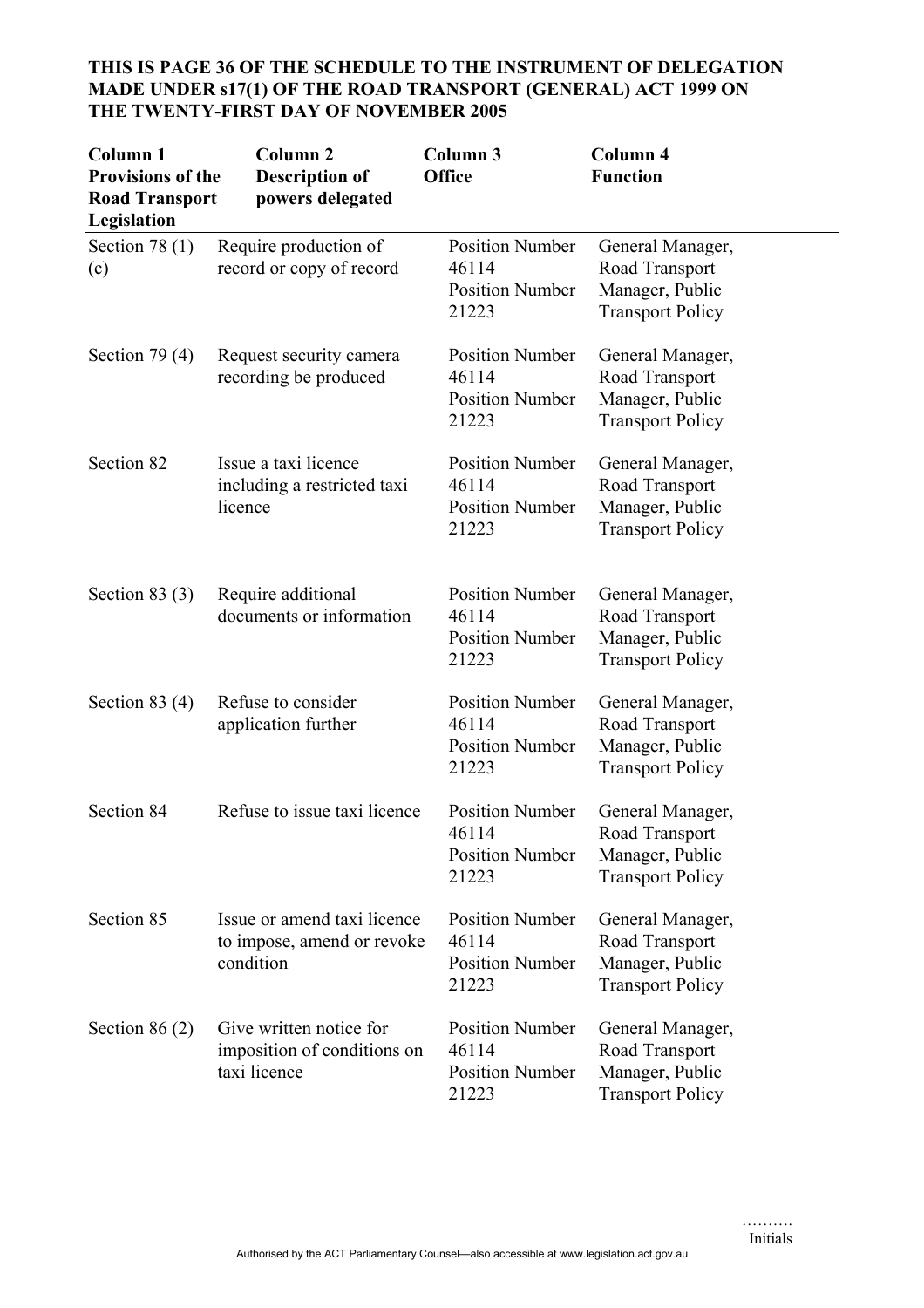| Column 1<br><b>Provisions of the</b><br><b>Road Transport</b><br>Legislation | Column <sub>2</sub><br><b>Description of</b><br>powers delegated                                                              | Column 3<br><b>Office</b>                                          | Column 4<br><b>Function</b>                                                      |
|------------------------------------------------------------------------------|-------------------------------------------------------------------------------------------------------------------------------|--------------------------------------------------------------------|----------------------------------------------------------------------------------|
| Section $88(2)$                                                              | Amend or issue another taxi<br>licence, including a<br>restricted taxi licence, due<br>to change of particulars on<br>licence | <b>Position Number</b><br>46114<br><b>Position Number</b><br>21223 | General Manager,<br>Road Transport<br>Manager, Public<br><b>Transport Policy</b> |
| Section 90                                                                   | Issue replacement taxi<br>licence, including restricted<br>taxi licence                                                       | <b>Position Number</b><br>46114<br><b>Position Number</b><br>21223 | General Manager,<br>Road Transport<br>Manager, Public<br><b>Transport Policy</b> |
| Section 92 $(4)$                                                             | Approve surrender of taxi<br>licence                                                                                          | <b>Position Number</b><br>46114<br><b>Position Number</b><br>21223 | General Manager,<br>Road Transport<br>Manager, Public<br><b>Transport Policy</b> |
| Section 95A                                                                  | Exempt taxi from<br>complying with section<br>95(1)(b)                                                                        | <b>Position Number</b><br>46114<br><b>Position Number</b><br>21223 | General Manager,<br>Road Transport<br>Manager, Public<br><b>Transport Policy</b> |
| Section 100<br>$(1)$ (c)                                                     | Require production of<br>record or copy of record                                                                             | <b>Position Number</b><br>46114<br><b>Position Number</b><br>21223 | General Manager,<br>Road Transport<br>Manager, Public<br><b>Transport Policy</b> |
| Section 101<br>(3)                                                           | Exempt an accredited taxi<br>operator or vehicle from<br>arrangements with taxi<br>networks                                   | <b>Position Number</b><br>46114<br><b>Position Number</b><br>21223 | General Manager,<br>Road Transport<br>Manager, Public<br><b>Transport Policy</b> |
| Section 102<br>(2)                                                           | Approve information to be<br>displayed on taxis                                                                               | <b>Position Number</b><br>46114<br><b>Position Number</b><br>21223 | General Manager,<br>Road Transport<br>Manager, Public<br><b>Transport Policy</b> |
| Section<br>106(2)(a)                                                         | Approve taxi roof sign<br>substance                                                                                           | <b>Position Number</b><br>46114<br><b>Position Number</b><br>21223 | General Manager,<br>Road Transport<br>Manager, Public<br><b>Transport Policy</b> |

# **THIS IS PAGE 37 OF THE SCHEDULE TO THE INSTRUMENT OF DELEGATION MADE UNDER s17(1) OF THE ROAD TRANSPORT (GENERAL) ACT 1999 ON THE TWENTY-FIRST DAY OF NOVEMBER 2005**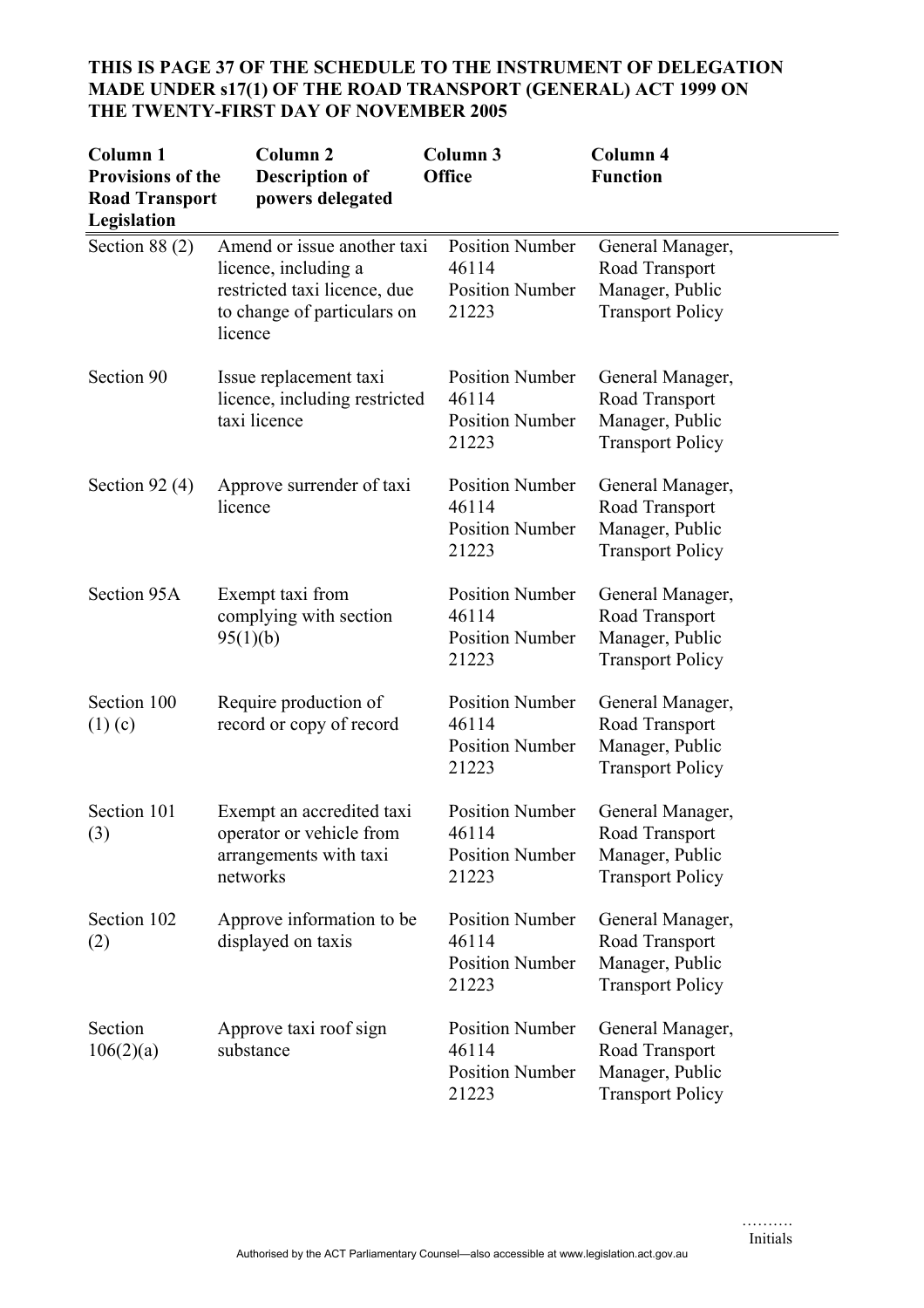# **THIS IS PAGE 38 OF THE SCHEDULE TO THE INSTRUMENT OF DELEGATION MADE UNDER s17(1) OF THE ROAD TRANSPORT (GENERAL) ACT 1999 ON THE TWENTY-FIRST DAY OF NOVEMBER 2005**

| Column <sub>1</sub><br><b>Provisions of the</b><br><b>Road Transport</b><br>Legislation | Column <sub>2</sub><br><b>Description of</b><br>powers delegated                                                                                                         | Column 3<br><b>Office</b>                                          | Column 4<br><b>Function</b>                                                      |
|-----------------------------------------------------------------------------------------|--------------------------------------------------------------------------------------------------------------------------------------------------------------------------|--------------------------------------------------------------------|----------------------------------------------------------------------------------|
| Section 107                                                                             | Approve taxi network<br>decals/livery/colours                                                                                                                            | <b>Position Number</b><br>46114<br><b>Position Number</b><br>21223 | General Manager,<br>Road Transport<br>Manager, Public<br><b>Transport Policy</b> |
| Section 108<br>(2)                                                                      | Direct removal of<br>advertisement or other<br>document displayed on/in<br>tax <sub>1</sub>                                                                              | <b>Position Number</b><br>46114<br><b>Position Number</b><br>21223 | General Manager,<br>Road Transport<br>Manager, Public<br><b>Transport Policy</b> |
| Section 110                                                                             | Approve accredited taxi<br>network provider uniform                                                                                                                      | <b>Position Number</b><br>46114<br><b>Position Number</b><br>21223 | General Manager,<br>Road Transport<br>Manager, Public<br><b>Transport Policy</b> |
| Section 155                                                                             | Declare stated area to be the<br>ACT taxi region                                                                                                                         | <b>Position Number</b><br>46114                                    | General Manager,<br>Road Transport                                               |
| Section 160                                                                             | Exempt a person from the<br>requirements in section<br>$98(a)$ to complete driver<br>training course                                                                     | <b>Position Number</b><br>46114<br><b>Position Number</b><br>21223 | General Manager,<br>Road Transport<br>Manager, Public<br><b>Transport Policy</b> |
| Section 161                                                                             | Require person to undertake<br>wheelchair accessible taxi<br>driver training course                                                                                      | <b>Position Number</b><br>46114<br><b>Position Number</b><br>21223 | General Manager,<br>Road Transport<br>Manager, Public<br><b>Transport Policy</b> |
| Section 162                                                                             | Approve wheelchair<br>accessible taxi driver<br>training course                                                                                                          | <b>Position Number</b><br>46114<br><b>Position Number</b><br>21223 | General Manager,<br>Road Transport<br>Manager, Public<br><b>Transport Policy</b> |
| Section 163                                                                             | Approve the operation of a<br>vehicle built mainly to carry<br>over 9, but less than 16,<br>adults (including the driver)<br>as a taxi (other than a<br>restricted taxi) | <b>Position Number</b><br>46114<br><b>Position Number</b><br>21223 | General Manager,<br>Road Transport<br>Manager, Public<br><b>Transport Policy</b> |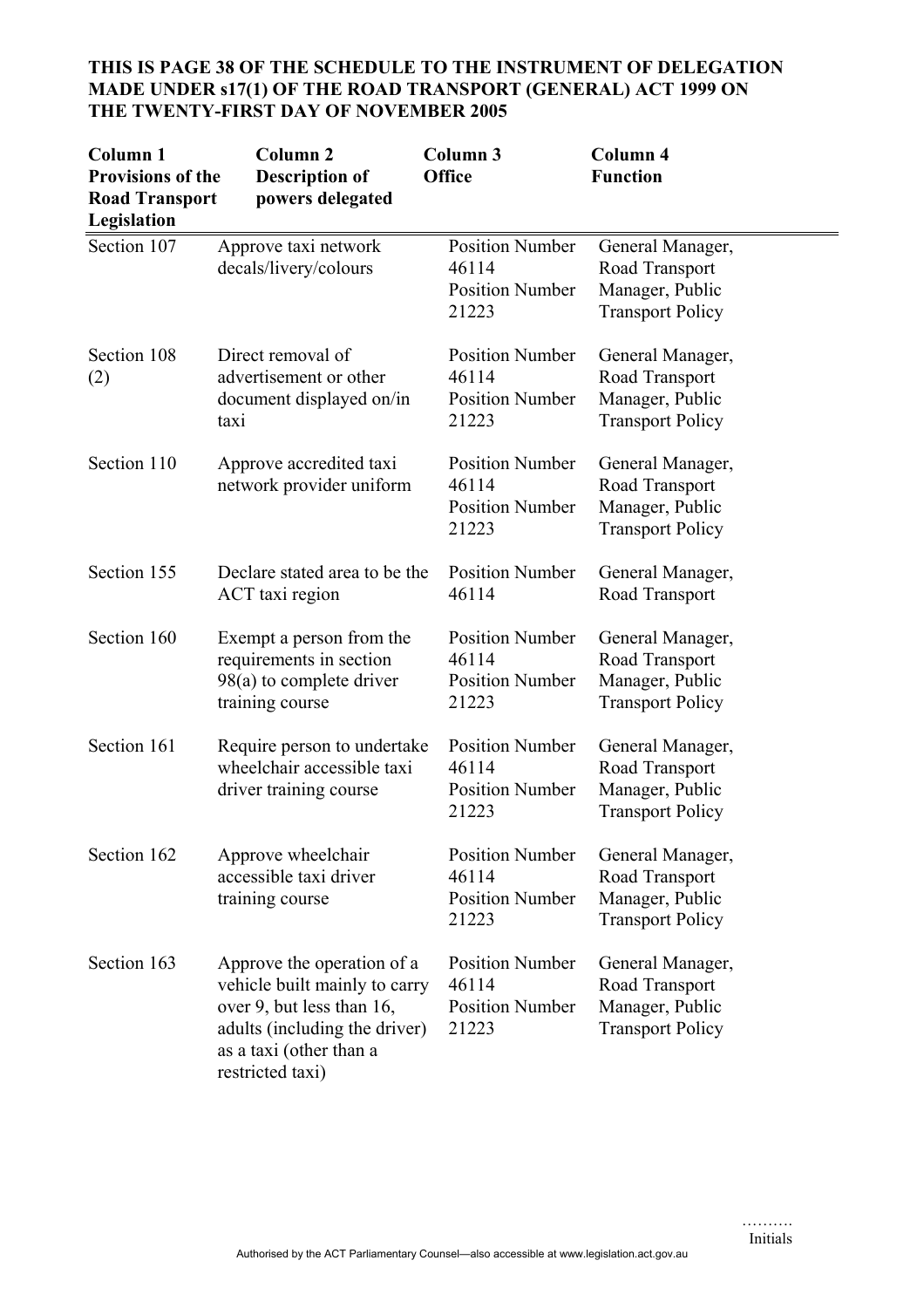| Column <sub>1</sub><br><b>Provisions of the</b><br><b>Road Transport</b><br>Legislation | Column <sub>2</sub><br><b>Description of</b><br>powers delegated                       | Column 3<br><b>Office</b>                                                                             | Column 4<br><b>Function</b>                                                                                                           |
|-----------------------------------------------------------------------------------------|----------------------------------------------------------------------------------------|-------------------------------------------------------------------------------------------------------|---------------------------------------------------------------------------------------------------------------------------------------|
| Section 165<br>$(1)$ (a)                                                                | Issue leased hire car<br>licences                                                      | <b>Position Number</b><br>46114<br><b>Position Number</b><br>21223                                    | General Manager,<br>Road Transport<br>Manager, Public<br><b>Transport Policy</b>                                                      |
| Section 165<br>$(1)$ (b)                                                                | Issue restricted hire car<br>licences                                                  | <b>Position Number</b><br>46114<br><b>Position Number</b><br>21223<br><b>Position Number</b><br>10740 | General Manager,<br>Road Transport<br>Manager, Public<br><b>Transport Policy</b><br>Policy Officer, Public<br><b>Transport Policy</b> |
| Section 166<br>(3)                                                                      | Require applicant to give<br>further stated information or<br>a stated document        | <b>Position Number</b><br>46114<br><b>Position Number</b><br>21223                                    | General Manager,<br>Road Transport<br>Manager, Public<br><b>Transport Policy</b>                                                      |
| Section 167<br>(1)                                                                      | May refuse to issue<br>(including renew) hire car<br>licence                           | <b>Position Number</b><br>46114<br><b>Position Number</b><br>21223                                    | General Manager,<br>Road Transport<br>Manager, Public<br><b>Transport Policy</b>                                                      |
| Section 167<br>(2)                                                                      | Must refuse to issue hire car<br>licence (other than a<br>restricted hire car licence) | <b>Position Number</b><br>46114<br><b>Position Number</b><br>21223                                    | General Manager,<br>Road Transport<br>Manager, Public<br><b>Transport Policy</b>                                                      |
|                                                                                         | Must refuse to issue<br>restricted hire car licence                                    | <b>Position Number</b><br>46114<br><b>Position Number</b><br>21223<br><b>Position Number</b><br>10740 | General Manager,<br>Road Transport<br>Manager, Public<br><b>Transport Policy</b><br>Policy Officer, Public<br><b>Transport Policy</b> |
| Section 168                                                                             | Issue restricted hire car<br>licence label                                             | <b>Position Number</b><br>46114<br><b>Position Number</b><br>21223<br><b>Position Number</b><br>10740 | General Manager,<br>Road Transport<br>Manager, Public<br><b>Transport Policy</b><br>Policy Officer, Public<br><b>Transport Policy</b> |

# **THIS IS PAGE 39 OF THE SCHEDULE TO THE INSTRUMENT OF DELEGATION MADE UNDER s17(1) OF THE ROAD TRANSPORT (GENERAL) ACT 1999 ON THE TWENTY-FIRST DAY OF NOVEMBER 2005**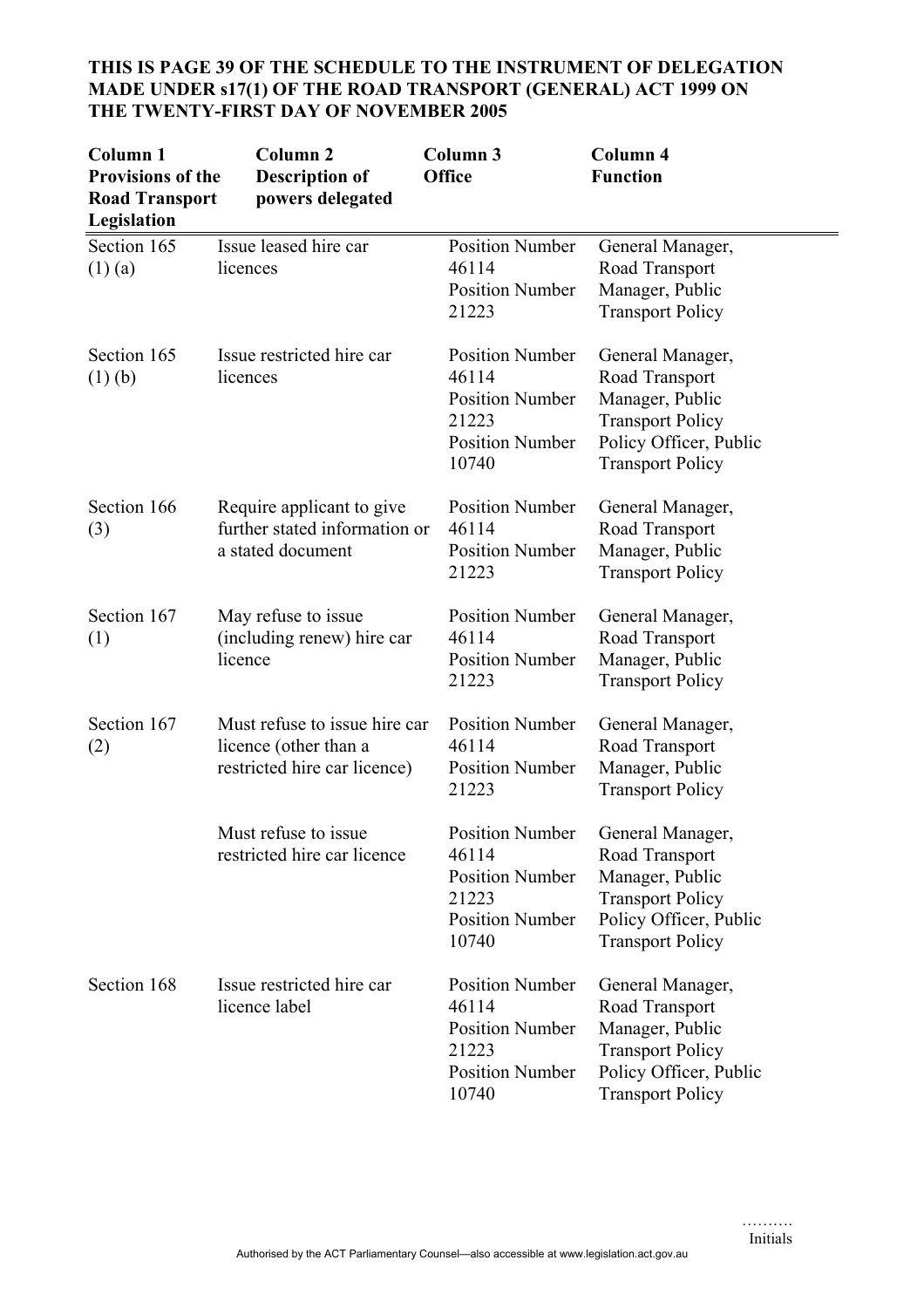# **THIS IS PAGE 40 OF THE SCHEDULE TO THE INSTRUMENT OF DELEGATION MADE UNDER s17(1) OF THE ROAD TRANSPORT (GENERAL) ACT 1999 ON THE TWENTY-FIRST DAY OF NOVEMBER 2005**

| Column <sub>1</sub><br><b>Provisions of the</b><br><b>Road Transport</b><br>Legislation | Column <sub>2</sub><br><b>Description of</b><br>powers delegated         | Column 3<br><b>Office</b>                                                                             | Column 4<br><b>Function</b>                                                                                                           |
|-----------------------------------------------------------------------------------------|--------------------------------------------------------------------------|-------------------------------------------------------------------------------------------------------|---------------------------------------------------------------------------------------------------------------------------------------|
| Section 169                                                                             | Issue or amend hire car<br>licence subject to conditions                 | <b>Position Number</b><br>46114<br><b>Position Number</b><br>21223                                    | General Manager,<br>Road Transport<br>Manager, Public<br><b>Transport Policy</b>                                                      |
| Section 170                                                                             | Give licensee written notice<br>of imposition of conditions              | <b>Position Number</b><br>46114<br><b>Position Number</b><br>21223                                    | General Manager,<br>Road Transport<br>Manager, Public<br><b>Transport Policy</b>                                                      |
| Section 172<br>(3)                                                                      | Issue duplicate restricted<br>hire car licence                           | <b>Position Number</b><br>46114<br><b>Position Number</b><br>21223<br><b>Position Number</b><br>10740 | General Manager,<br>Road Transport<br>Manager, Public<br><b>Transport Policy</b><br>Policy Officer, Public<br><b>Transport Policy</b> |
| Section 173<br>(2)                                                                      | Amend licence or issue<br>another licence – change of<br>name or address | <b>Position Number</b><br>46114<br><b>Position Number</b><br>21223<br><b>Position Number</b><br>10740 | General Manager,<br>Road Transport<br>Manager, Public<br><b>Transport Policy</b><br>Policy Officer, Public<br><b>Transport Policy</b> |
| Section 175                                                                             | Issue replacement hire car<br>licence                                    | <b>Position Number</b><br>46114<br><b>Position Number</b><br>21223<br><b>Position Number</b><br>10740 | General Manager,<br>Road Transport<br>Manager, Public<br><b>Transport Policy</b><br>Policy Officer, Public<br><b>Transport Policy</b> |
| Section 177<br>(5)                                                                      | Approve application to<br>surrender hire car licence                     | <b>Position Number</b><br>46114<br><b>Position Number</b><br>21223<br><b>Position Number</b><br>10740 | General Manager,<br>Road Transport<br>Manager, Public<br><b>Transport Policy</b><br>Policy Officer, Public<br><b>Transport Policy</b> |
| Section 183<br>$(2)$ (c)                                                                | Require record or copy of<br>record                                      | <b>Position Number</b><br>46114<br><b>Position Number</b><br>21223                                    | General Manager,<br>Road Transport<br>Manager, Public<br><b>Transport Policy</b>                                                      |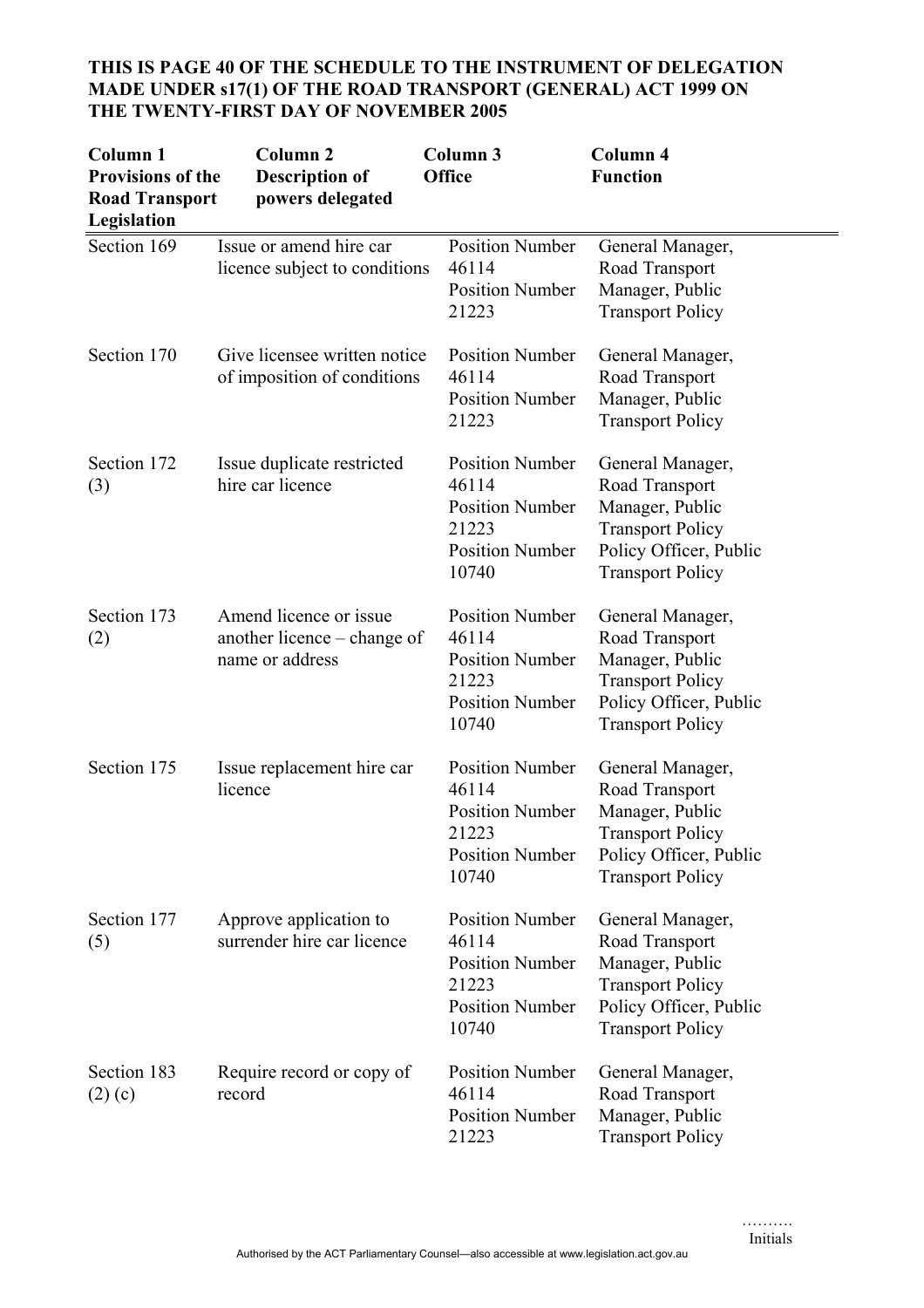| Column <sub>1</sub><br><b>Provisions of the</b><br><b>Road Transport</b><br>Legislation | Column <sub>2</sub><br><b>Description of</b><br>powers delegated                               | Column 3<br><b>Office</b>                                                                             | Column 4<br><b>Function</b>                                                                                                           |
|-----------------------------------------------------------------------------------------|------------------------------------------------------------------------------------------------|-------------------------------------------------------------------------------------------------------|---------------------------------------------------------------------------------------------------------------------------------------|
| Section 187                                                                             | Issue replacement licence<br>label                                                             | <b>Position Number</b><br>46114<br><b>Position Number</b><br>21223<br><b>Position Number</b><br>10740 | General Manager,<br>Road Transport<br>Manager, Public<br><b>Transport Policy</b><br>Policy Officer, Public<br><b>Transport Policy</b> |
| Section 192                                                                             | Direct accredited operator<br>of a hire car to remove<br>advertisement or other<br>document    | <b>Position Number</b><br>46114<br><b>Position Number</b><br>21223                                    | General Manager,<br>Road Transport<br>Manager, Public<br><b>Transport Policy</b>                                                      |
| Section 194<br>(4)                                                                      | Ask accredited hire car<br>operator to give recording<br>made by security camera               | <b>Position Number</b><br>46114<br><b>Position Number</b><br>21223                                    | General Manager,<br>Road Transport<br>Manager, Public<br><b>Transport Policy</b>                                                      |
| Section 218                                                                             | Approve a code of practice<br>for the dress of hire car<br>drivers                             | <b>Position Number</b><br>46114                                                                       | General Manager,<br>Road Transport                                                                                                    |
| Section 221                                                                             | Declare accredited operator<br>of a hire car may use an<br>authorised vehicle as a hire<br>car | <b>Position Number</b><br>46114<br><b>Position Number</b><br>21223                                    | General Manager,<br>Road Transport<br>Manager, Public<br><b>Transport Policy</b>                                                      |
| Section 223                                                                             | When action may be taken<br>in relation to accreditations<br>and licences                      | <b>Position Number</b><br>46114<br><b>Position Number</b><br>21223                                    | General Manager,<br>Road Transport<br>Manager, Public<br><b>Transport Policy</b>                                                      |

#### **THIS IS PAGE 41 OF THE SCHEDULE TO THE INSTRUMENT OF DELEGATION MADE UNDER s17(1) OF THE ROAD TRANSPORT (GENERAL) ACT 1999 ON THE TWENTY-FIRST DAY OF NOVEMBER 2005**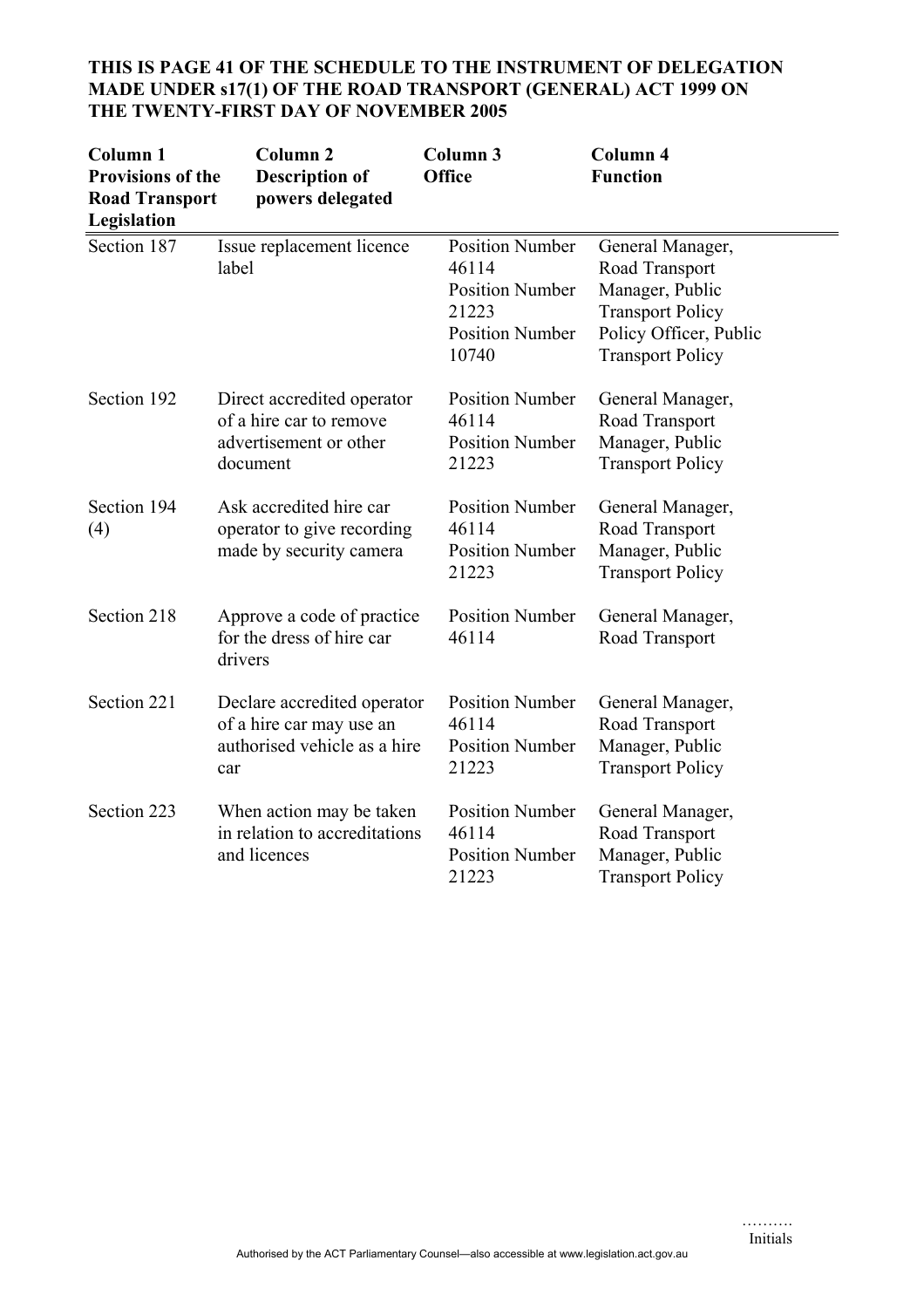# **THIS IS PAGE 42 OF THE SCHEDULE TO THE INSTRUMENT OF DELEGATION MADE UNDER s17(1) OF THE ROAD TRANSPORT (GENERAL) ACT 1999 ON THE TWENTY-FIRST DAY OF NOVEMBER 2005**

| <b>Column 1</b><br><b>Provisions of the</b><br><b>Road Transport</b><br>Legislation | Column <sub>2</sub><br><b>Description of</b><br>powers delegated                                                    | Column 3<br>Office                                                 | Column 4<br><b>Function</b>                                                      |
|-------------------------------------------------------------------------------------|---------------------------------------------------------------------------------------------------------------------|--------------------------------------------------------------------|----------------------------------------------------------------------------------|
| Section 224                                                                         | Action that may be taken in<br>relation to accreditations<br>and licences                                           |                                                                    |                                                                                  |
|                                                                                     | $(1)(a)$ cancel service<br>authority, disqualify person<br>from applying for service<br>authority                   | <b>Position Number</b><br>46114<br><b>Position Number</b><br>21223 | General Manager,<br>Road Transport<br>Manager, Public<br><b>Transport Policy</b> |
|                                                                                     | $(1)(b)$ suspend service<br>authority, disqualify from<br>applying for service<br>authority                         | <b>Position Number</b><br>46114<br><b>Position Number</b><br>21223 | General Manager,<br>Road Transport<br>Manager, Public<br><b>Transport Policy</b> |
|                                                                                     | $(1)(c)$ if suspended:<br>(i) cancel service authority,<br>disqualify from applying                                 | <b>Position Number</b><br>46114<br><b>Position Number</b><br>21223 | General Manager,<br>Road Transport<br>Manager, Public<br><b>Transport Policy</b> |
|                                                                                     | (ii) suspend service<br>authority for an additional<br>period, disqualify from<br>applying for service<br>authority | <b>Position Number</b><br>46114<br><b>Position Number</b><br>21223 | General Manager,<br>Road Transport<br>Manager, Public<br><b>Transport Policy</b> |
|                                                                                     | $(1)(d)$ Direct person to<br>undertake training                                                                     | <b>Position Number</b><br>46114<br><b>Position Number</b><br>21223 | General Manager,<br>Road Transport<br>Manager, Public<br><b>Transport Policy</b> |
|                                                                                     | $(1)(e)$ Impose or amend<br>condition                                                                               | <b>Position Number</b><br>46114<br><b>Position Number</b><br>21223 | General Manager,<br>Road Transport<br>Manager, Public<br><b>Transport Policy</b> |
|                                                                                     | $(1)(f)$ Order person to pay<br>Territory                                                                           | <b>Position Number</b><br>46114<br><b>Position Number</b><br>21223 | General Manager,<br>Road Transport<br>Manager, Public<br><b>Transport Policy</b> |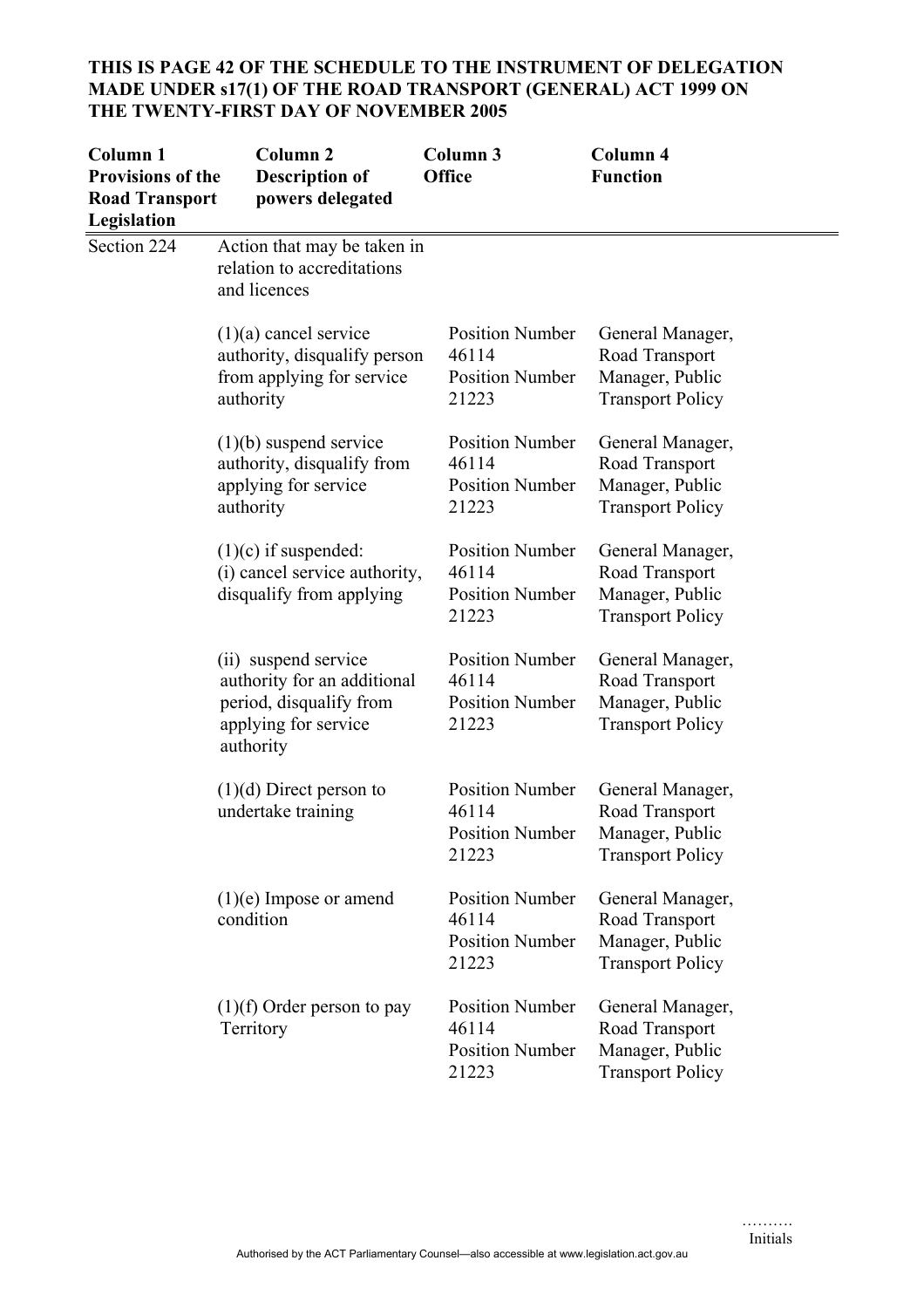| Column <sub>1</sub><br><b>Provisions of the</b><br><b>Road Transport</b><br>Legislation | Column <sub>2</sub><br><b>Description of</b><br>powers delegated                                            | Column <sub>3</sub><br>Office                                      | Column 4<br><b>Function</b>                                                      |
|-----------------------------------------------------------------------------------------|-------------------------------------------------------------------------------------------------------------|--------------------------------------------------------------------|----------------------------------------------------------------------------------|
| Section 224                                                                             | $(1)(g)$ Reprimand the person                                                                               | <b>Position Number</b><br>46114<br><b>Position Number</b><br>21223 | General Manager,<br>Road Transport<br>Manager, Public<br><b>Transport Policy</b> |
|                                                                                         | $(2)$ take action against 1 or<br>more service authorities                                                  | <b>Position Number</b><br>46114<br><b>Position Number</b><br>21223 | General Manager,<br>Road Transport<br>Manager, Public<br><b>Transport Policy</b> |
| Section 225                                                                             | (3) Consider response given<br>by person                                                                    | <b>Position Number</b><br>46114<br><b>Position Number</b><br>21223 | General Manager,<br>Road Transport<br>Manager, Public<br><b>Transport Policy</b> |
|                                                                                         | $(4)(a)$ cancel service<br>authority, suspend service<br>authority for period, impose<br>or amend condition | <b>Position Number</b><br>46114<br><b>Position Number</b><br>21223 | General Manager,<br>Road Transport<br>Manager, Public<br><b>Transport Policy</b> |
|                                                                                         | $(4)(b)$ suspend service<br>authority for an additional<br>period, impose or amend<br>condition             | <b>Position Number</b><br>46114<br><b>Position Number</b><br>21223 | General Manager,<br>Road Transport<br>Manager, Public<br><b>Transport Policy</b> |
|                                                                                         | $(4)(c)$ disqualify person<br>from applying for service<br>authority, impose or amend<br>condition          | <b>Position Number</b><br>46114<br><b>Position Number</b><br>21223 | General Manager,<br>Road Transport<br>Manager, Public<br><b>Transport Policy</b> |
|                                                                                         | $(4)(d)$ Impose or amend<br>condition                                                                       | <b>Position Number</b><br>46114<br><b>Position Number</b><br>21223 | General Manager,<br>Road Transport<br>Manager, Public<br><b>Transport Policy</b> |
|                                                                                         | $(4)(e)$ Order person to pay<br>money to Territory                                                          | <b>Position Number</b><br>46114<br><b>Position Number</b><br>21223 | General Manager,<br>Road Transport<br>Manager, Public<br><b>Transport Policy</b> |

# **THIS IS PAGE 43 OF THE SCHEDULE TO THE INSTRUMENT OF DELEGATION MADE UNDER s17(1) OF THE ROAD TRANSPORT (GENERAL) ACT 1999 ON THE TWENTY-FIRST DAY OF NOVEMBER 2005**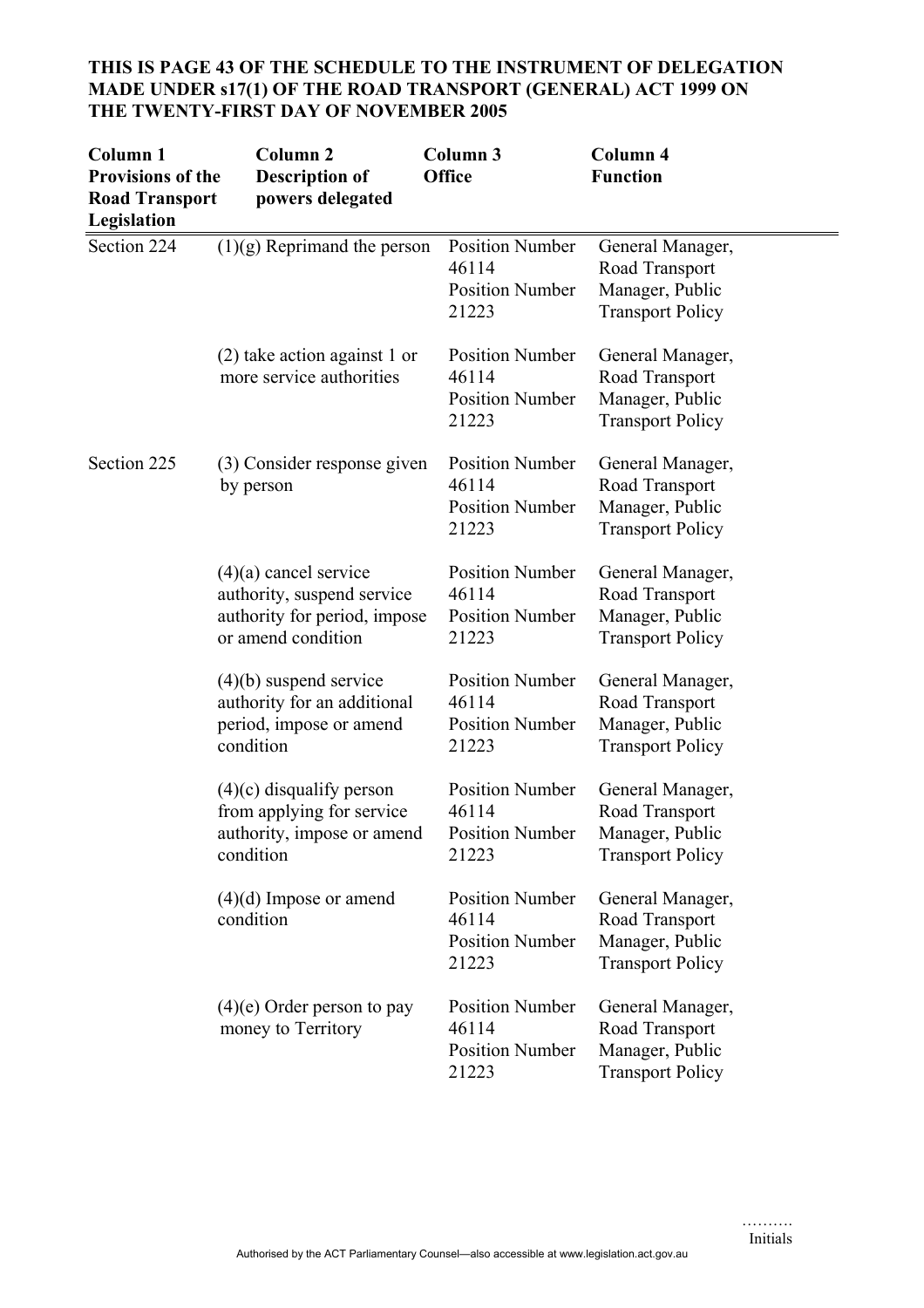| Column <sub>1</sub><br><b>Provisions of the</b><br><b>Road Transport</b><br>Legislation | Column <sub>2</sub><br><b>Description of</b><br>powers delegated                                                                             | Column 3<br>Office                                                                                    | Column 4<br><b>Function</b>                                                                                                           |
|-----------------------------------------------------------------------------------------|----------------------------------------------------------------------------------------------------------------------------------------------|-------------------------------------------------------------------------------------------------------|---------------------------------------------------------------------------------------------------------------------------------------|
| Section 225                                                                             | $(4)(f)$ Direct person to<br>undertake training or<br>reprimand person                                                                       | <b>Position Number</b><br>46114<br><b>Position Number</b><br>21223                                    | General Manager,<br>Road Transport<br>Manager, Public<br><b>Transport Policy</b>                                                      |
|                                                                                         | (5) Advise in writing of<br>decision                                                                                                         | <b>Position Number</b><br>46114<br><b>Position Number</b><br>21223                                    | General Manager,<br>Road Transport<br>Manager, Public<br><b>Transport Policy</b>                                                      |
|                                                                                         | $(6)$ Advise in writing of<br>when the cancellation,<br>suspension,<br>disqualification, condition<br>or condition as amended<br>take effect | <b>Position Number</b><br>46114<br><b>Position Number</b><br>21223                                    | General Manager,<br>Road Transport<br>Manager, Public<br><b>Transport Policy</b>                                                      |
| Section 226                                                                             | Immediately suspend<br>accreditation or licence                                                                                              | <b>Position Number</b><br>46114<br><b>Position Number</b><br>21223                                    | General Manager,<br>Road Transport<br>Manager, Public<br><b>Transport Policy</b>                                                      |
| Section 230                                                                             | Require records or<br>information                                                                                                            | <b>Position Number</b><br>46114<br><b>Position Number</b><br>21223                                    | General Manager,<br>Road Transport<br>Manager, Public<br><b>Transport Policy</b>                                                      |
| Section 249                                                                             | On application under<br>section 166 by a qualified<br>person, issue a leased hire<br>car licence to the person                               | <b>Position Number</b><br>46114<br><b>Position Number</b><br>21223                                    | General Manager,<br>Road Transport<br>Manager, Public<br><b>Transport Policy</b>                                                      |
| Section 250                                                                             | On application under<br>section 166 by a restricted<br>hire car licensee, issue a<br>short-term leased hire car<br>licence to the person     | <b>Position Number</b><br>46114<br><b>Position Number</b><br>21223<br><b>Position Number</b><br>10740 | General Manager,<br>Road Transport<br>Manager, Public<br><b>Transport Policy</b><br>Policy Officer, Public<br><b>Transport Policy</b> |

# **THIS IS PAGE 44 OF THE SCHEDULE TO THE INSTRUMENT OF DELEGATION MADE UNDER s17(1) OF THE ROAD TRANSPORT (GENERAL) ACT 1999 ON THE TWENTY-FIRST DAY OF NOVEMBER 2005**